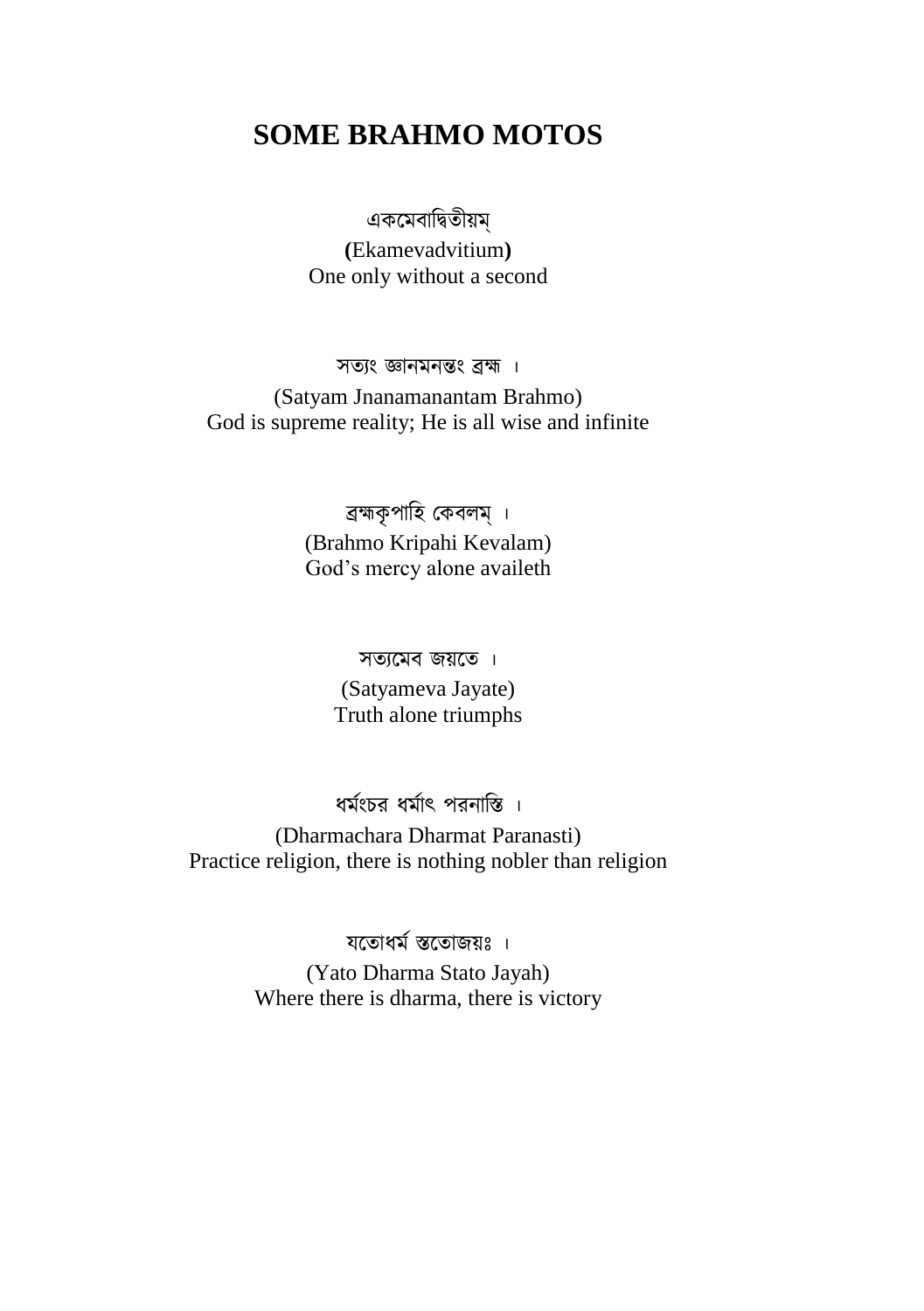# **PRICIPLES OF BRAHMOISM**

- 1) There is only one God, who is the Creator Preserver and Saviour of this world. He is infinite in power, wisdom, love, justice and holiness. He is omnipresent, eternal and blissful.
- 2) The human soul is immortal and capable of infinite progress, and is responsible to God for its doings.
- 3) God is worshipped in spirit and truth. Divine worship is necessary for attaining true felicity and salvation.
- 4) To love god and carry out His will in all the concerns of life constitute true worship.
- 5) Prayer and dependence on God and constant realization of his presence are the means of attaining spiritual growth.
- 6) No created object is to be worshipped as God, nor any book or person to be considered infallible and the sole means of salvation, but truth is to be reverently accepted from all scriptures and the teachings of all persons without distinction of creed or country.
- 7) The fatherhood of God and brotherhood of mankind and kindness to all living beings are the essence of true religion.
- 8) God rewards virtue and punishes sin. His punishment is remedial and not eternal.
- 9) Creation from sin with since repentance is the only atonement for it, and the union with God in wisdom, goodness and holiness is true salvation.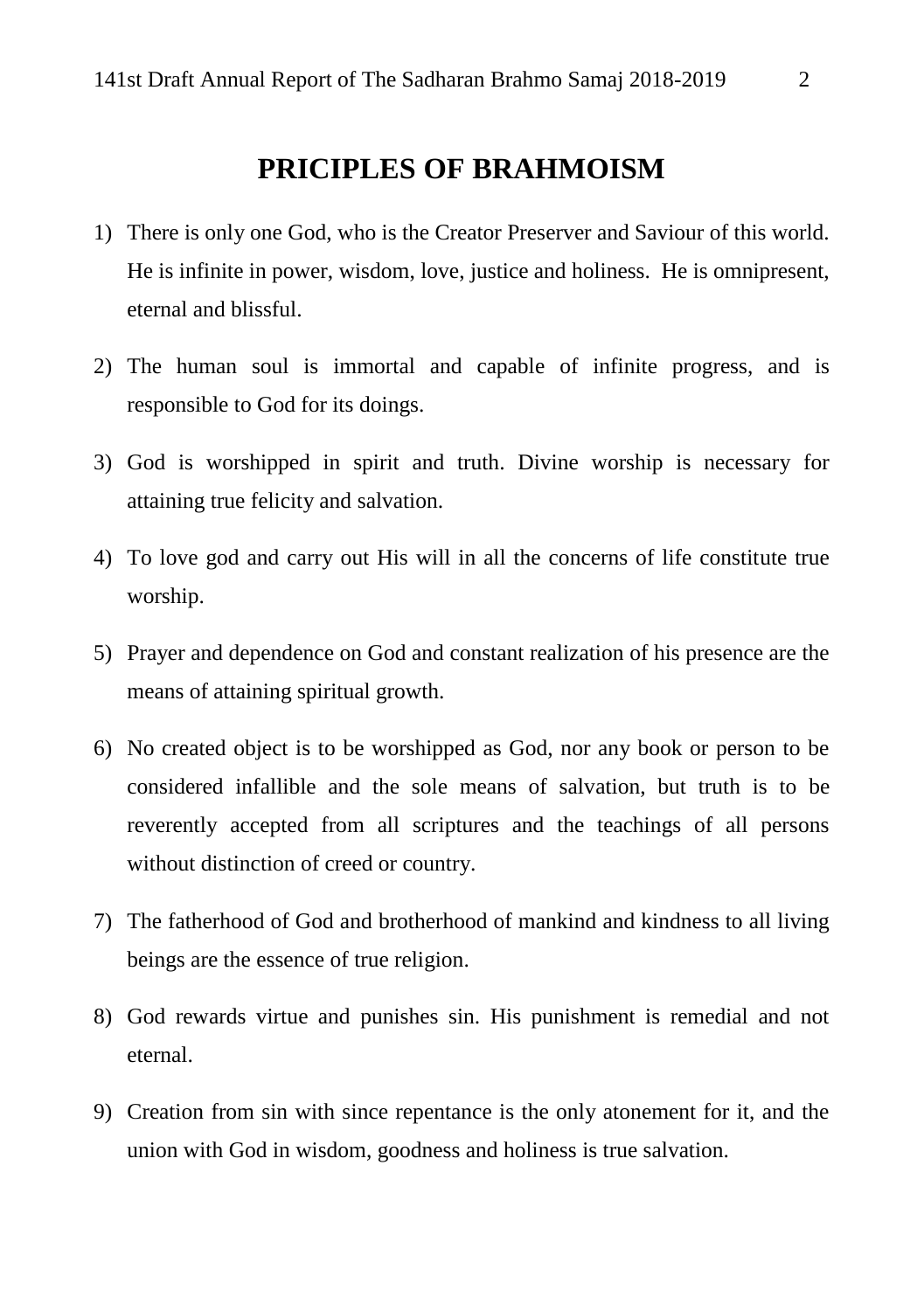# Contents

| 3(C) BRAHMO SAMAJ BALYA BHAVAN (Established in 1943) 19   |  |
|-----------------------------------------------------------|--|
| 3(D) BRAHMO SAMAJ MAHILA BHAVAN (Established in 1946)  20 |  |
|                                                           |  |
|                                                           |  |
| 4(B). BRAHMO PRIMARY TEACHERS TRAINING INSTITUTE  32      |  |
|                                                           |  |
|                                                           |  |
|                                                           |  |
|                                                           |  |
|                                                           |  |
|                                                           |  |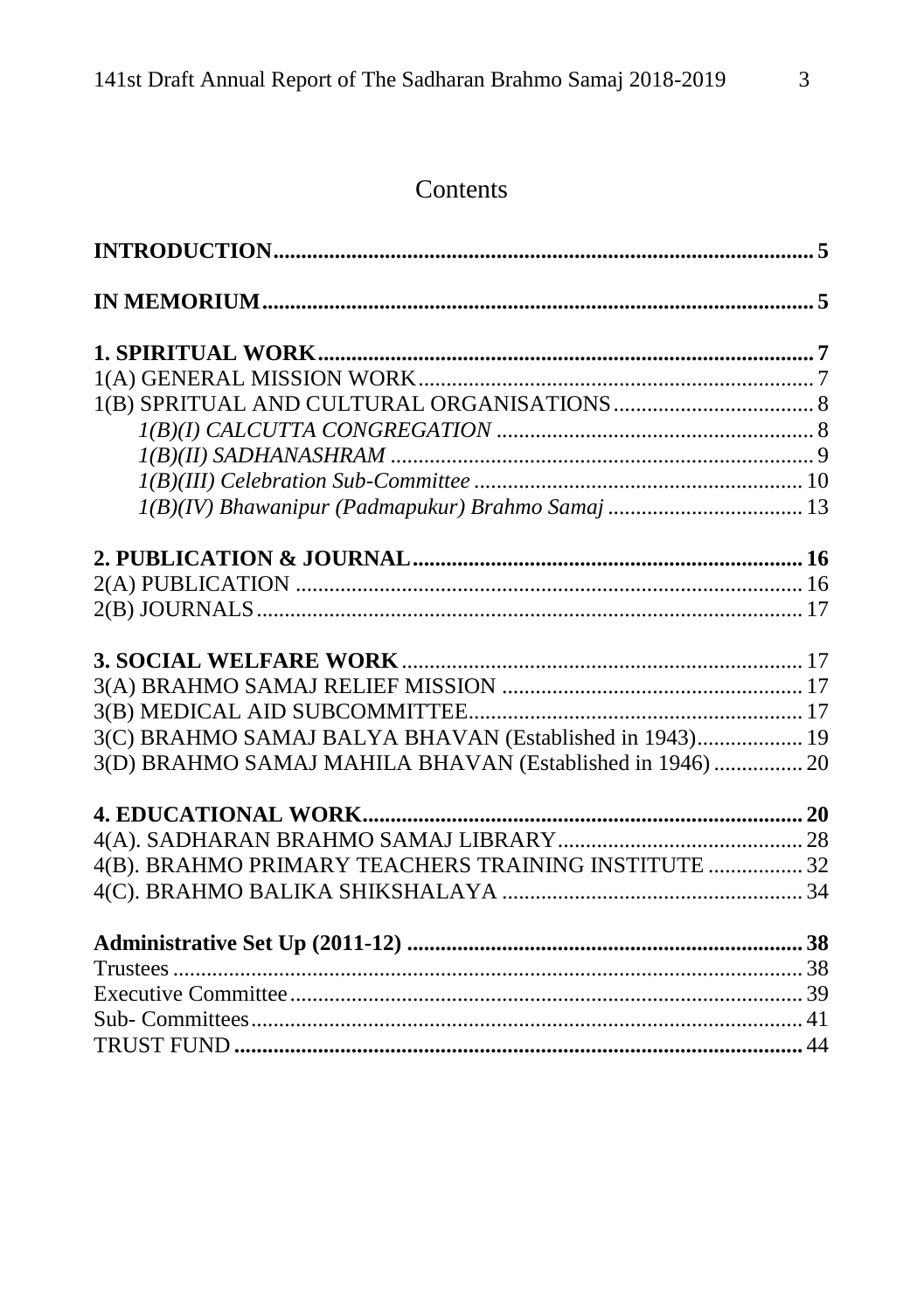# **NOTICE**

#### **SADHARAN BRAHMO SAMAJ**

# **Annual General Meeting to be held on 27/01/2020 Monday at 6 P.M. Venue: Sadharan Brahmo Samaj Prayer Hall**

#### **AGENDA**

- 1. President"s speech under Rule 14.
- 2. Annual Report of the Sadharan Brahmo Samaj for 2018-2019
- 3. Audited Accounts of the Sadharan Brahmo Samaj for 2018-2019 (March, 2019)
- 4. Declaration of the results of the Election of the office bearers of the Sadharan Brahmo Samaj for 2019-2020
- 5. Declaration of the results of the Election of the members of the General Committee of Sadharan Brahmo Samaj for 2019-2020 (Kolkata & Mofussil)
- 6. Greetings
- 7. Appointment of Auditor for 2019-2020
- 8. Miscellaneous.

Members of the Sadharan Brahmo Samaj are requested to attend.

| Date: 20.09.2019    | <b>Biswajit Roy</b>   |
|---------------------|-----------------------|
| 211, Bidhan Sarani, | Secretary             |
| Kolkata - 700006    | Sadharan Brahmo Samaj |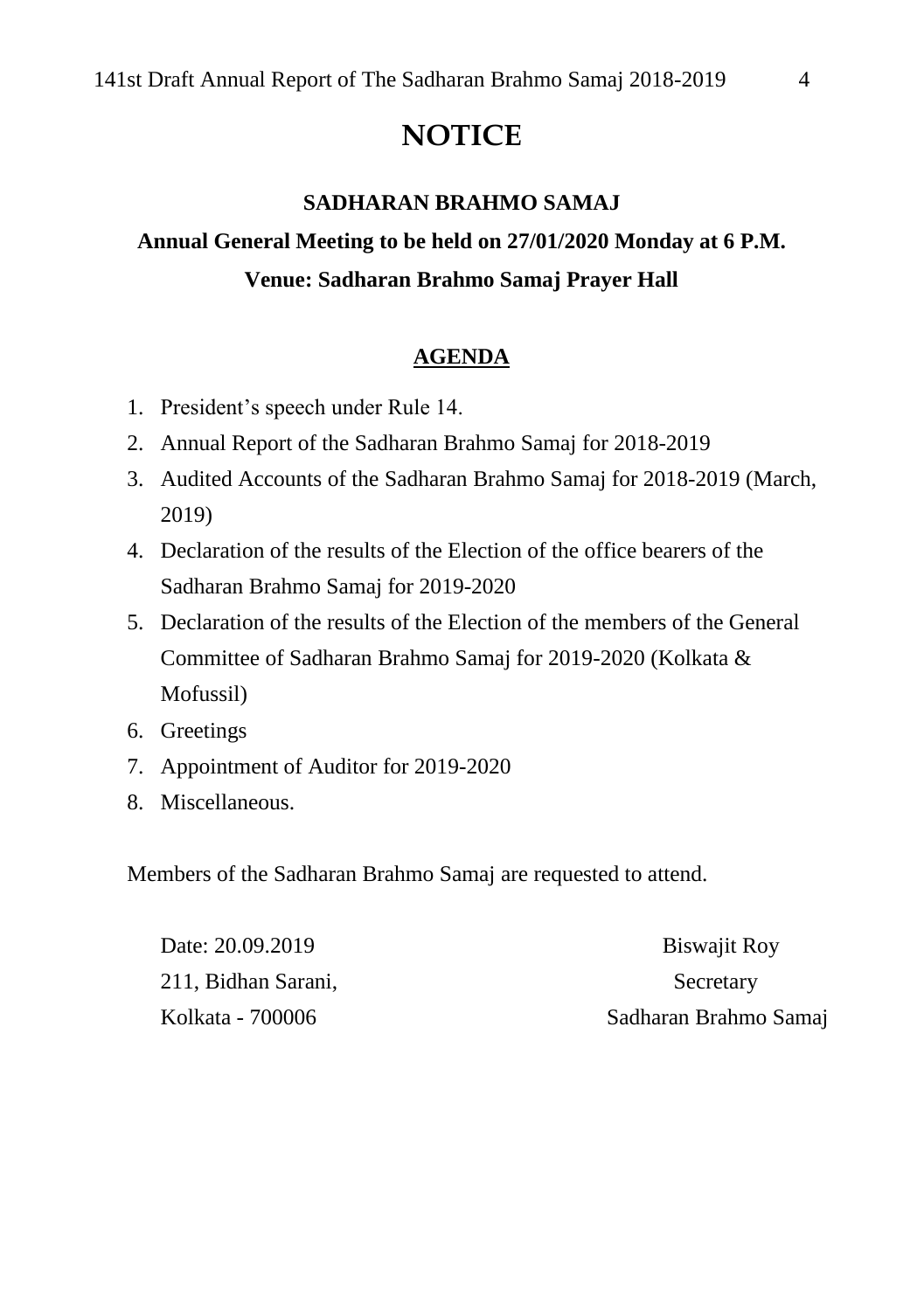**SADHARAN BAHMO SANAJ**

(Established in 1878)

DRAFT ANNUAL REPORT 2018 - 2019 (From  $1<sup>st</sup>$  October 2018 to  $30<sup>th</sup>$  September 2019)

## **SECTION-A**

# **INTRODUCTION**

By the grace of God, the Sadharan Brahmo Samaj has completed one hundred forty-one years of its existence. Before presenting a report of the year"s work, let us bow down in profound gratefulness to our almighty father for His guidance through the trials and tribulations of the past years. Many have been our failures and shortcomings; we have to admit with sorrow that our actual performance fell far below the commitments we made at the commencement of the year.

# **IN MEMORIUM**

In reviewing the events of the year under report, it is our sacred, though painful duty first to record the passing away of the following members and sympathizers not only old and vulnerable persons, but also young men and women, in the prime of their lives. (Among the friends whose death we mourn, the memories of the following departed souls stand uppermost in our mind on account of the life long contact they maintained with the institution and activities of the Samaj) May these deaths serve us for fresh spiritual awakening. May God grant peace to the departed souls and solace the afflicted and the bereaved.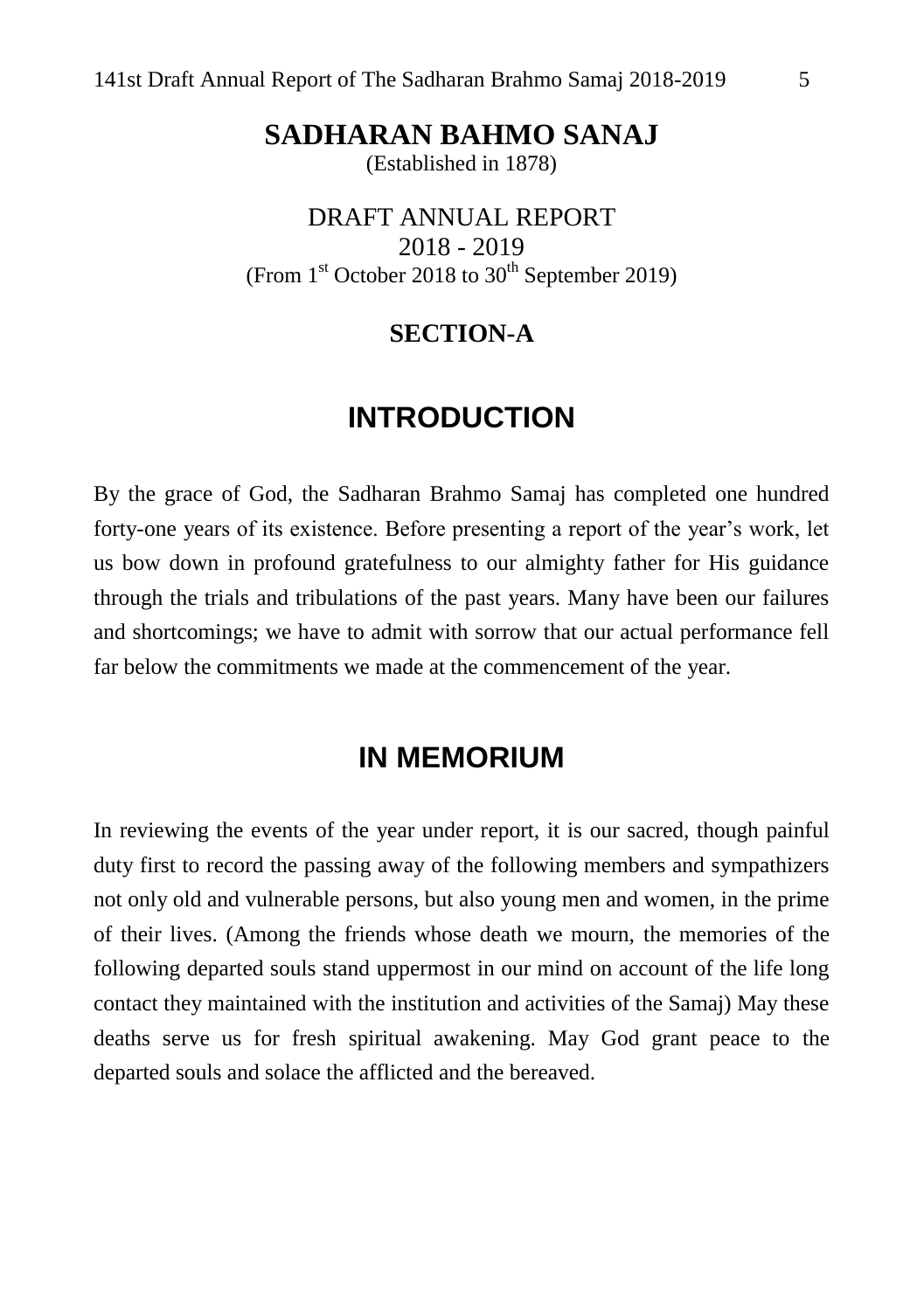# **Obituary**

- 1. Ronen Datta
- 2. Prabir Roy
- 3. Sushanta Chowdhury
- 4. Kushal Das
- 5. Shukla Dasgupta
- 6. Gouri Bose (Rina)
- 7. Tarun Bandopadhyay
- 8. Nikhil Nanda Das
- 9. Sujata Majumdar
- 10. Subhra Mitra
- 11. Sitala Prasad Pathak
- 12. 43 Indian soldiers who were martyred in a terrorist attack in Pulwama, Kashmir on 14.02.2019.
- 13. Geeta Bose
- 14. Subir Pal
- 15. Ranjan Khastagir
- 16. Dipankar Gupta
- 17. Uma Sen
- 18. Asit Das
- 19. Partha Ananda Mohan Chatterjee
- 20. Apratim Chatterjee
- 21. Bratati Basu
- 22. Aloka Samaddar
- 23. Arjun Das
- 24. Krishna Niyogi
- 25. Mihir Das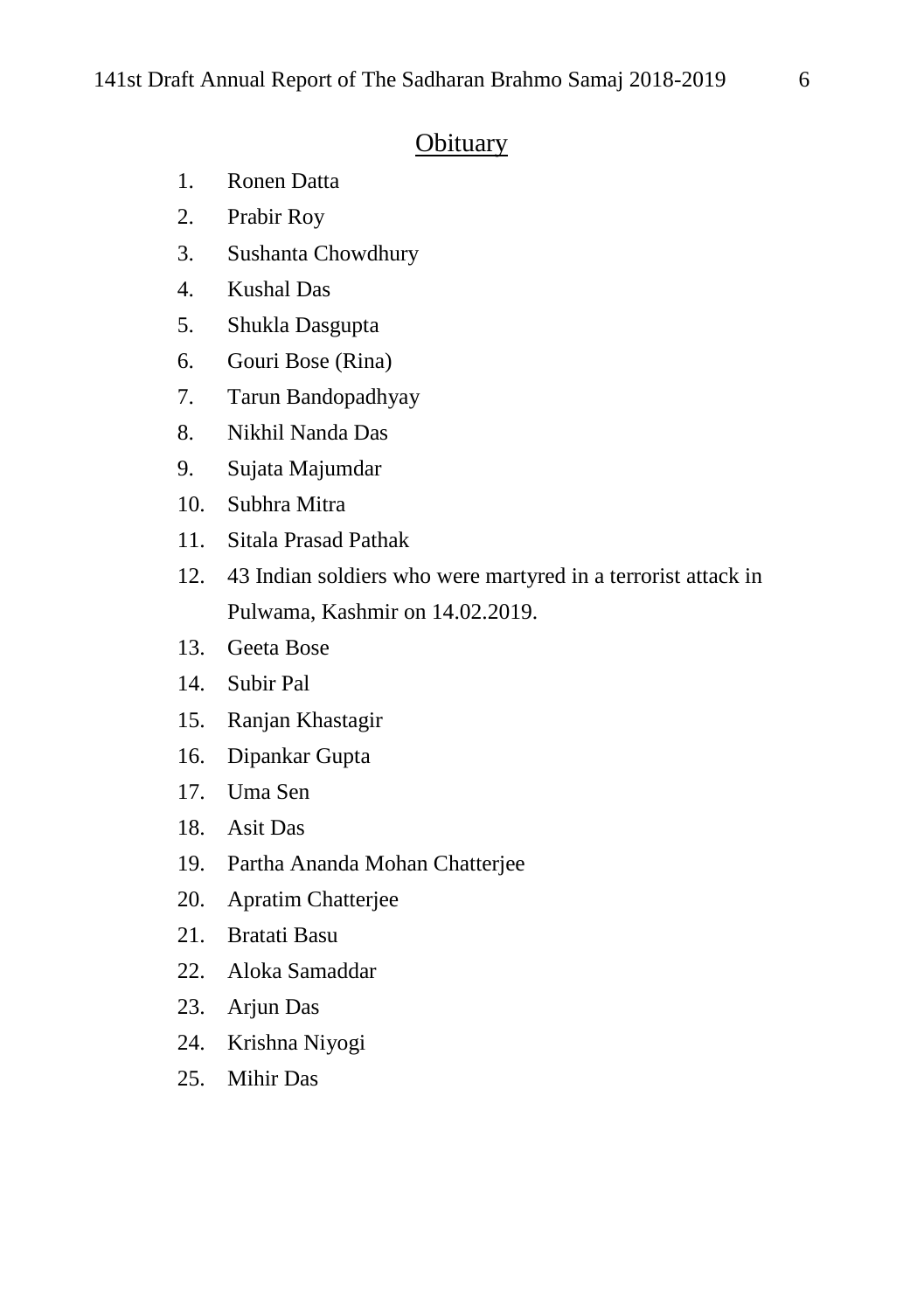# PART- I

# ACTIVITIES OF THE SAMAJ

The activities of the Sadharan Brahmo Samaj are grouped as follows:

- 1. Spiritual Work
	- A. General Mission Work
	- B. Spiritual and Cultural Organisations
- 2. Publication and Journal
- 3. Social Welfare Work
- 4. Educational Work
- 5. Samaj Consolidation and Development
- 6. Administrative Work

# 1. SPIRITUAL WORK

The spiritual work of the Sadharan Brahmo Samaj is mainly carried on by Missionaries and the Mission workers who visit different Brahmo Centers in the country for annual Utsava and at other times, conduct Divine Service, hold discussions and deliver lectures. This mission work is augmented by distribution of Brahmo literature and the Samaj journals.

Mission work is also conducted by the spiritual and cultural organization viz., Calcutta congregation, Sadhan Asram, etc.

# **1(A) GENERAL MISSION WORK**

Mission work during the year under review could not be carried on satisfactorily, mainly for want of workers. There is no full time mission worker. Most of the work done was carried by Lay Mission Workers.

# LIST OF LAY MISSION WORKERS

- 1. Smt Sunanda Das 3. Sri Sanjib Mukherjee
- 2. Dr Madhusree Ghosh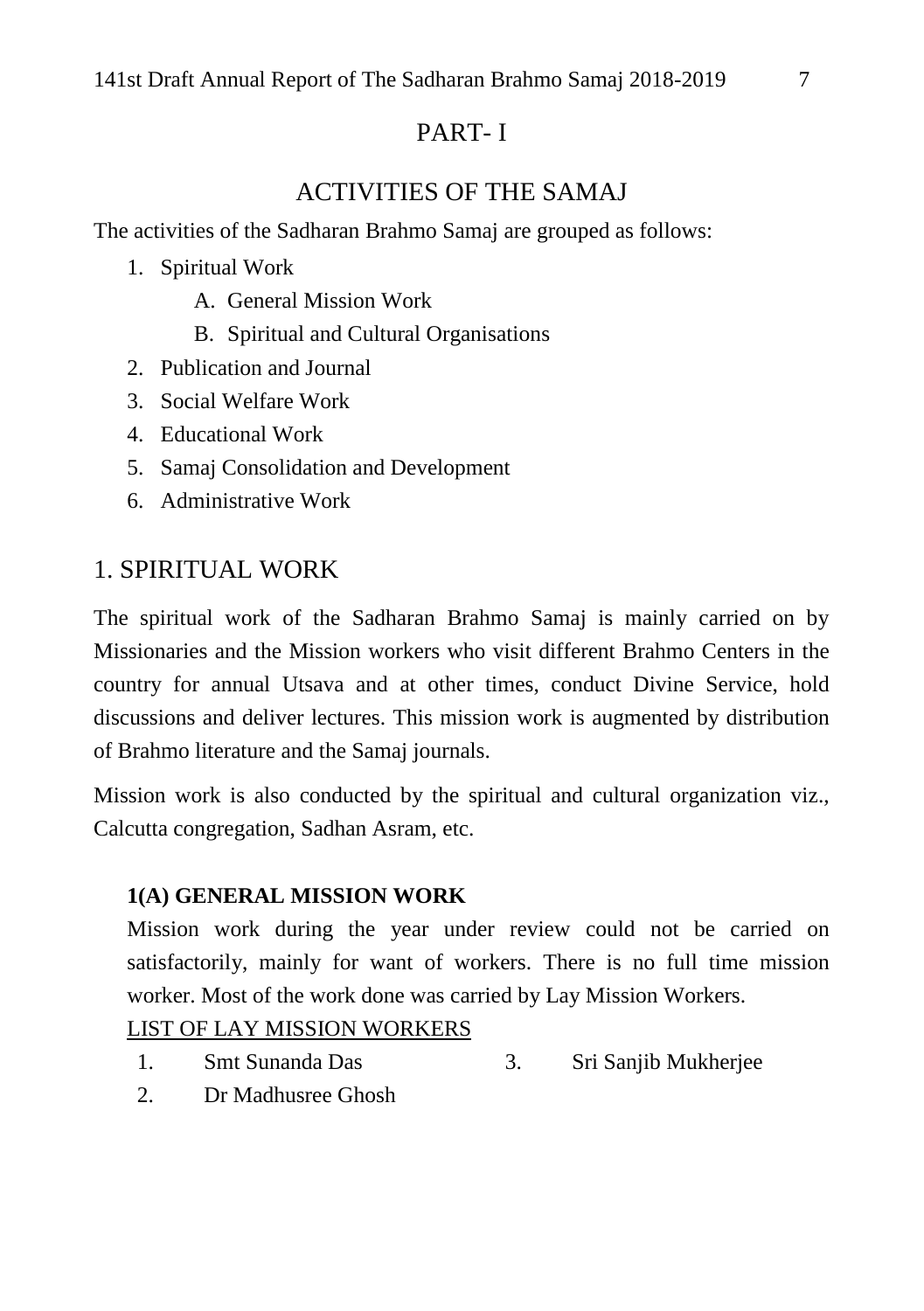# **1(B) SPRITUAL AND CULTURAL ORGANISATIONS**

Spiritual and Cultural Organizations of The Sadharan Brahmo Samaj are as follows:

# *1(B)(I) CALCUTTA CONGREGATION*

By the grace of god Calcutta Congregation has completed its 139th year of existence . Before we submit the report we bow down to the almighty for his blessings.

The last A.G.M. was held on 09.12.18 office bearers for the year 2018-19 was as follows:-

- 1. Secretary Sri Salil Kr. Hajra
- 2. Assistant Secretaries:
	- i) Sm . Madhulika Ghosh
	- ii) Sri Sibnath Seal
	- iii) Sri Koushik De
- 3. Executive Committee Members:-

1) Sri Asish Kr. Pain, 2) Sri Tapabroto Brohmochari, 3) Sri Sanjib Mukherjee 4) Sri Pradip Chakraborty, 5) Sri Argho Brohochari 6) Sm. Kalyanmoyee Chatterjee, 7) Sm. Raka Barman, 8) Sm. Sutapa Roychowdhury, 9) Sm. Samita Das, 10) Sm. Tamali Bose Samaj Representatives: 1) Sm Surupa Datta , 2) Sri Amit Das, 3) Sri Supratim Chakraborty. Ex-officio Members – Sri Biswajit Roy (Secretary Sadharan Brahnmo Samaj)

# **Sunday Divine Service**:-

Sunday Prayer Service was regularly held throughout the year.

Attendance of Samaj members and Congregation members in Sunday service was almost nil excepting in few Sundays. Mahila Bhavan inmates regularly attended prayer service and also took part in singing Hymns in number of Sundays.

Some non-Brahmos frequently joined Sunday services, some of them took part in singing Hymns. Arranging Sunday Service are becoming difficult day by day for number of reasons. Executive Committee of Congregation and also of the Samaj should think over it.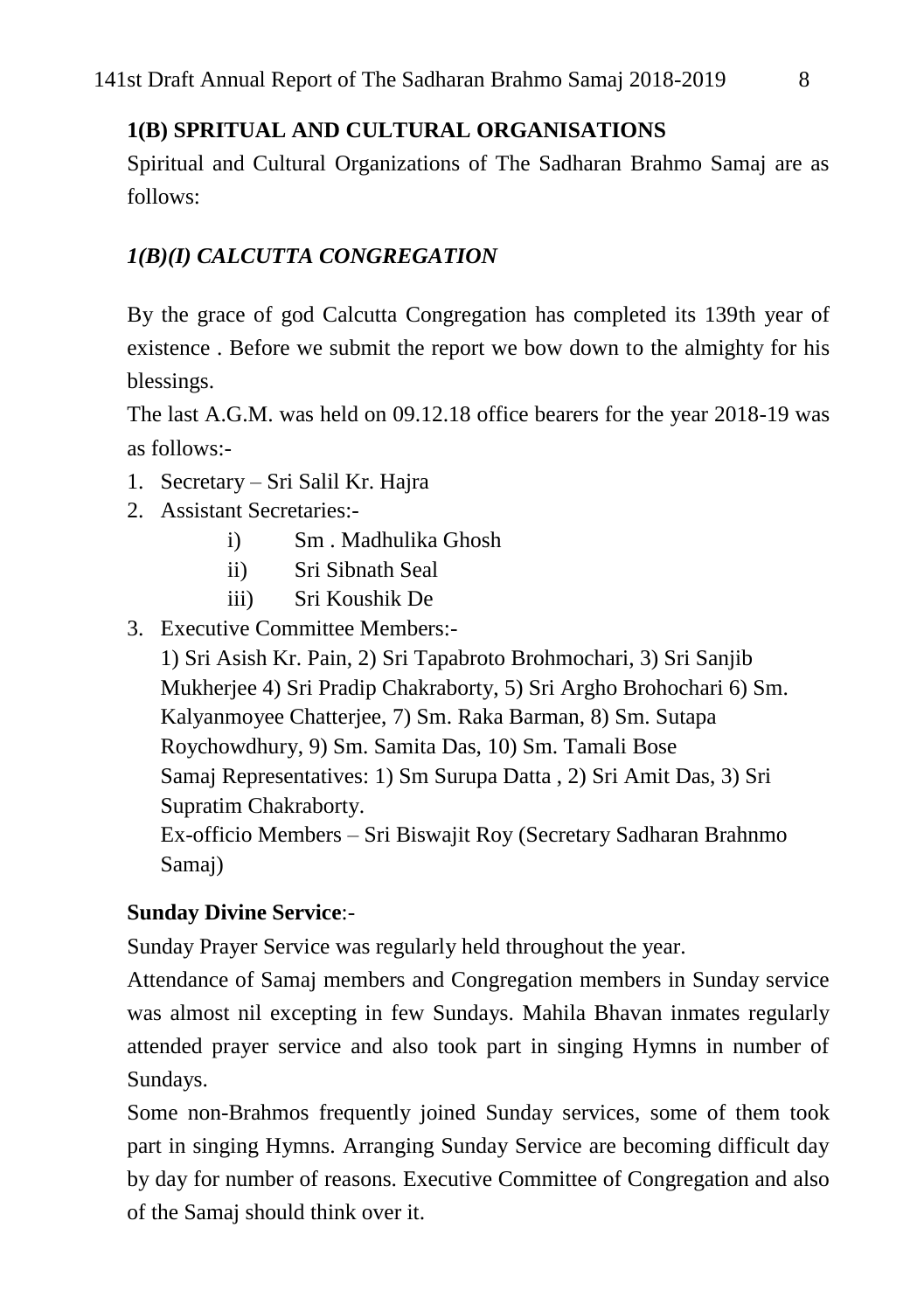Following Acharyas conducted divine service during the year.

- 1) Sm. Sutapa Roy chowdhury
- 2) Sri Siddhartha Brohmochari
- 3) Sri Sourav De
- 4) Sri Tapabrato Brahmochari
- 5) Sri Supratim Chakraborty
- 6) Sm. Ketaki Goswami
- 7) Sm. Sunanda Roy Chowdhury (Rakhi)
- 8) Sri S.K. Hajra

Hymn were sung by Sm. Bandana Singha, Sm. Pranoti Das, Sm. Jayati Das, Sm. Indrani Roy, Sri Biswajit Chowdhury, Sm. Nivedita Bose, Sm. Suniti Bhattacharya, Sm. Ketaki Goswami, Sm. Sibani Roy, Sm. Mitali Bose, inmates of Mahila Bhavan, Salil Kr. Hajra and Group "CHETANA" with there member Sm. Rita Chakraborty, Sm. Mousumi Chatterjee, Sm. Madhabi Talukder, Sri Babul Kanti Datta and others, Shymasree Gupta,

This is to inform that only one meeting of the Executive committee was called during the year due to some unavailable circumstances. Next year efforts will be taken to arrange Executive Committee meetings regularly.

Further, it is to inform that for last few months Sri Pradip Chakraborty has taken initiative to arrange Acharya and singers for hymns for every week, for which attendance in weakly Services has increased to some extent. For last few months, names of Acharyas and Hymns singers are also being shown in Notice Board in advance.

#### *1(B)(II) SADHANASHRAM*

No Reports Received.

Members should take initiative to revive Sadhanashram activities.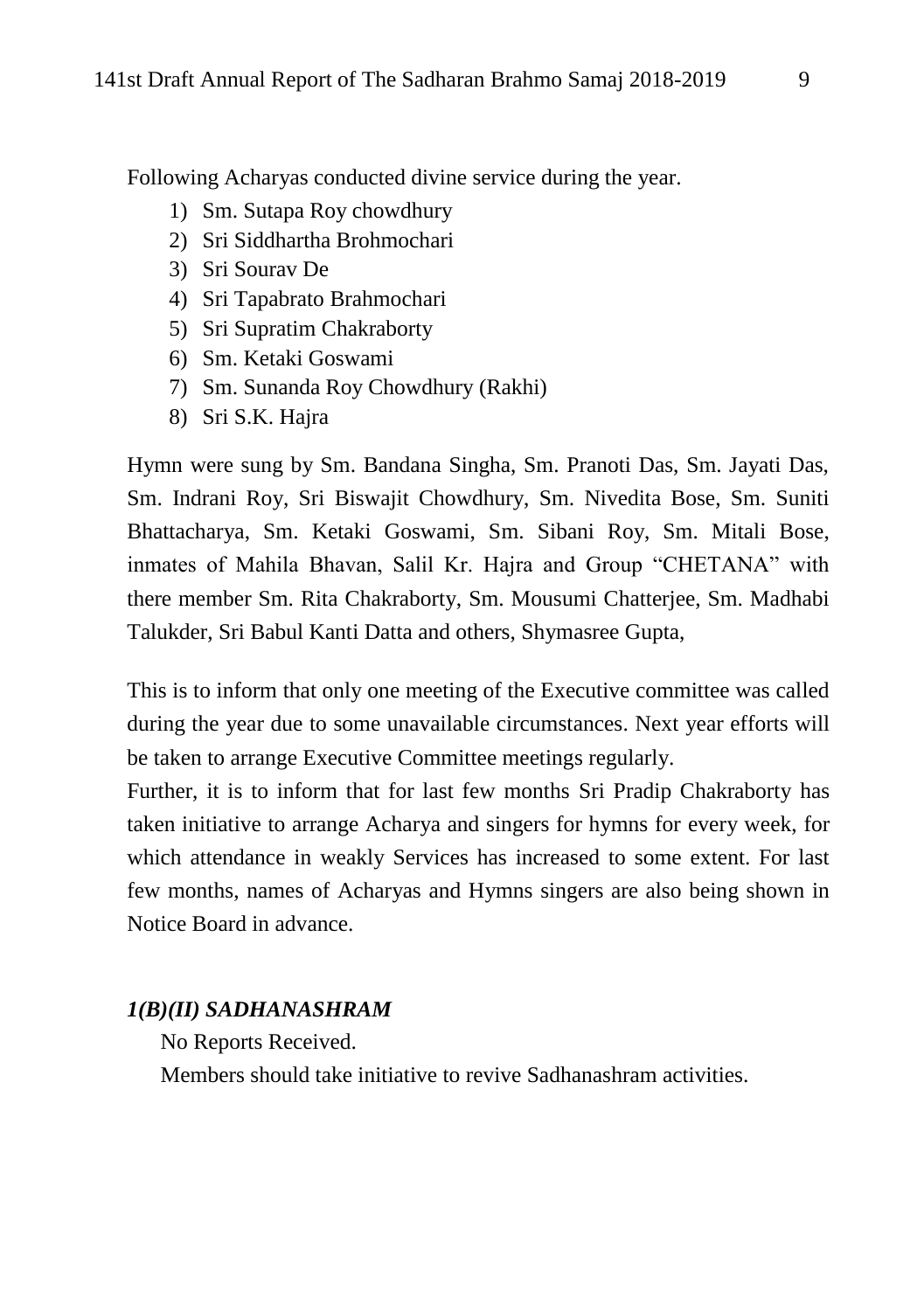## *1(B)(III) Celebration Sub-Committee*

Sadharan Brahmo Samaj organised "7th poush mela" at Samaj premises from 22nd December to 24th December 2019. On 22<sup>nd</sup> December at 3.00 pm the "mela" was formally inaugurated by Smt. Jayati Gupta, an educationist and a senior member of the Samaj. Short prayer was offered by Sri Salil Kumar Hajra and hymns were sung by students of Brahmo Balika Shikshalaya, Montessori Section. Stalls with handicrafts, books, garments, foods etc. were the main attraction of the fair. Musical programms were organized every evening on the fair ground.

On 22nd December evening a musical program named ―Robi Bauler Gaan was conducted by ―Baitanik Silpa Gosti.

On 23rd December songs based on Kirtan were performed, conducted by Sri Suman Majumdar & Smt. Tania Ghosh.

On 24th December evening programme on Brahmasangeet was organized conducted by Smt. Subrata Paul.

On 7th Poush (23rd December) in the morning special prayer service was organized by Sadharan Brahmo Samaj at Maharshi Bhavan, Jorashanko. Devine Service was conducted by Sri Tapabrata Brahmachari and hymns were sung by Sri Suptratim Chakraborty and his group.

On the same day at 12.30 pm at Sadharan Brahmo Samaj, Sadhanasram prayer hall a Devine Service was conducted by Sri Siddhartha Brahmachari and hymns were sung by Sri Kaushik De and others.

# **Barsho Sesh 1425 & Barsho Boron 1426**

Special musical programme was arranged on the occasion of "Borshosesh 1425" at Sadharan Brahmo Samaj. On 14th April, 2019 the programme started after a brief prayer offered by Sri Sourav Dey. The musical programme on Brahmosangeet was conducted by "Baitanik".

"Barsho Boron" 1426 was celebrated on 15th April 2019 morning at Samaj prayer hall. The programme started at 9.30am with "Baitalik", at 10 am divine service was conducted by Sri Amit Das and hymns were sung by the group "Samabeto" conducted by Smt. Rita Chakraborty. Light refreshment was arranged for all on this occasion.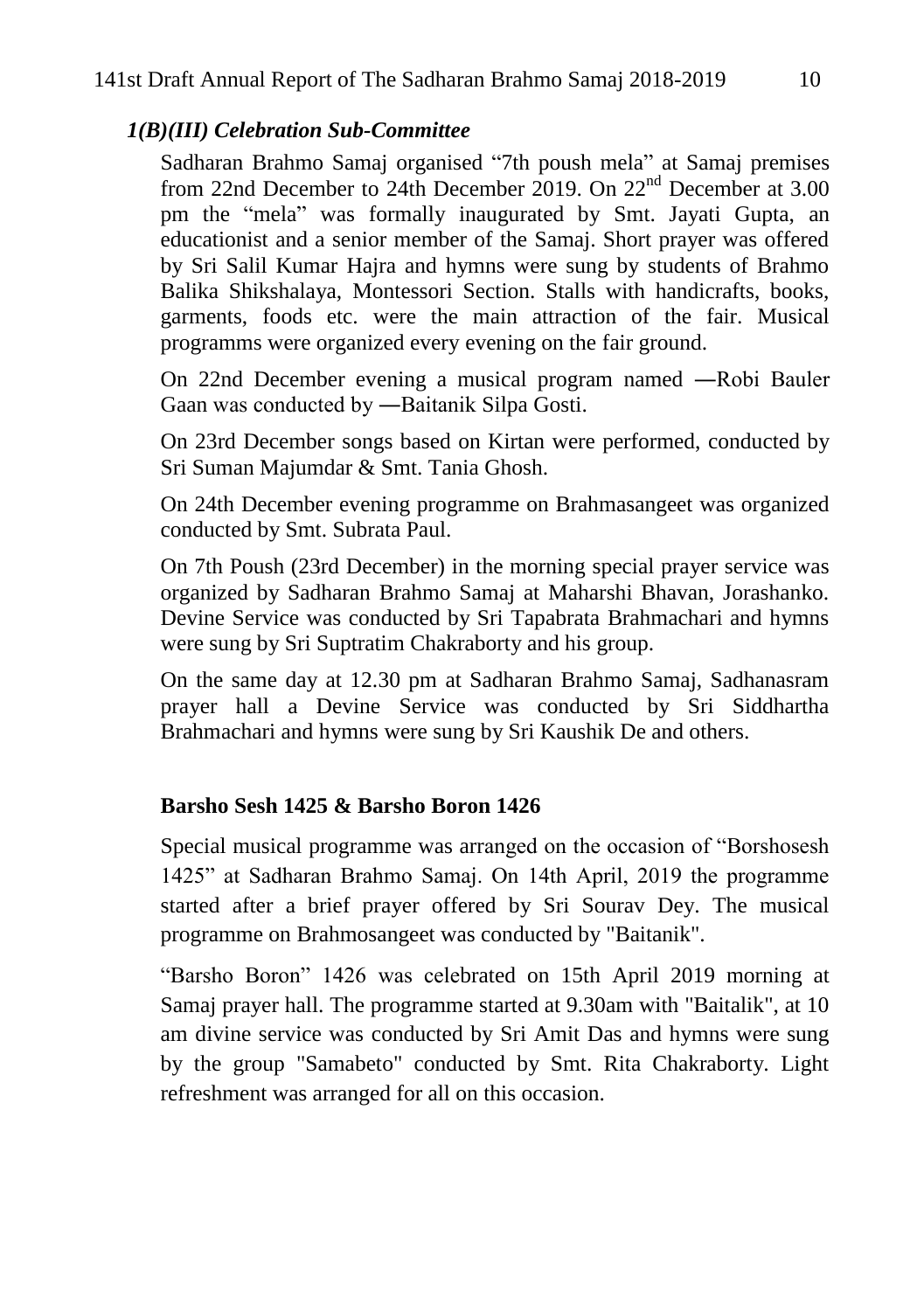## **Rabindra Janmotsab at Sadharan Brahmo Samaj**

On 11th May at 6.30pm a musical programme was arranged in the Prayer hall of Sadharan Brahmo Samaj on the occasion of 158th Birth Anniversary of Rabindranath Tagore. Sri Agnivo Bandopadhyay and Smt. Aditi Gupta were the singers and sung solo Rabindrasangeets in the presence of a large numbers. of audience.

## **Jaisthaotsab**

On 17th May, 2019 (2nd Jaistha, 1426) on the occasion of 141st foundation day of the Sadharan Brahmo Samaj, special service was held in Samaj prayer hall. At 6.00pm kirtans were sung by various persons, conducted by Sri Supratim Chakraborty. Divine service was conducted by Sri Sanjib Mukherjee and hymns were performed by Sri Supratim Chakraborty and others.

On 18th May, 2019 (3rd Jaistha, 1426) a lecture meeting was organised on the occasion of 202nd Birth Anniversary of Maharshi Debendranath Tagore. The meeting started at 6.30pm after a brief prayer offered by Sri Amit Das. The speakers were Sri Amit Das and Sri Sunrit Mullick, Sri Amit Das also presided over the meeting. Sri Sunrit Mullick presented some valuable information on the divine teachings of Maharshi Debendranath Tagore.

# **248th Birth Anniversary of Rammohun Roy**

On 22nd May 2019, Sadharan Brahmo Samaj observed this great man"s 248th Birth anniversary through garlanding and prayer at the footstep of the statue of Raja Rammohun Roy at Kolkata Maidan in association with Govt. of West Bengal and Kolkata Municipal Corporation. The statue was given a floral decoration. The prayer was offered by Smt. Sutapa Roychowdhury and the hymns befitting the occasion were performed by the students of Brahmo Balika Shikshalaya, Montessori section. Homage was paid by placing wreaths by Sadharan Brahmo Samaj and all its units, Brahmo Balika Shikshalaya, Brahmo Sammilan Samaj, Bharatvarsiya Brahmo Mandir and Harinavi Brahmo Samaj.

# **191st Bhadrotsava at Sadharan Brahmo Samaj**

**On 4th Bhadra 1426, 22nd August 2019, Thursday** at 6.00pm Kirtan was, Conducted by Sri Supratim Chakravarty after that Divine Service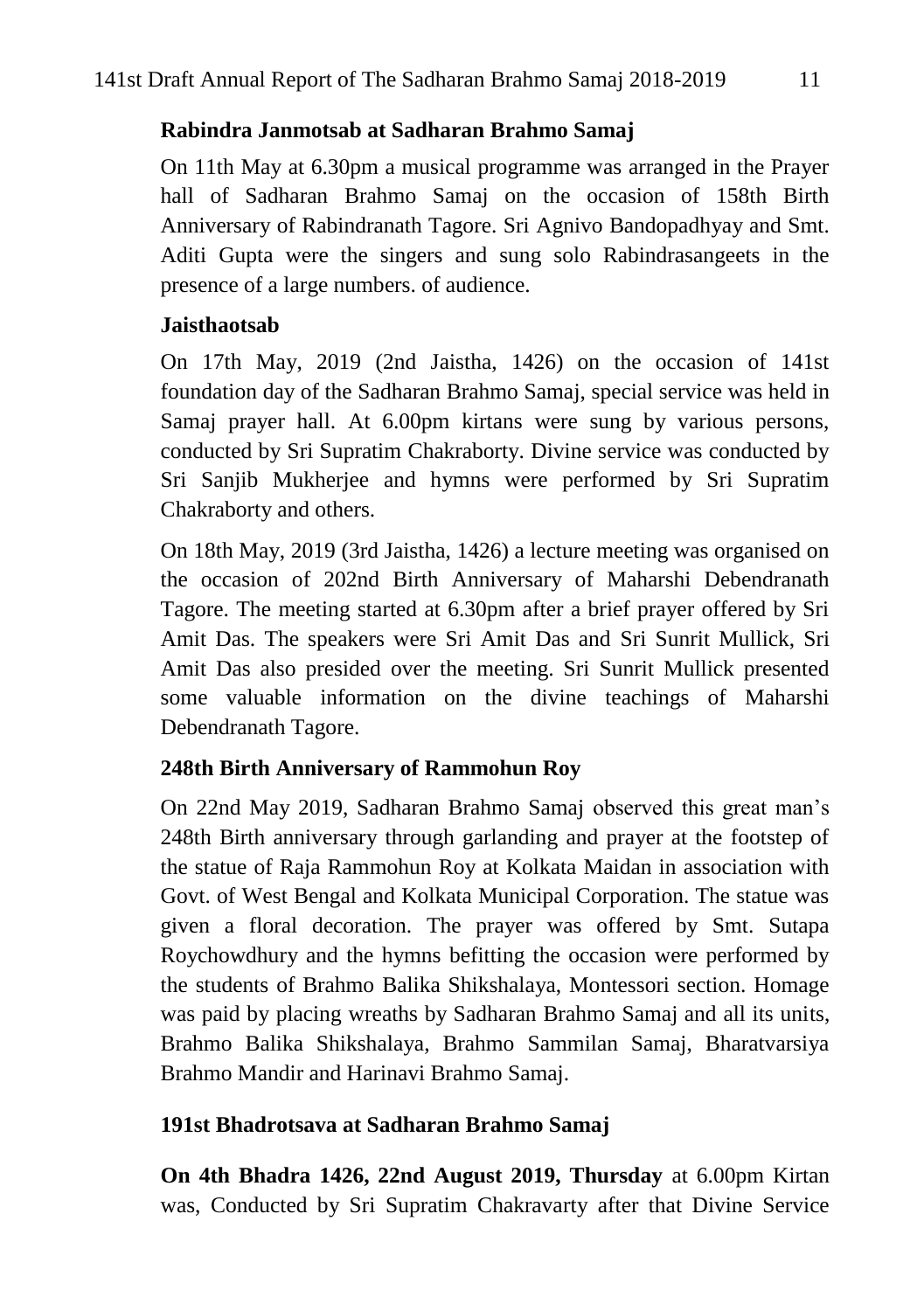was conducted by Smt. Jayasree Bhattachayra, and Hymns were sung by various persons conducted by Sri Kaushik De

**On 5th Bhadra 1426, 23rd August 2019, Friday** at 3.30pm Exhibition of Brahmo Samaj Mahila Bhavan was inaugurated. At 6.30pm lecture meeting on Ananda Mohon Bose was organized. Sri Pradip Hom Chowdhury and Sri Sandip Datta spoke on life and works of Ananda Mohan Bose. Sri Pradip Hom Chowdhury shared his own experience while he spent his student life in Maymansing, hometown of Ananda Mohan Bose. Sri Sandip Datta narrated Ananda Mohan Bose"s contribution in Education and Indian Nationalism.

**On 6th Bhadra 1426, 24th August 2019, Saturday** the day of celebrating Anniversary of the Foundation of Brahmo Samaj. At 6.00pm Kirtan was conducted by Sri Kaushik De, at 6.30 pm Divine Service was conducted by Sri Amit Das and Hymns were sung by Sri Debasish Roychowdhury , Smt Rohini Roychowdhury and Sri Saikat Sekhareswar Roy. In the end Sri Amit Das announced from the pulpit about completion of repairing of the prayer hall flooring work and release the corrected reprint of 16th edition of the Brahmasangeet, He further announced that efforts are being made to release the 17th edition of Brahmasangeet during the 190th Maghotsava.

**On 7th Bhadra 1426, 25th August 2019, Sunday** at 6.00pm Divine Service was conducted by Smt. Sutapa Roy Chowdhury and Hymns were sung by Sri Romil Mazumdar. At 6.45pm a Musical programme, "Atul Praseder Gaan" was organized. A number of songs written by Atul Prasad Sen were sung by Smt. Madhura Bhattacharya and Sri Aniruddha Sinha.

#### **186th Death Anniversary of Rammohun Roy**

On 27th September 2019, Sadharan Brahmo Samaj observed Raja Rammohun Roy"s 186th death anniversary with floral tribute and prayer at the footstep of the statue of Raja Rammohun Roy at Kolkata Maidan in association with Govt. of West Bengal and Kolkata Municipal Corporation. The prayer was offered by Smt. Jayasree Bhattacharya and the hymns were sung by the students of Brahmo Balika Shikshalaya, Montessori section. Homage was paid by placing wreaths by Sadharan Brahmo Samaj and all its units, Brahmo Balika Shikshalaya, Brahmo Sammilan Samaj, Bharatvarsiya Brahmo Mandir and Harinavi Brahmo Samaj.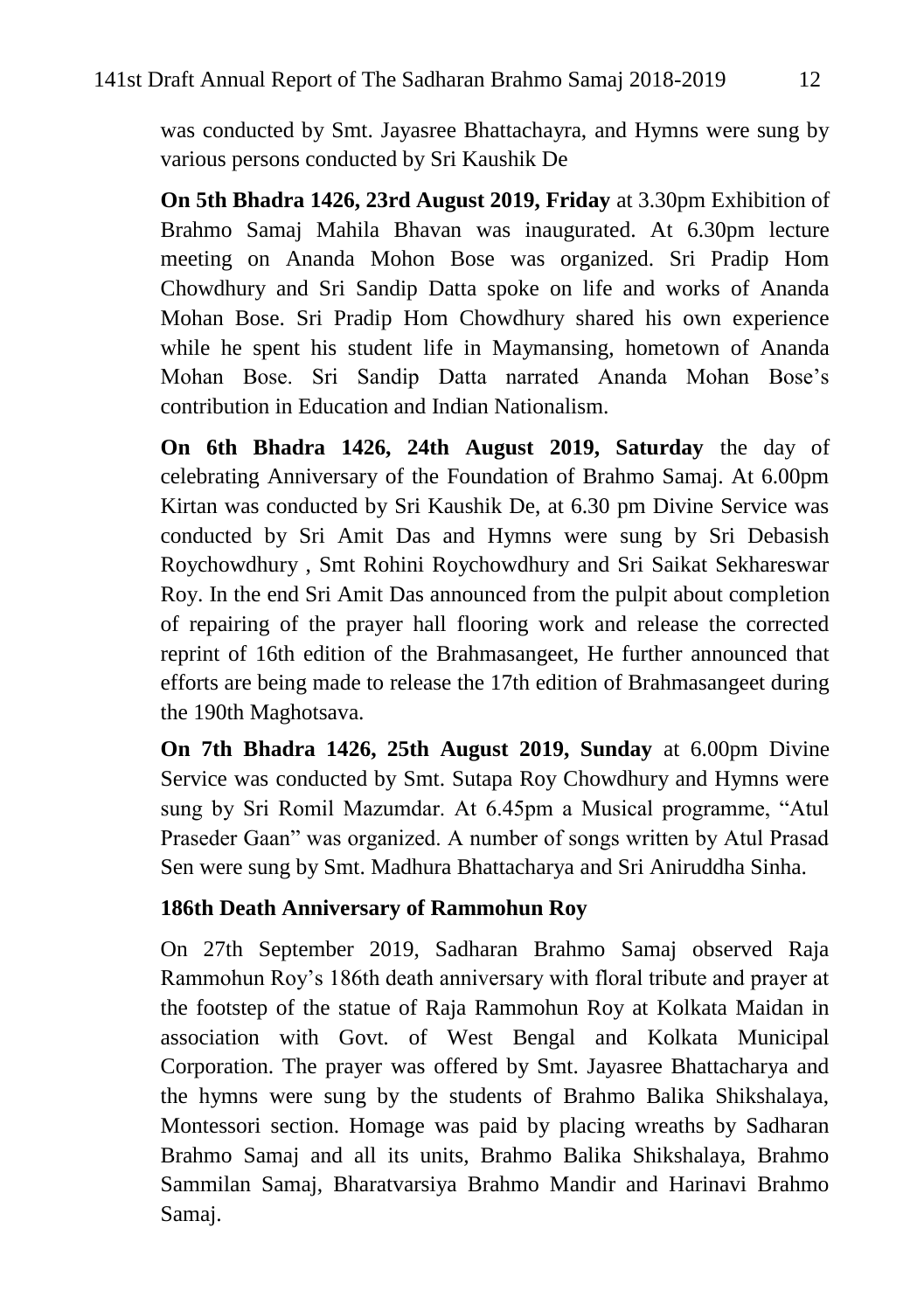#### **200th Birth Anniversary of Pandit Iswar Chandra Vidyasagar**

On 28th September, 2019 Sadharan Brahmo Samaj observed 200th Birth Anniversary of Iswar Chandra Vidyasagar with a lecture meeting organized at Sivanath Memorial Hall (Sadharan Brahmo Samaj Library). Speakers were Sri Shakti Sadhan Mukhopadhyay and Sri Abhra Basu and Sri Amit Das presided over the meeting.

#### **101st Death Anniversary of Sivanath Sastri**

On 30th September, 2019 on the occasion of 101st Death Anniversary, book release programme and lecture meeting was organized. Sri Tapabrata Brahmachari offered prayer and Hymns were sung by Sri Babul Kanti Datta. "Sivanath Sastrir Sesh Jibon", written by Prof. Gautam Neogy and another book "Sashibhusan Basur Atmajiboni" were released by Sri Kanailal Chattopadhyay. The speakers of the lecture meeting were Sri Kanailal Chattopadhyay and Sri Amal Shankar Bandopadhyay. Sri Amitananda Das presided the lecture meeting

#### *1(B)(IV) Bhowanipur (Paddapukur) Brahmo Samaj*

It was on June21, 1852 that Sambhunath Pandit, the then junier Govt Lawyer of the Calcutta High Court along with some local eminent persons like kashiswar Mitra, Harish Chandra Mukherjee, Prasanna Kumar Mukherjee Ishan Chandra Halder, Kailash nath Mullick Annada Prasad Mukherjee, Bama Charan Mukherjee umesh Chandra Bose, Umesh Chandra Mitra, Chandranath Chatterjee and others established as association under the name of Gyan Prakashika Sabha to promote spiritual enlightenment of the people , later Mahorshi Debendra Nath Tagore Jomed then and renamed the Sabha as Bhowanipur Brahmo Samaj in 1853. Sambhunath Pandit (who later in 1863 became the first Indian to Grace the honourable position of justice of the Calcutta High court) became its first President and Harish Chandra Mukherjee of Hindu Patriot become its first Secretary. Maharshi Debendro Nath Tagore introduced the Adi Samaj form of Divine Service in the Bhowanipur Brahmo Samaj,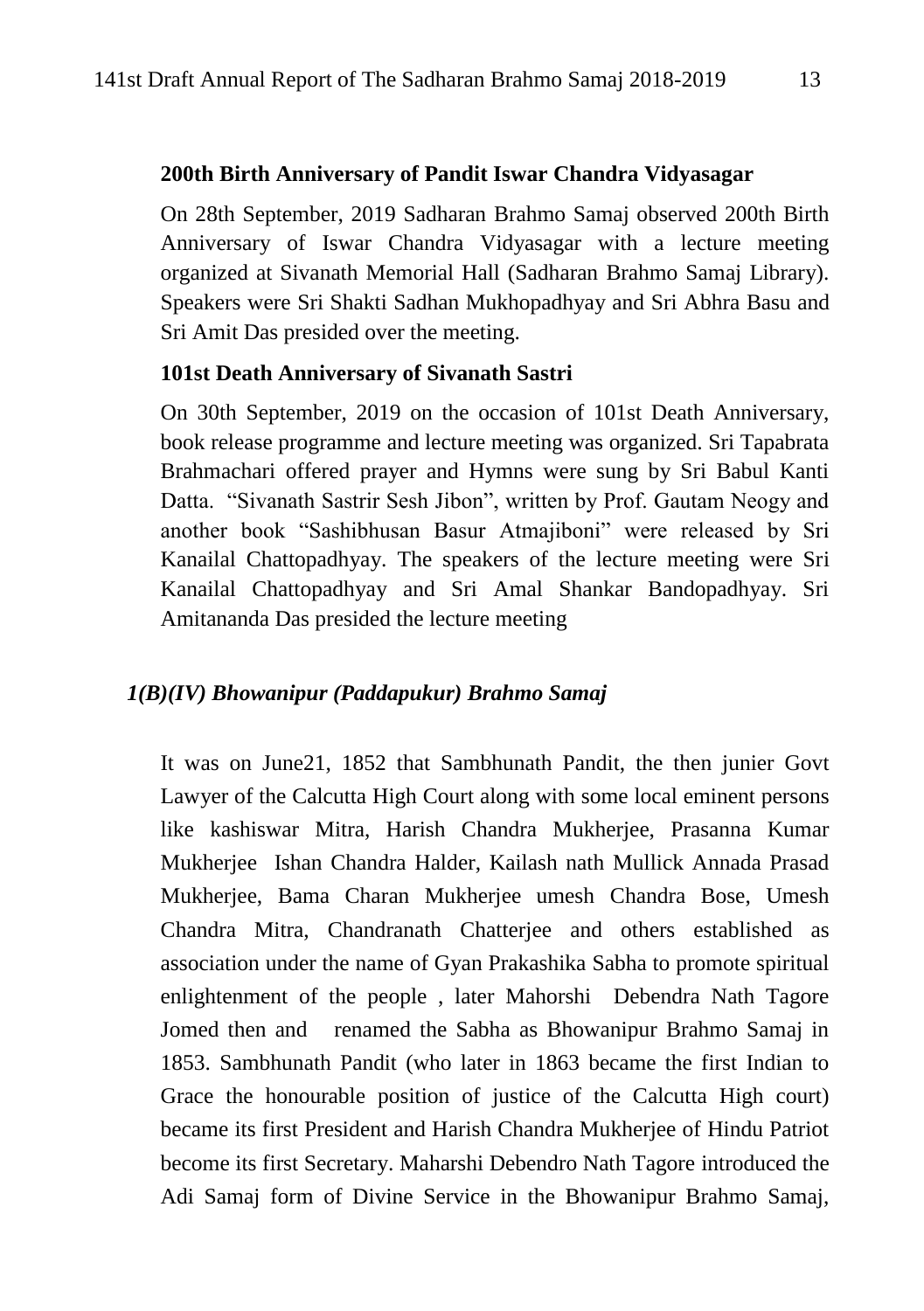which is also mentioned in the Trust Deed of this Samaj. He also started a school named " Brahmo Vidyalaya and came almost everyday to attend the classes of the school and deliver lectures to the assembled students. Many times Kshitismohan Sen and Surch Chandra sankhotirtha came here and delivered their lectures on religious matter . One clay Maharshi Debendra Nath Tagore alongwith Dwijendranath Tagore, Rabindra Nath Tagore came here to participte in the divine sevice. In 1894, Rabindranath Tagore became the trustee of the Samaj.

On February 23, 2019, The Executive Committee of the Sadharan Brahmo Samaj formed the sub-committee the Bhowanipur Brahmo Samaj. At that period of time the condition of the Samaj was a dilapidated state. It is very encouraging that some enthusiastic brahmos and few young persons extended their voluntary support to work for this historic Brahmo Mandir. Within a period of 6 months (April 14, 2019-Sep 30, 2019), the members conducted and performed 18 (Eighteen) programmes related to religious matters, lectures, felicitation and cultural events, maintaining meticulously the rules and regulations of Brahmo Samaj including the Adi Brahmo Samaj mode of divine service as formulated by Maharshi Debendranath Tagore.

The details of our performed Programmed are given below.

- 1. April 14, 2019 Divine Service
- 2. May 9, 2019 Rabindra Jayanti
- 3. May 12, 2019 Divine Service
- 4. May 15, 2019 Maharshi Divas Service
- 5. May 22, 2019 Rammohun Divas Service
- 6. June 1, 2019 Birth Anniversary of Satyendra Nath Tagore
- 7. June 9, 2019 Divine Service
- 8. June 25, 2019 Divine Service and the Foundation Day of Bhowanipur Brahmo Samaj
- 9. July 14, 2019 Divine Service
- 10. July 26, 2019 Divine Service followed by felicitations of three Brahmos – Sm Krishna Hazra, Sm. Manjula Dutta and Sm. Alpana Roy.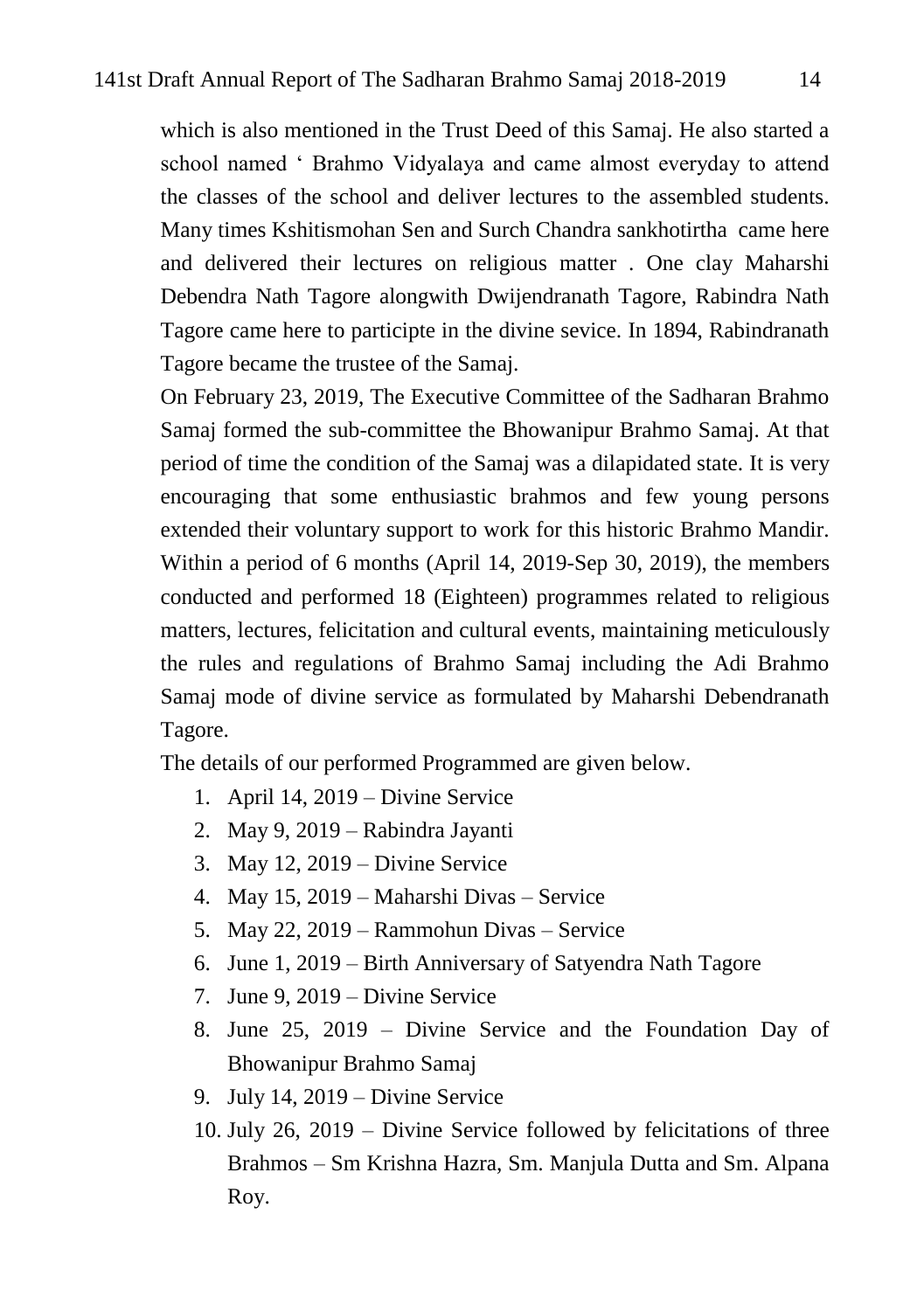- 11. Aug 2, 2019 Acharya Prafulla Chandra Roy"s birth Anniversary.
- 12. Aug 8, 2019 (22nd Shrabana) Tree planting ceremony and Rabindranath Tagore"s death Anniversary.
- 13. Aug 11, 2019 Divine Service
- 14. Aug 15, 2019 Independence Day celebration
- 15. Aug 24, 2019 (6th Bhadra) Divine Service Commemorating the foundation day of Brahmo Samaj songs of Medieval Saints were sung.
- 16. Sept 8, 2019 Divine Service
- 17. Sept 9, 2019 Divine Service Commemorating the 147th birth anniversary of Sarala Devi Choudhurani.
- 18. Sept 26, 2019 Divine service commemorating the 199th birth anniversary of Pandit Ishwar Chandra Vidyasagar.

Secretary of the Bhowanipur Brahmo Samaj sub-committee regularly maintaining a follow up with the relevant authorities of Kolkata Municipal Corporation regarding unlawful relevant encroachment on the samaj premises. The sub-committee is generating its own fund collecting donations from the devotees attending various programmes to meet day to day expenses.

As no transaction were made with united Bank of India since 2010, the account was automatically became dormant. Secretary has approached the Bank authority to activated the account in-favour of Bhowanipur Brahmo Samaj.

Lastly, we would humbly request you all to attend our service and programmes as are mentioned on our notice – board regularly. This will bring a cordial relation among all so as to uphold the rich tradition of the Bhowonipur Brahmo Samaj (Grade I Heritage building) and help to preserve its culture and dignity.

Members of Bhawanipur (Paddapukur) Brahmo Samaj Sub-committee:

- 1. Bijan Chanda (Chairman)
- 2. Prasun Ganguly (Secretary)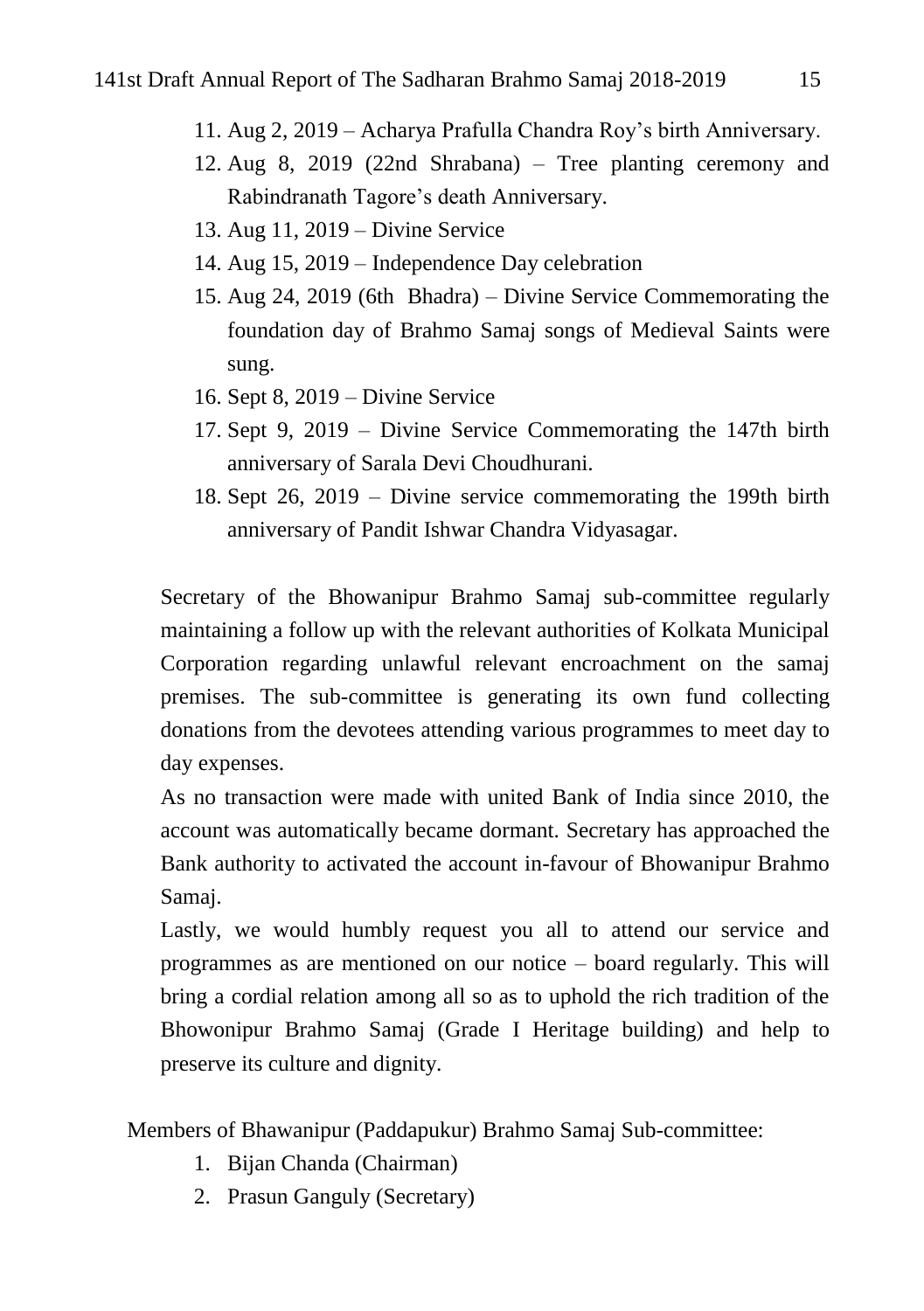- 3. Samita Das
- 4. Koushik De
- 5. Supratim Chakraborty
- 6. Tapabrata Brahmachari
- 7. Raka Chatterjee Burman
- 8. Biswajit Roy
- 9. Anirban Banerjee
- 10. Arindrajit Saha
- 11. Kamalika Bandopadhyay

Beside above, President, Secretary and Treasurer of SBS are ex-officio members.

# 2. PUBLICATION & JOURNAL

# **2(A) PUBLICATION**

- a) The book named "Rammohun, Debendranath, Keshab Chandra O Ananya Baktityo" written by Pandit Sivanath Sastri, compiled and edited by Prof. Gautam Neogy, commemorating 100th death anniversary of Sivanath Sastri was published during the 189th Maghotsava and released on  $31<sup>st</sup>$ January 2019 at Mary Carpenter Hall in Brahmo Balika Shikshalaya on Sivanath Sastri"s birthday.
- b) Two other books "Brahmo Sangeet Chayanika" and "Chotoder Rammohun" were also reprinted during the Maghotsava.
- c) Sadharan Brahmo Samaj publication division participated in the Kolkata book fair 2019, total sales figure or Rs. 42,000/- at Book fair touched alltime high. This year the overall book fair stall management was supervised by Sri Pradip Chakrabarti.
- d) Limited copies of "BrahmaSangeet" was reprinted after correcting a large no. of mistakes and was released on 6th Bhadra 1426. It was decided to release a new edition of "BrahmaSangeet" during the 190th Maghotsava.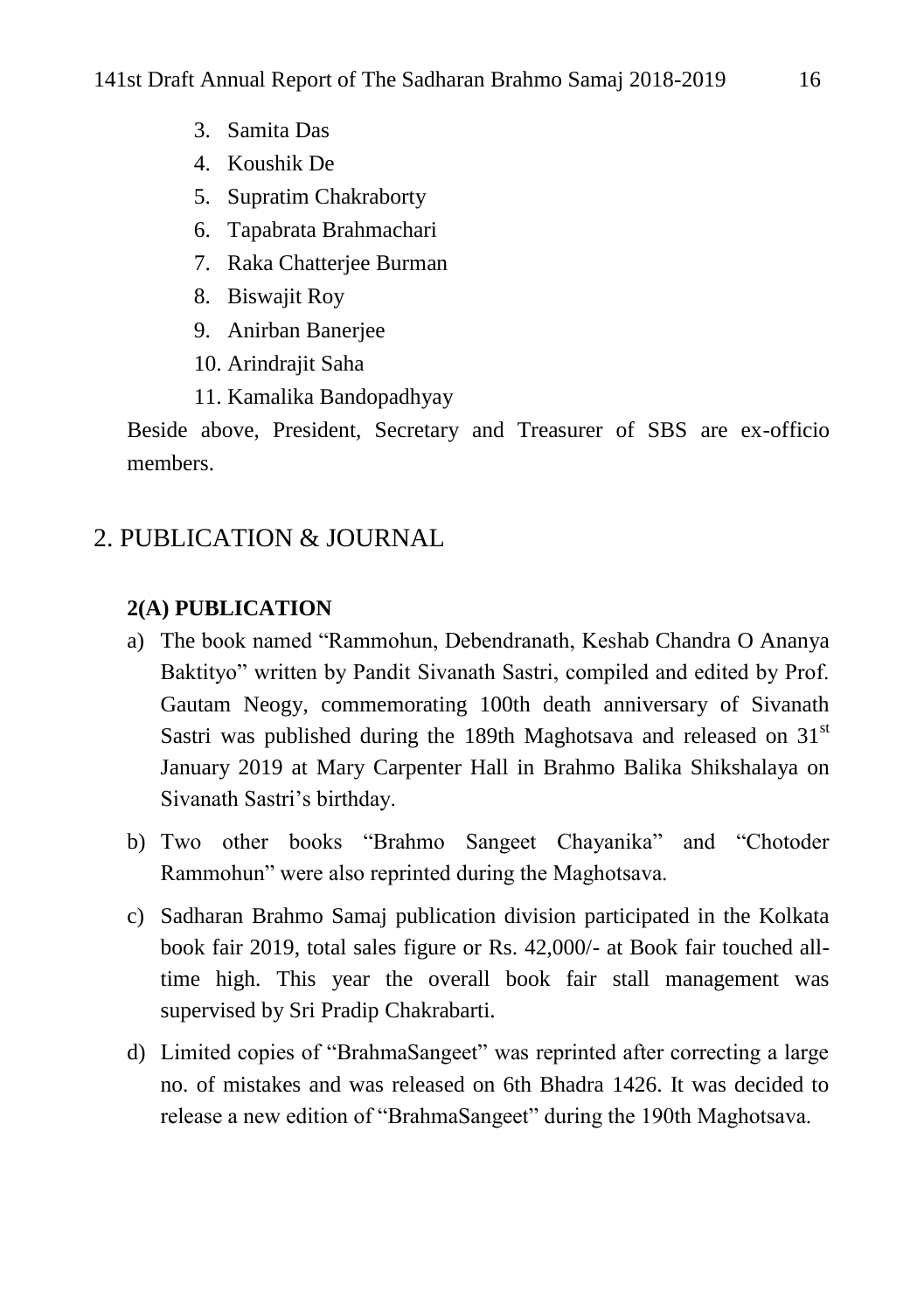e) Two books were released on 30th September 2019 one is "Sivanath Sastrir Sesh Jibon" written by Prof. Gautam Neogy and another book titled "Sasipada Basur Atmajiboni" edited by Pradyot Basu.

# **2(B) JOURNALS**

Following journals are published from Sadharan Brahmo Samaj regularly: INDIAN MASSENGER

136 years old English journal The Indian Messenger (successor of Brahmo Public Opinion) was published every month regularly. The journal was distributed free of any charge among the families of the members of Sadharan Brahmo Samaj. Sri Asis Kumar Pain was the Editor, Sri Amit Das took charge from July 2019 issue onward as Editor.

# TATTWAKAUMUDI

Tattwakaumudi is the Bengali journal of the Sadharan Brahmo Samaj. We request all our members to subscribe and collect articles for this Bengali journal so that the Tattwakoumudi committee can publish it regularly. Sri Amitananda Das is the Editor.

# 3. SOCIAL WELFARE WORK

# **3(A) BRAHMO SAMAJ RELIEF MISSION**

This year there was no natural calamities in the state to which required special attention, so no relief work was organized.

# **3(B) MEDICAL AID SUBCOMMITTEE**

Examination and treatment of eye diseases of several patients (more than 400) were done throughout the year regularly at the S N B M Rural Eye Care Center of Balarampur, Khargpur, West Medinipur, including cataract surgery of few patients.

On the occasion of the foundation day (2nd October) of the S N B M Rural Eye Care Center, on 7th October members of Sadharan Brahmo Samaj visited the center and the day was observed through Brohmopasana and hymns.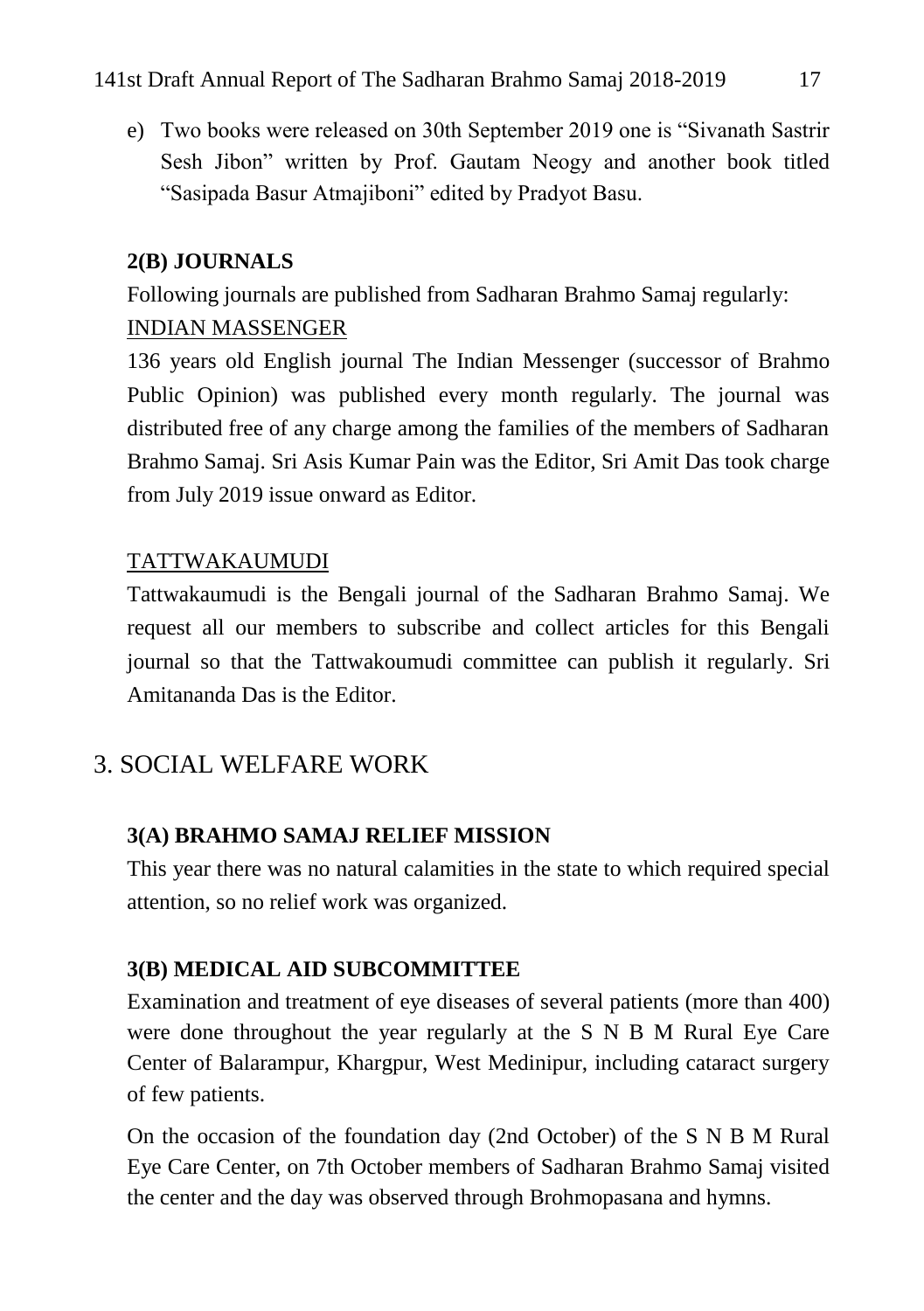Conduction of health camp among mentally challenged persons at Elgin road chambers on 26.4.19. Health check up of 65 persons was done by members of Sadharan Brahmo Samaj, doctors from Bangur Hospital and ophthalmologists and optometrists of Calcutta national Medical College, Kolkata.

Free health check up camp was conducted among the students of Metropoliton Girls" High School, Kolkata on 5 th July, 2019. 46 students were examined by the members of the Sadharan Brahmo Samaj, doctor from Bangur Hospital and ophthalmologists and optometrists of Medical College, Kolkata. Prescribed medicines were distributed free among the students.

# **3(C) IBF & CHARITY**

Every year Sadharan Brahmo Samaj extends help to the poor and downtrodden people of the society. These funds are mainly available from the interest earn from Trust Fund created by various responsive Brahmos and donation received from well wishers for this specific purpose.

Grants are mainly divided into four categories i,e, IBF, Charity, Medical and Education. During the period Oct'18 to Sept'19 following disbursement were made on these accounts.

Available balance as on 31.03.2019 and estimated Budget for 2019-20 on different A/c was as follows.

|              | <b>Available Balance</b> | <b>Budget for 2019-20</b> |
|--------------|--------------------------|---------------------------|
| a) $IBF$     | $38150/-$                | $25000/-$                 |
| b) Charity   | $20718/-$                | $16000/-$                 |
| c) Medical   | $16039/-$                | $15000/-$                 |
| d) Education | $26137/-$                | $25000/-$                 |

Amount disbursed during the year was as follows.

| I B F     | Monthly grant     | Rs.20700/-   |
|-----------|-------------------|--------------|
| Charity   | Monthly grant     | Rs. 12600/-  |
| Medical   | Monthly grant     | $Rs. 6400/-$ |
| Education | a) Monthly grant  | Rs. 17500/-  |
|           | b) One time grant | Rs. 10100/-  |

Sadharan Brahmo Samaj tries to fulfill the needs of needy people with their limited resources and to the best of its capacity. Yet these are much meager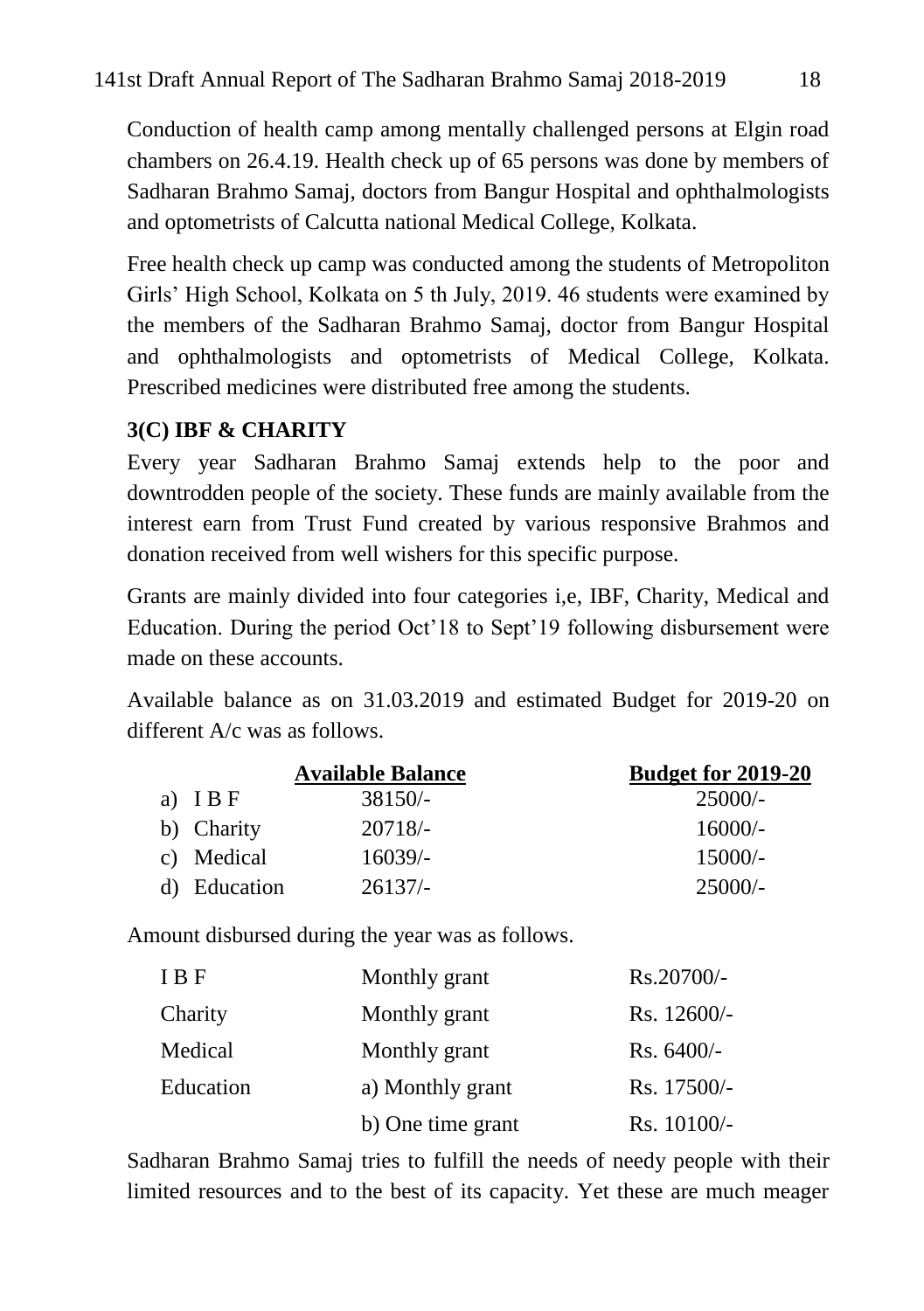amount than their actual requirement. Resources are limited and earning from trust fund also gradually going down due to downward trend of interest rate. Requirements are increasing every year. Let all Brahmos and other sympathizers pledge to enhance resources and continue this noble initiative in a larger way.

## **3(D) BRAHMO SAMAJ BALYA BHAVAN** (Established in 1943)

The Brahmo Samaj Balya Bhavan was founded in 1943 after the devastating famine which took a heavy toll of lives. It was moved to Ariadaha where it stayed for a while. Finally it was moved to Baniban in Uluberia in Howrah District where it is now located in its own building.

The management of the Balya Bhavan needs improvement. The executive committee has taken up the matter. At present no inmates are in the Bhavan.

#### Trustee

Trustees of Brahmo Samaj Balya Bhavan are ;

Sadharan Brahmo Samaj & Sri Premomoy Das.

#### Managing Committee

The managing committee of the Brahmo Samaj Balya Bhavan is appointed every three years by the Executive Committee of the Sadharan Brahmo Samaj. Present Managing committee was appointed by the Executive Committee of Sadharan Brahmo Samaj in its meeting dated 23.03.2019, has the following members:

| 1. Sri Amit Das                                  | President |
|--------------------------------------------------|-----------|
| 2. Sri Bijan Chanda                              | Secretary |
| 3. Sri Premomoy Das                              | Member    |
| 4. Sri Subrata Dutta                             | do        |
| 5. Sri Ashok Roy                                 | do        |
| 6. Smt Kasturi Chakraborty                       | do        |
| 7. Smt Raka Barman                               | do        |
| 8. Sri Tridip Sarkar                             | do        |
| 9. Secretary, Sadharan Brahmo Samaj – Ex-officio |           |

10. President, Sadharan Brahmo Samaj – Ex-officio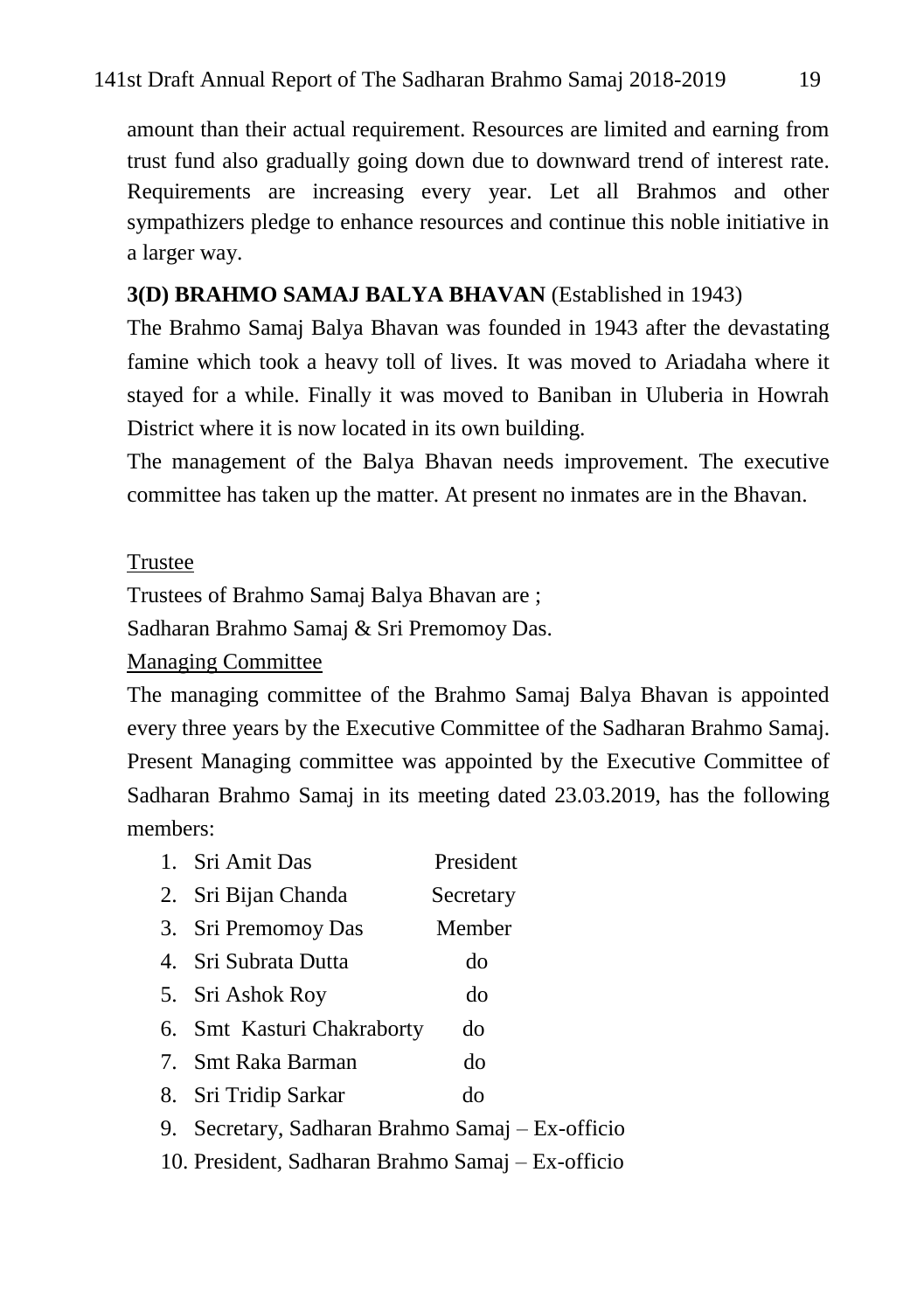#### **3(E) BRAHMO SAMAJ MAHILA BHAVAN** (Established in 1946)

The Brahmo Samaj Mahila Bhavan was established in November, 1946. It has three departments at Kolkata; (A) Residential Home, (B) Industrial School and (C) production Centre. It has a Branch in Konnagar, Dist. Hooghly and an Industrial school at Bagnan, Dist. Howrah.

# MEMBERS OF THE MANAGING COMMITTEE

Reconstituted for 2018-2019

| 1. Smt Sunanda Ray                               | President  |
|--------------------------------------------------|------------|
| 2. Smt Surupa Datta                              | Secretary  |
| 3. Smt Rita Chakraborty                          | Member     |
| 4. Smt Elora Chakraborty                         | do         |
| 5. Smt Pranati Das                               | do         |
| 6. Smt Madhulika Ghosh                           | do         |
| 7. Smt Raka Chatterjee Barman                    | do         |
| 8. Smt.Mina Mukherjee                            | do         |
| 9. Smt Sutapa Ray Chowdhury                      | do         |
| 10. Smt Sachi Roy                                | Teacher    |
| 11. Smt Alpana Roy                               | Accountant |
| 12. Secretary, Sadharan Brahmo Samaj-Ex. officio |            |

#### **Bankers**

- 1. United Commercial Bank (Bowbazar Street)
- 2. United bank of India (Bidhan Sarani)
- 3. State Bank of India (College Street)

#### **Auditor**

A Sanyal & Company (Chartered Accountant) 309, B. B. Ganguly Street, Kolkata 700012

#### **Medical Officers**

- 1. Dr. Bimal Mondal
- 2. Dr. C. R. Dutta
- 3. Dr. Arup Mukherjee
- 4. Dr. (Mrs.) Sabita Mitra (Homeopath)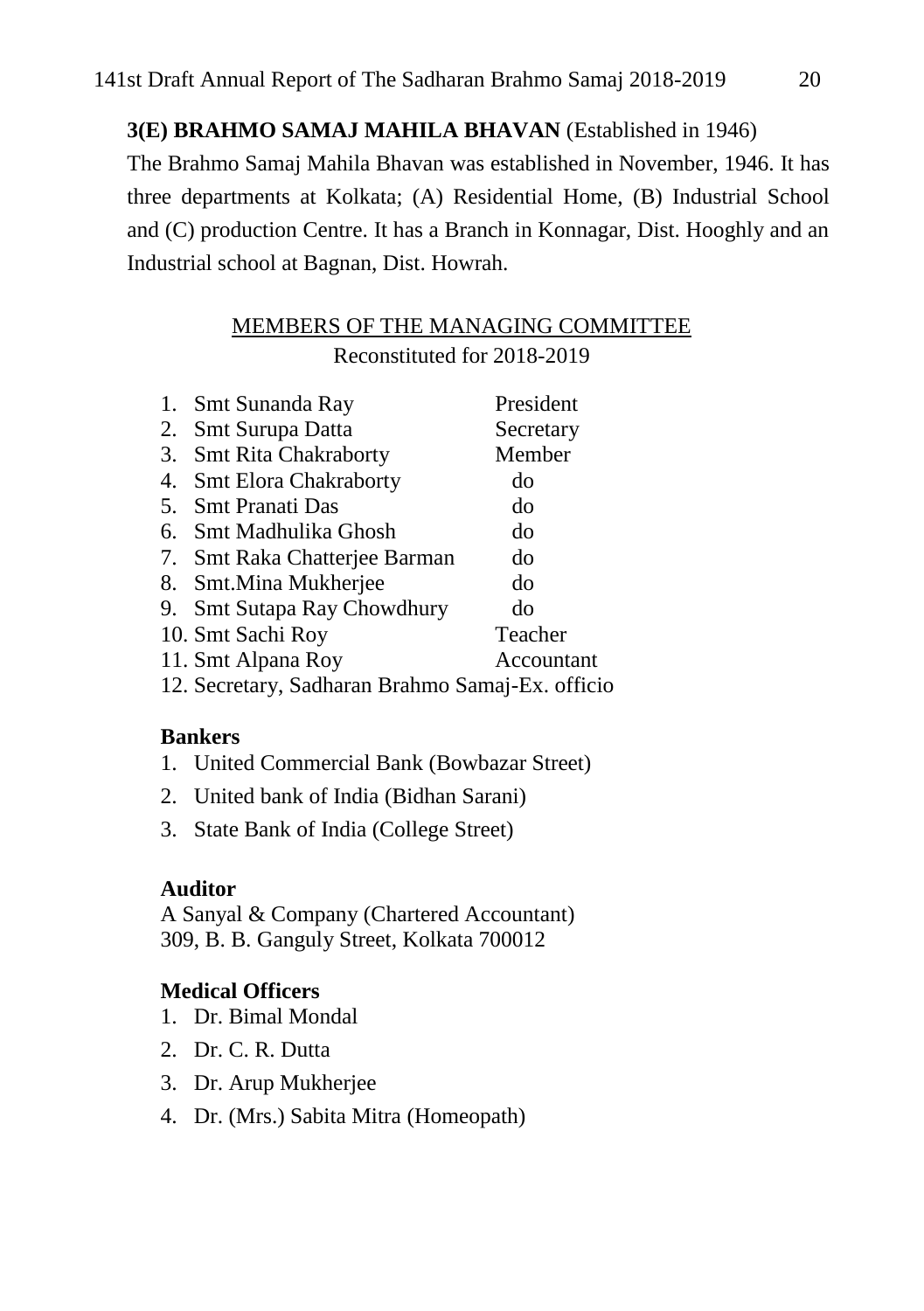## A. RESIDENTIAL HOME, KOLKATA

Poor and destitute women having none to look after are given free shelter in residential home

Inmates: the number of inmates  $-15$  including one residential staff

Training: The girls are given regular training in handicraft viz. Tailoring, Needle work and Knitting

Education: 12 girls are studying in the Metropolitan Institution (Main) – a local school and one(1) girl in Athenium Institution and other one(1) girl is studying at Rammohun College.

Discipline: Hymns and prayer are held daily in the home and once in a week in Sadhanasram.

Special Function: Exhibition of handicraft products were organized during Maghotsava and Bhadrotsava. Special divine service was conducted in Maghotsava and on death anniversary of Dr. Deboprasad Mitra and the foundation day of Mahila Bhavan was observed. Stalls were opened at Nari Seva Sangha exhibition at Dhakuria.

# B. INDUSTRIAL SCHOOL

The classes of the Industrial School are held on weekdays. The classes are held in the Sivnath Memorioal mezzanine hall. Non residents are also admitted in this school. The number of students on 30.9.2016 was 24. The handicrafts taught are-

- 1. Tailoring, Sewing, Cutting etc
- 2. Embroidery, lace making
- 3. Machine embroidery
- 4. Wool knitting
- 5. Zigzag
- 6. Fancy work
- 7. Fabric painting

Tution fees at the rate of Rs 50/- per month are charged. There are several free and half free studentship.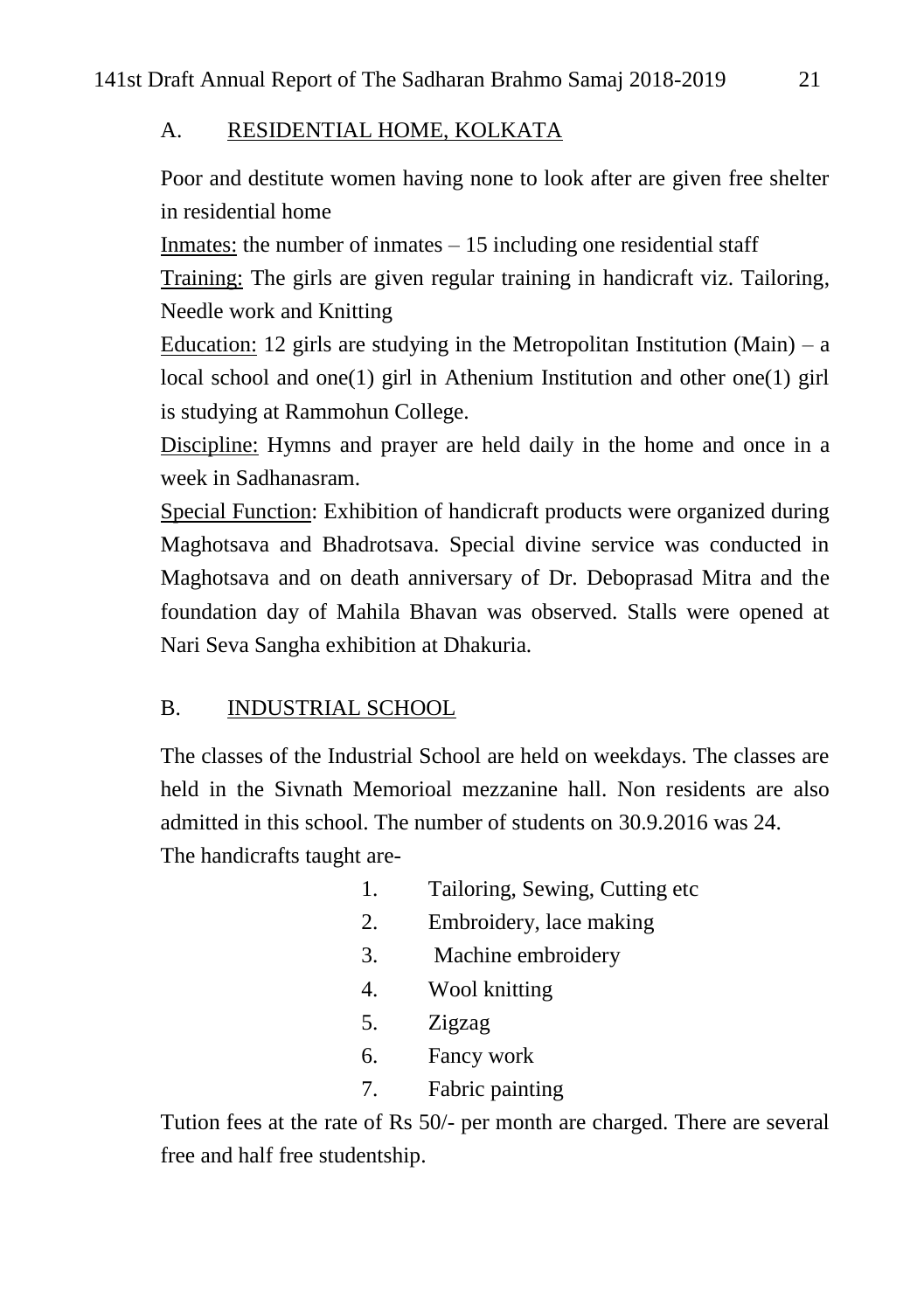The embroidery section has two experienced instructors with diploma and certificate in Tailoring, and two Needle Work teachers.

Comparative figures for sales for two years shown below:

| $2017 - 18$     | 2018-19       |
|-----------------|---------------|
| $Rs\ 15,860/$ - | $Rs 29,665/-$ |

The annual examination of Tailoring and Embroidery course were held in December 2019. Prizes were distributed during Maghotsava Exhibition when Smt. Jaya Bhattacharjee distributed the prizes.

The Industrial School is recognized by Directorate of Industry, Govt. of West Bengal and is receiving grant @ Rs 835/- per month. It is also recognized by the Education Directorate for the needle work examination.

## C. PRODUCTION CENTER

The production center consists of Confectionary and Tailoring sections.

Confectionary: Various kinds of jams, Jellies and Pickles etc are prepared with care.

Sales organized through depots and the houses of friend in different parts of the city and through stalls in the exhibition. Comparative figures for two years are given below:

| 2017-18       | 2018-19       |
|---------------|---------------|
| $Rs 50,485/-$ | $Rs 89,110/-$ |

#### *STAFF*

The staff consists of the following: Smt Sachi Roy, In-Charge

#### INDUSTRIAL SCHOOL

- 1. Smt Sachi Roy- Teacher-in-charge and Needle work teacher
- 2. Smt Bela Mitra Embroidery + Wool knitting teacher
- 3. Smt Malina Sinha Zigzag machine embroidery teacher (part time)
- 4. Smt Bisakha Sengupta Tailoring teacher (Part time)
- 5. Smt Prabhati Mallick Machine embroidery teacher (Part time)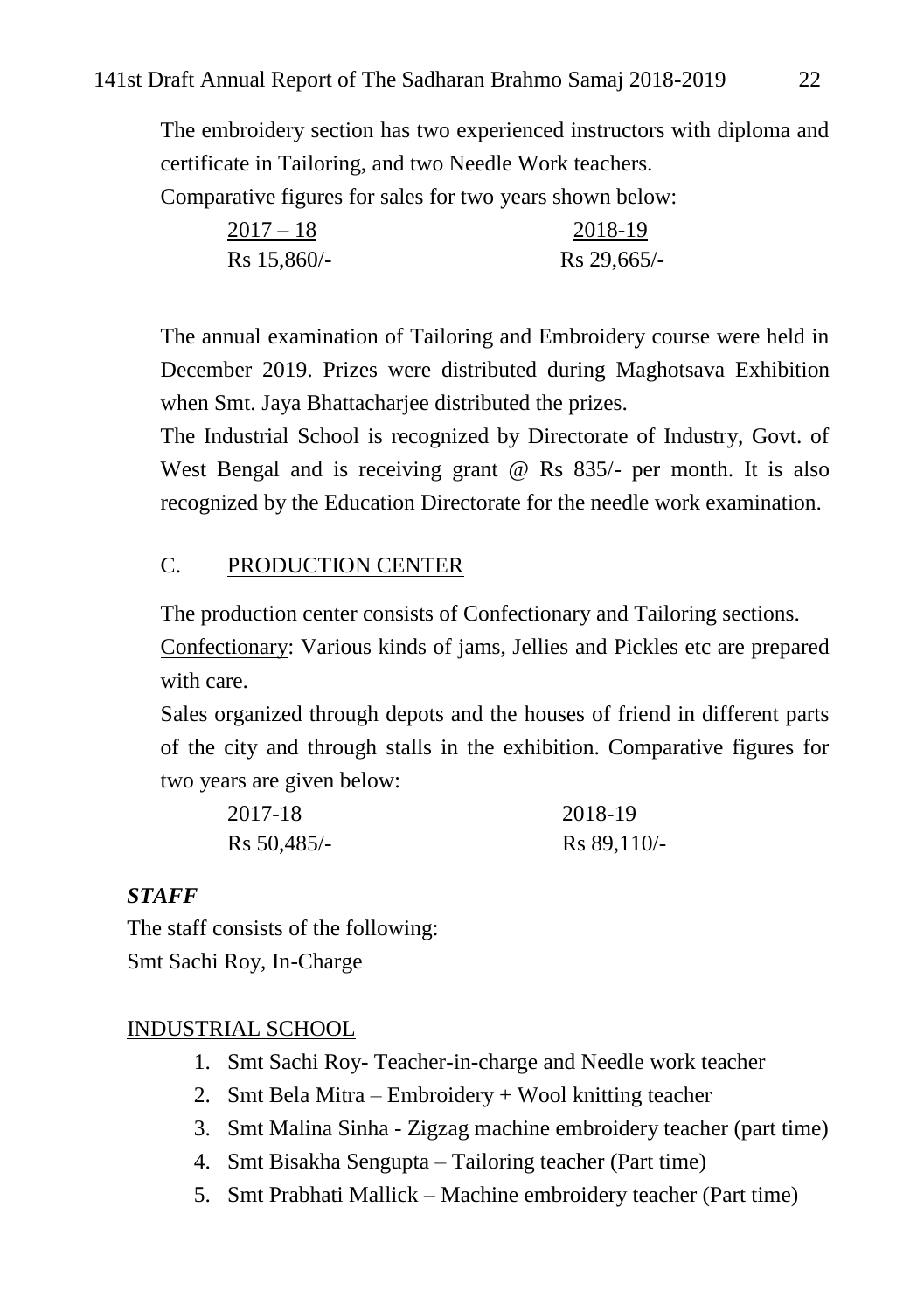- 6. Smt Alpana Roy Accountant
- 7. Smt Surupa Datta Account assistant

## *MANAGEMENT*

There were four meetings of the managing committee held during the year.

## *FINANCE*

The expenses of the Mahila Bhaban are met from donations, grants and surplus from the sale of handicrafts.

| <b>DONATIONS</b>                                     | <b>Rs</b>    |
|------------------------------------------------------|--------------|
| Sadharan Brahmo Samaj (Quarterly)                    | $90,000/-$   |
| Sadharan Brahmo Samaj Teacher Allowance              | $24,000/-$   |
| Sri Samagata Sengupta                                | <b>Books</b> |
| Sri Manabendra Chowdhury (woolen dress)              | $10,000/-$   |
| Smt. Srabani Datta (Refreshment for inmates)         | $5,000/-$    |
| Smt. Bina Das (Education)                            | $2,400/$ -   |
| Smt. Samita Das (Dress)                              | <b>Dress</b> |
| Smt. Samita Das (Education)                          | $1,500/-$    |
| Smt. Oindrila Ray                                    | Khata        |
| Smt. Sutapa Roy Chowdhury                            | $300/-$      |
| Smt. Debjani Dewanji Bose (Grocery items)            | Groceries    |
| Smt. Surupa Datta                                    | $800/-$      |
| Sri Pradip Chakrabarti (Education)                   | $4,000/-$    |
| From members of Sadharan Brahmo Samaj (Education for | $5,300/-$    |
| Sucharita & Pallabi)                                 |              |
| Smt. Sumitra Rakshit (Refreshment)                   | 2,500/       |

# *CONCLUSION*

The Brahmo Samaj Mahila Bhavan is carrying on the work with the sense of it being a privilege to work for the people in distress and consider this work not merely as a piece of work but as an act of worship. The key note of its work is best expressed by the famous word of Rammohun Roy.

" True way to serve God is to do good to man".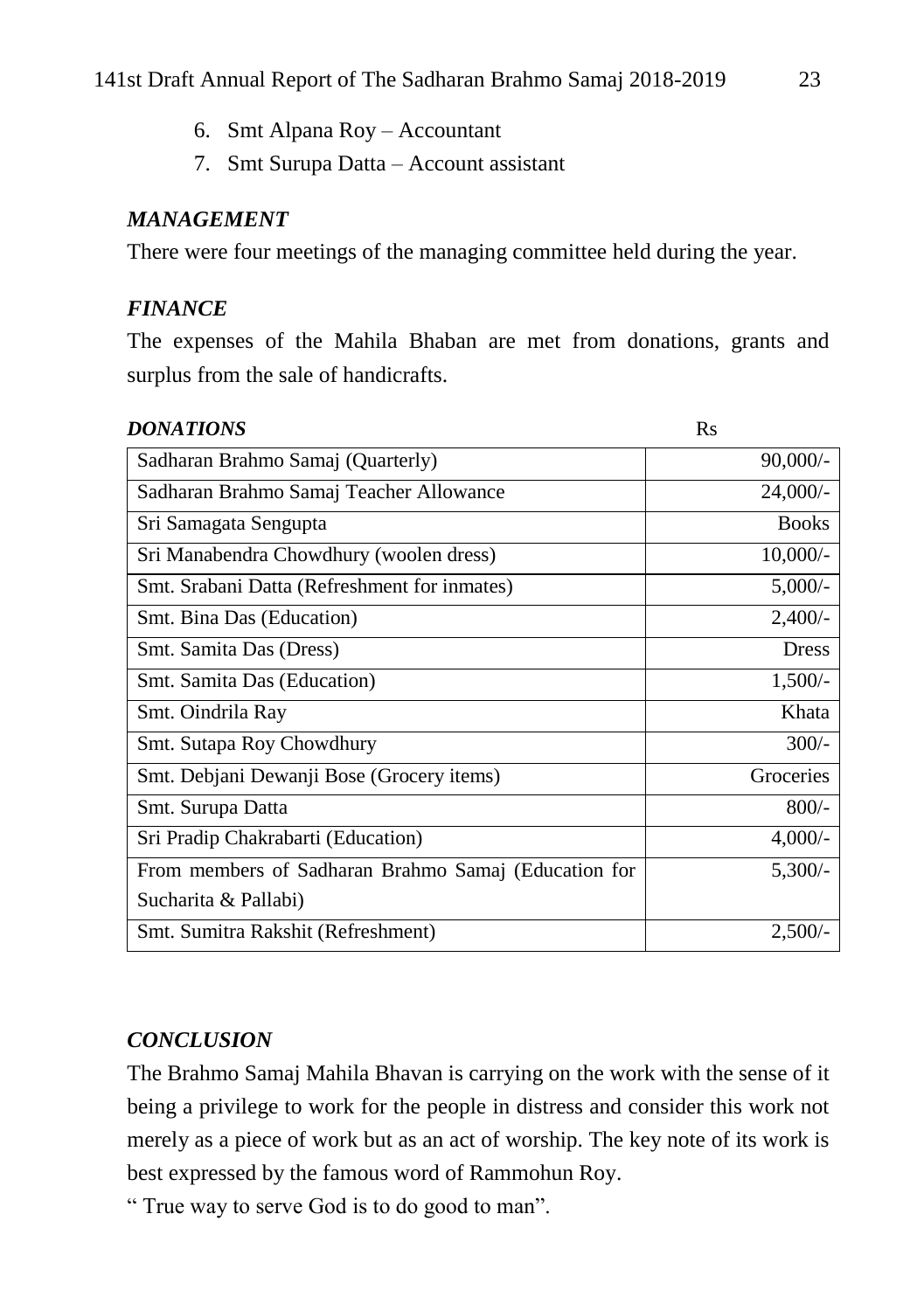# **Brahmo Samaj Mahila Bhavan**

# **General Department**

Receipt & Payment Account for the period from 1st April 2018 to 31st March 2019

| <b>Receipts</b>                                                                                           | <b>Amount</b>                                  | <b>Amount</b> | <b>Payments</b>                                                                                          | Amount                                       | Amount    |
|-----------------------------------------------------------------------------------------------------------|------------------------------------------------|---------------|----------------------------------------------------------------------------------------------------------|----------------------------------------------|-----------|
| To Opening Balances<br>Cash in hand (UCO)<br>Cash at Bank<br>Fixed Deposit (UCO)<br>Fixed Deposit (HDFC)  | 22221.48<br>31685.09<br>176525.44<br>323174.00 | 553606.01     | By Expenses under Instn<br><b>Own Resources</b><br>Food Expenses<br>Education<br>Miscellaneous<br>Salary | 89564.00<br>15680.00<br>10300.00<br>67200.00 |           |
| <b>Donation</b><br><b>Direct</b><br>Through S. B. Samaj                                                   | 4000.00<br>29608.00                            | 33608.00      | <b>Bank Charges</b><br>Conveyance<br>T.D.S                                                               | 6.60<br>269.00<br>615.95                     | 183635.55 |
| <b>Production Centre</b><br>Sales                                                                         | 14012.00                                       | 14012.00      | By <b>Closing Balance</b><br>Cash in hand<br>Cash at Bank (UCO)<br>Fixed Deposit (UCO)                   | 3038.48<br>74378.11<br>136544.00             |           |
| <b>Miscellaneous</b><br>Misc<br>Interest on FD (HDFC)<br>Interest from Bank<br><b>Trust Fund Interest</b> | 11563.00<br>26381.13<br>125000.00              | 162944.13     | Fixed Deposit (HDFC)                                                                                     | 373174.00                                    | 587134.59 |
| Contribution from<br><b>Production Centre</b><br>Confectionary                                            | 3000.00<br>3600.00                             | 6600.00       |                                                                                                          |                                              |           |
|                                                                                                           | Total (Rs.)                                    | 770770.14     |                                                                                                          | Total (Rs.)                                  | 770770.14 |

| Contribution from S.B. Samaj & Direct                | 83608.00<br>26381.13 |
|------------------------------------------------------|----------------------|
| <b>Bank interest</b><br>Sale proceeds & Contribution | 20612.00             |
| <b>Trust Fund Interest</b>                           | 125000.00            |
| Interest from FD                                     | 11563.00             |
|                                                      | 217164.13            |
| Less: Expenditure during the year                    | 183635.55            |
| <b>Surplus</b>                                       | 33528.58             |
|                                                      |                      |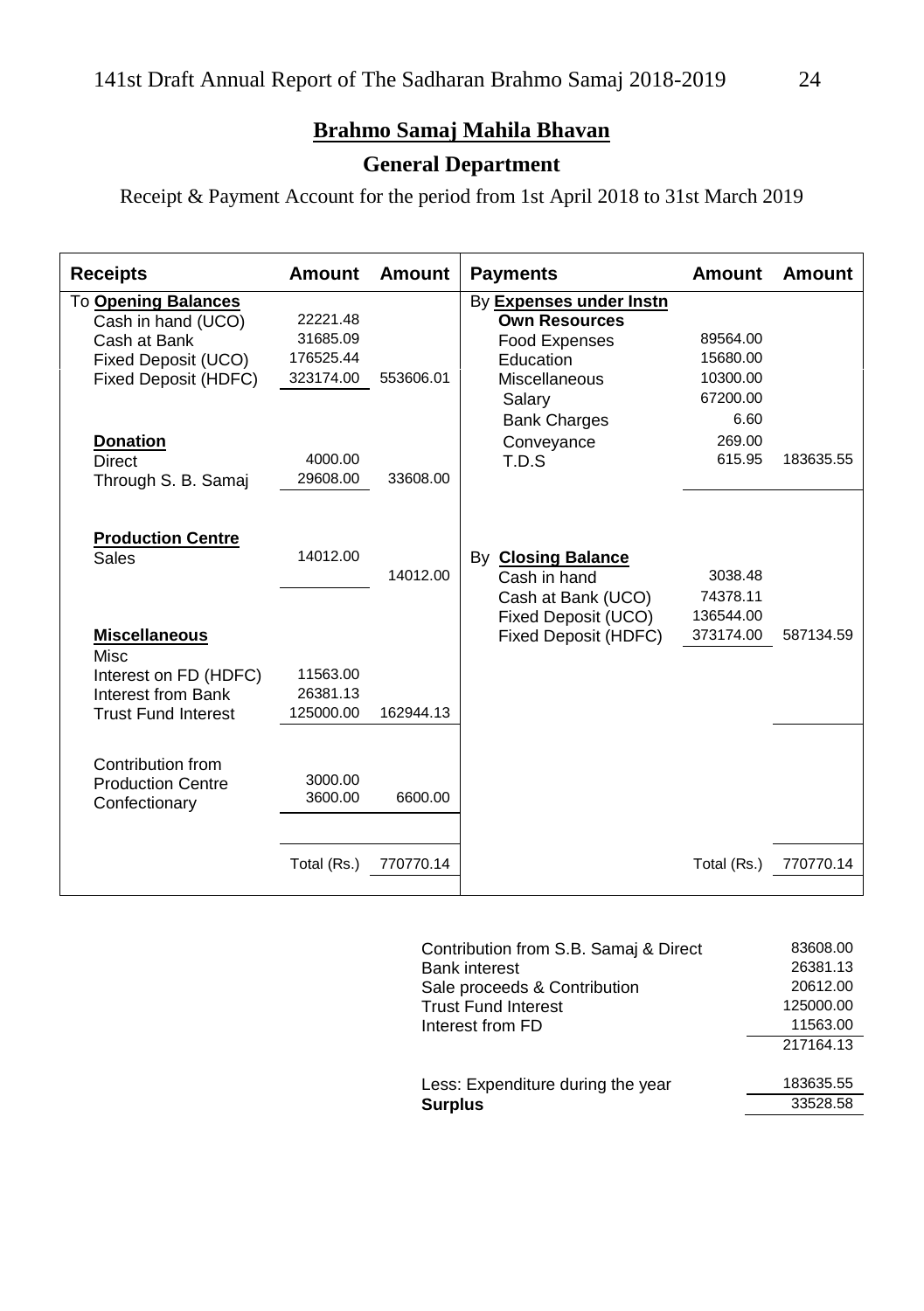Examined the above Statement of Accounts for the Period from 1<sup>st</sup> April, 2018 to 31<sup>st</sup> March, 2019 Of the institution with the Books of Accounts, Vouchers, Receipts, Bank Accounts (including Fixed Deposits) And found the same correct.

For **A. Sanyal & Co.** Date: 17.06.2019 **Chartered Accounts**

#### **Brahmo Samaj Mahila Bhavan**

#### **Industrial School**

Receipt & Payment Account for the period from 1st April 2018 to 31st March 2019

| <b>Receipts</b>                                               | <b>Amount</b>                          | <b>Amount</b> | <b>Payments</b>                  | <b>Amount</b> | Amount    |
|---------------------------------------------------------------|----------------------------------------|---------------|----------------------------------|---------------|-----------|
| <b>To Opening Balances</b>                                    |                                        |               | By Salary & Wages                |               |           |
| Cash in hand                                                  | 12245.24                               |               | Teachers (incl. Addl.            | 37800.00      |           |
|                                                               |                                        |               | Salary)                          |               |           |
| Cash at Bank                                                  | 34808.40                               |               | Wages (incl. Addl.)              | 22700.00      | 60500.00  |
| Fixed Depo. with Bank                                         | 116966.00                              | 164019.64     |                                  |               |           |
| To Fees (incl Emb section)<br><b>Admission Fee</b><br>Session | 3300.00<br>900.00<br>2100.00<br>120.00 | 6420.00       | By <b>Adhoc Salary</b>           |               |           |
|                                                               |                                        |               | <b>Teachers</b>                  | 8100.00       |           |
|                                                               |                                        |               | Class-IV Staff                   | 3900.00       | 12000.00  |
| <u>To Grant In Aid (2 Yrs)</u><br>Maintenance<br>Addl. Salary | 20000.00<br>18000.00                   | 38000.00      |                                  |               |           |
| To Sundry Receipts                                            |                                        |               |                                  |               |           |
| <b>Bank Interest</b>                                          | 8713.00                                |               | Contribution to S.B. S.          | 1000.00       |           |
| Sale Proceeds                                                 | 29665.00                               | 38378.00      | <b>Raw Materials</b>             | 10124.00      |           |
|                                                               |                                        |               | Labour Charges                   | 1268.00       |           |
| To Misc Income                                                |                                        |               | <b>Stationary &amp; Printing</b> | 2145.00       |           |
| Others                                                        | 9091.20                                |               | Prize                            | 1000.00       |           |
| Cont. from Prod center                                        | 18000.00                               |               | <b>Audit Fees</b>                | 3000.00       |           |
| Cont. from confectionary                                      | 1200.00                                | 28291.20      | Miscellaneous                    | 412.00        |           |
|                                                               |                                        |               | <b>Bank Charges</b>              | 23.00         | 30972.00  |
|                                                               |                                        |               | By <b>Closing Balance</b>        |               |           |
|                                                               |                                        |               | Cash in hand                     | 4206.24       |           |
|                                                               |                                        |               | Cash at Bank                     | 62464.60      |           |
|                                                               |                                        |               | Fixed Depo. with Bank            | 116966.00     | 183636.84 |
|                                                               | Total (Rs.)                            | 275108.84     |                                  | Total (Rs.)   | 275108.84 |

Examined the above Statement of Accounts for the Period from 1st April, 2018 to 31st March, 2019 Of the institution with the Books of Accounts, Vouchers, Receipts, Bank Accounts (including Fixed Deposits) And found the same correct.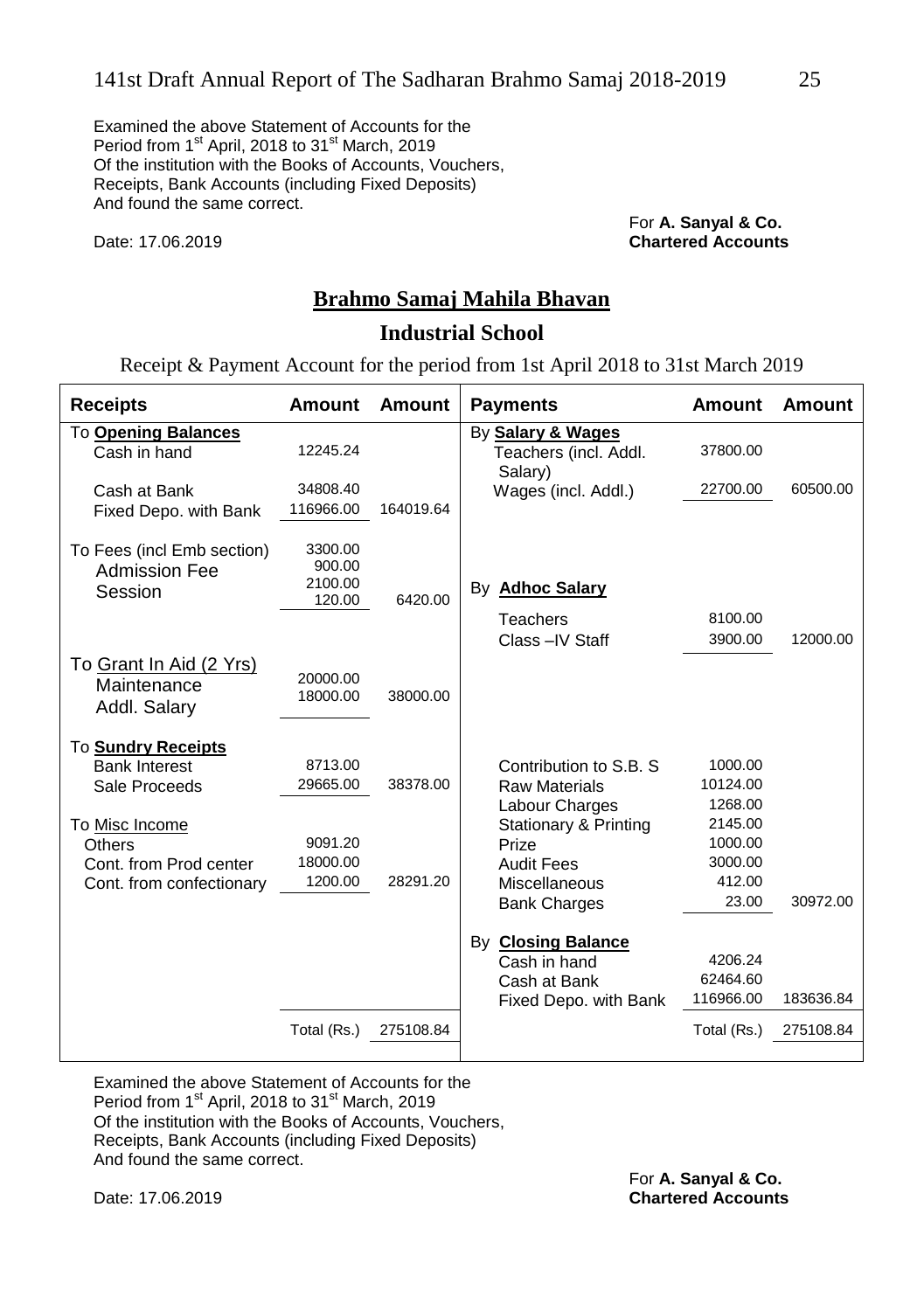# **Brahmo Samaj Mahila Bhavan**

#### **Confectionery Department**

Receipt & Payment Account for the period from 1st April 2018 to 31st March 2019

| <b>Receipts</b>            | <b>Amount</b> | Amount    | <b>Payments</b>              | <b>Amount</b> | Amount    |
|----------------------------|---------------|-----------|------------------------------|---------------|-----------|
| <b>To Opening Balances</b> |               |           | By Expenses                  |               |           |
| Cash in hand (UCO)         | 40127.01      |           | Raw materials                | 25395.50      |           |
| Cash at Bank               | 49766.02      |           | Salary & Allowances          | 20400.00      |           |
| F.D., with UCO Bank        | 133551.16     | 223444.19 | License Charges              | 4160.00       |           |
|                            |               |           | Miscellaneous                | 4575.00       |           |
|                            |               |           | Conveyance                   | 930.00        |           |
|                            |               |           | Cont. Ind. school            | 1200.00       |           |
|                            |               |           | Cont. Mahila Bhavan          | 3600.00       |           |
| Sales proceeds             | 89110.00      |           |                              |               | 62565.50  |
| Interest from Bank         | 3681.00       | 92791.00  |                              |               |           |
|                            |               |           | <b>Closing Balance</b><br>B٧ |               |           |
|                            |               |           | Cash in hand                 | 40127.01      |           |
|                            |               |           | Cash at Bank                 | 49766.02      |           |
|                            |               |           | FD with UCO Bank             | 83551.16      |           |
|                            |               |           | FD with HDFC                 | 50000.00      | 253672.69 |
|                            | Total (Rs.)   | 316235.19 |                              | Total (Rs.)   | 316235.19 |
|                            |               |           |                              |               |           |

| Income from Sale proceeds & Interest etc. | 92791.00 |
|-------------------------------------------|----------|
| Less: Expenditure during the year         | 62562.50 |
| Surplus                                   | 30228.50 |

Examined the above Statement of Accounts for the Period from 1<sup>st</sup> April, 2018 to 31<sup>st</sup> March, 2019 Of the institution with the Books of Accounts, Vouchers, Receipts, Bank Accounts (including Fixed Deposits) And found the same correct.

For **A. Sanyal & Co.** Date: 17.06.2019 **Chartered Accounts**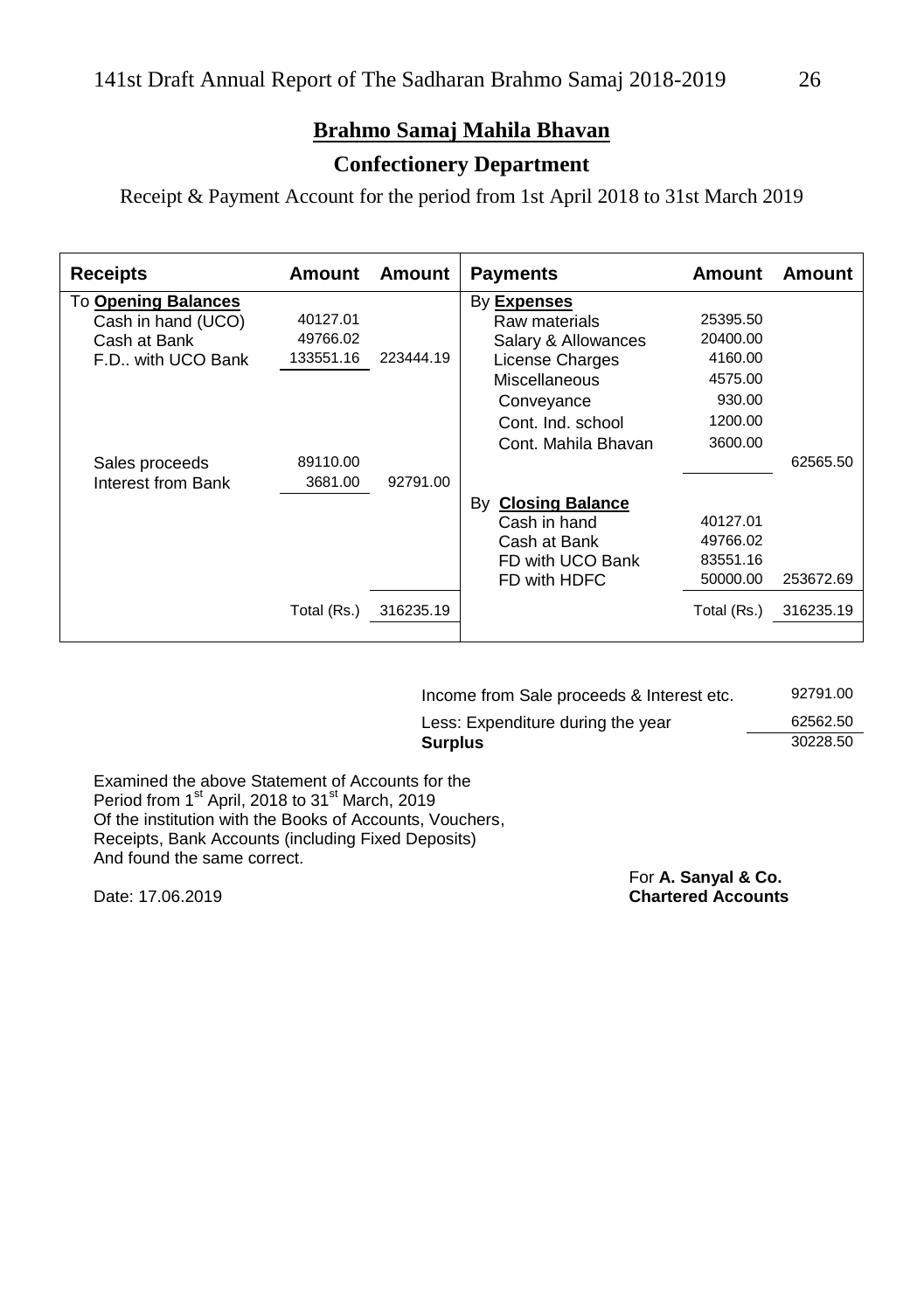#### *KONNAGAR BRANCH*

The Konnangar Branch of the Brahmo Samaj Mahila Bhavan was established in 1957 as an Industrial School. It is recognized by the Industries Directorate, Govt. of West Bengal and also by the Education Directorate. Needlework – it sends candidates for the Lady Brabourne Diploma Education.

The work of the Konnagar Branch was carried on according to its programme of work. The classes are held in the Konnagar Brahmo Samaj Hall.

Classes & Students – There are 5 classes – Embroidery 1st and 2nd year and

Tailoring  $-1$  st and 2nd year. Wool Knitting  $-1$  year, the classes are regularly held during the year. The total no. of students on 28.09.2019 was 29.

Tution fees at the rate of Rs. 100 per month are charged.

Teachers – The no. of teachers was 2 (Full-time teachers) 2 Non teaching.

Handicrafts – Tailoring and Embroidery are taught in the school, the products are sold through Exhibitions at Kolkata and Konnagar.

Annual Examination – The Annual Examination was held in December 2019.

Committee – The Managing Committee consists of the following members:-

- 1) Smt Sunanda Roy President
- 2) Smt Raka Chatterjee Barman Secretary
- 3) Smt Samita Das
- 4) Smt Rita Chakraborty
- 5) Smt Sutapa Roy Chowdhury
- 6) Smt Surupa Datta
- 7) Smt Samita Polley
- 8) Smt Madhulika Ghosh
- 9) Smt Alpana Roy
- 10) Smt. Sachi Roy
- 11) Smt. Pranati Das
- 12) Smt. Kastari Chakraborty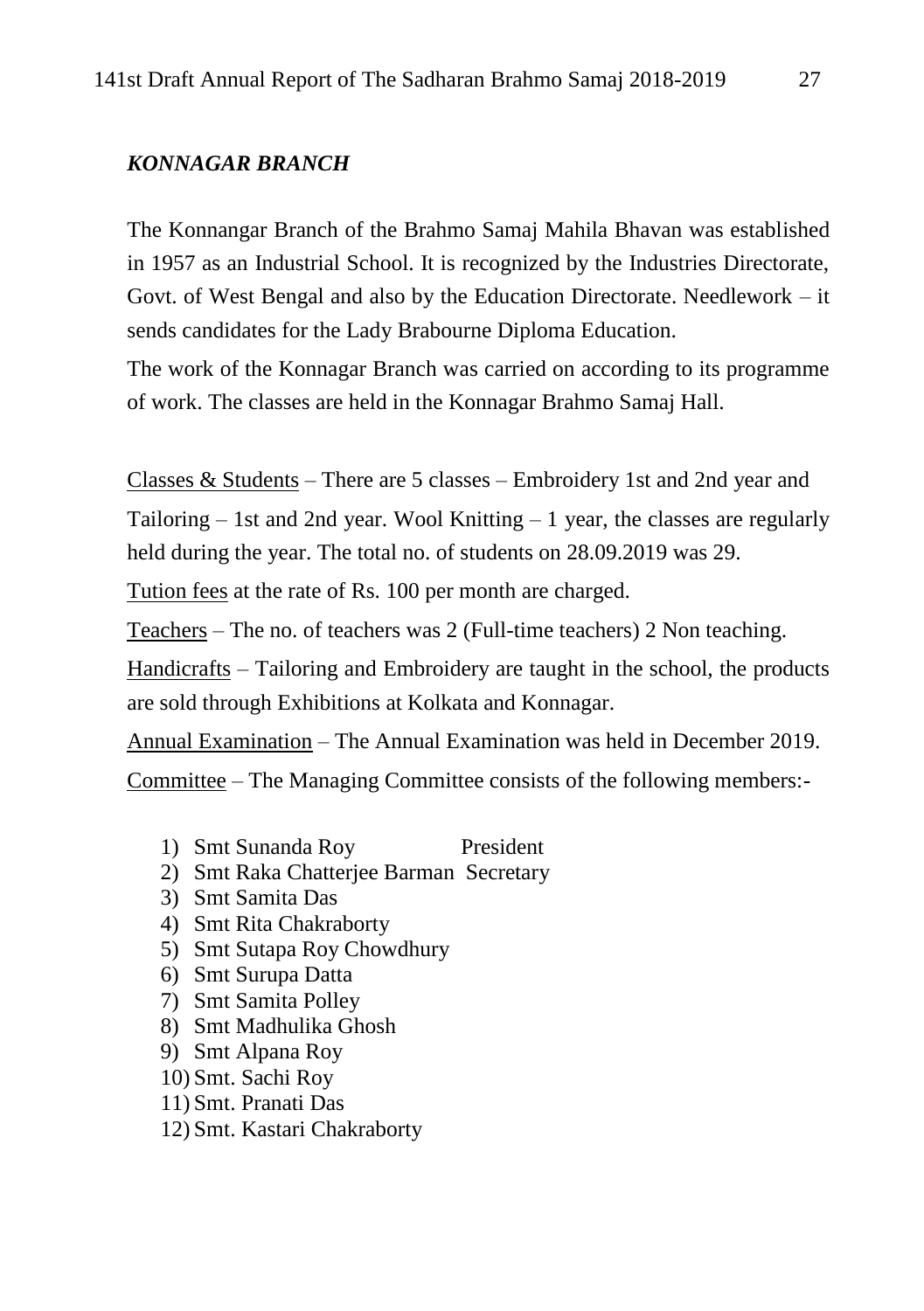# 4. EDUCATIONAL WORK

#### **4(A). SADHARAN BRAHMO SAMAJ LIBRARY**

#### **History**

Realizing the importance of enriching people through mass education, Sadharan Brahmo Samaj Library was founded initially in 1879 and Library Sub-Committee was formed. It was formally established in 1895 by Dr. P K Roy, first Indian Principal of Presidency College.

The Library came into new phase in 1930 on receiving huge and splendid collection of books bequeathed by Pandit Mahesh Chandra Ghosh, Vedantaratna of Hazaribagh The bequest consist of books mostly on various aspect of Philosophy and Religion, Biography, English Literature and History. Soon this library became a center of knowledge, culture & communication. Library also poses a collection of rare and valuable books gifted by Miss Sophia Dobson Collet.

The Library shifted to its present location (Sivanath Memorial Hall) in January 1933 from its earlier location at first floor of western block of Sivanath Memorial building.

The Library has among its list of patrons and donors, a host of personalities. To name only a few – Maharshi Debendranath Tagore, Dwijendranath Tagore, Ananda Mohan Bose, Sivanath Sastri, Dr, P K Roy, Acharya Prafulya Chandra Roy, Acharya Jagadish Chandra Bose, renowned philosopher Pandit Sitanath Tattyabhusan, Dr. Nilratan Sarkar, Sukumar Roy, Heramba Chandra Moitra, Prof P C Mahalanobis and many others. Now-a-days, it has become an ideal place for researcher on History, Philosophy, Theology, Religion etc and also for students interested in Ancient History. A spacious free reading room with catalogue of books and periodicals are available for all concerned readers.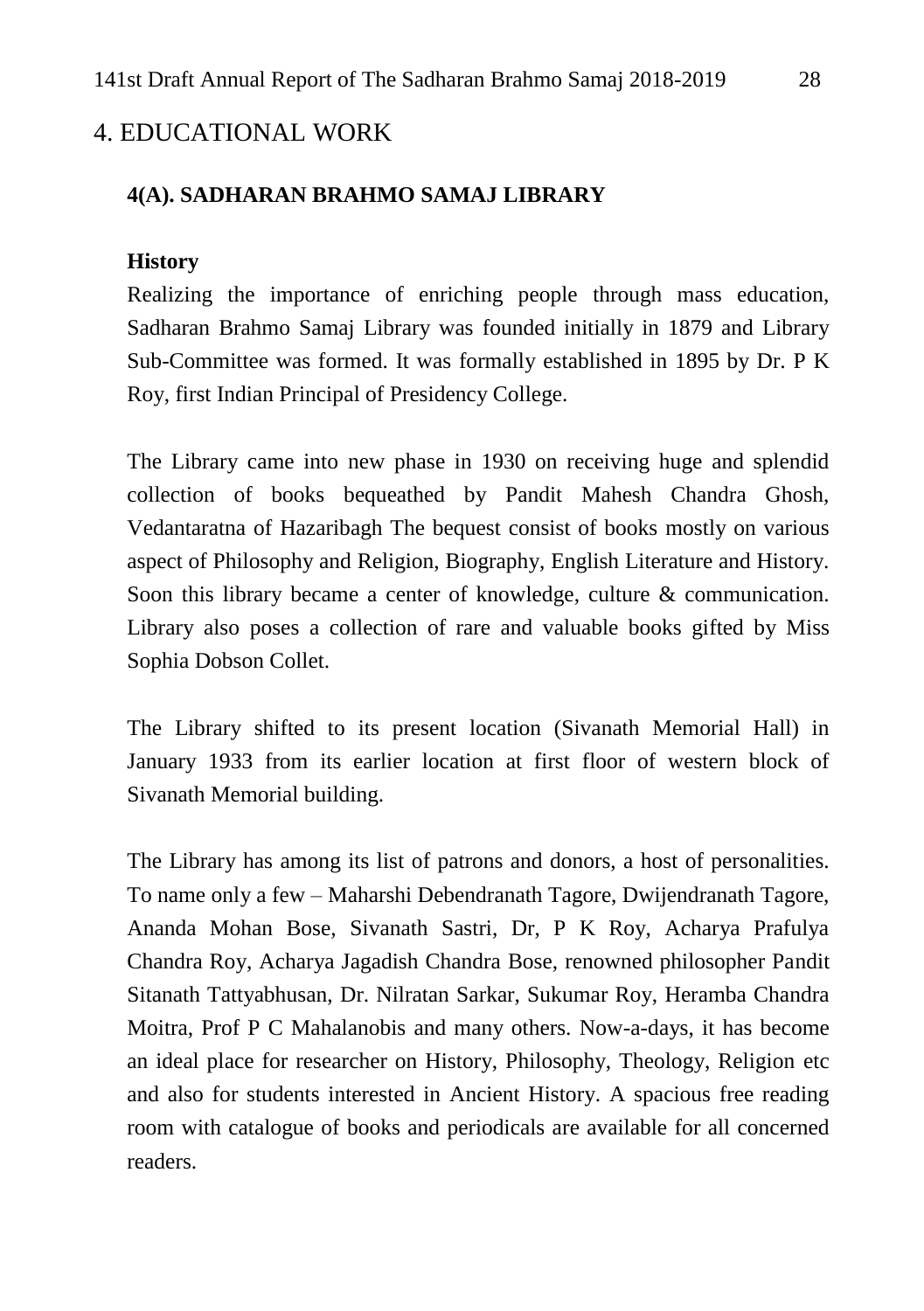A gamut of century old oil painted portrait of many leaders of Brahmo movement are housed in the Library hall. Some of these are in dilapidated condition and need immediate restoration

## **AIMS & OBJECTIVE**

The main objective of Library is to offer students, researchers, authors  $\&$ readers from all section of society. its splendid collection of books on various aspect of Philosophy, Religion, History, Literature etc.

# **STOCKS OF BOOKS**

As per the accession register total number of books as on 30th. Sept' 19 was 19080. There are many other books which are without accession the job of which are in progress. Apart from these books, Library has large collection of manuscripts and periodicals some of which are not bound. Most of the books and periodicals are in rare category and are in appalling condition. Immediate measures are needed to prevent further deterioration.

During this period of reporting, following new books were added in library stock

- a) The Compendium of speeches of Shri Keshari Nath Tripathi, Hon"ble Governor of west Bengal 2017, published by Raj Bhavan, Kolkata.
- b) The Events 2018 published by Raj Bhaban, Kolkata
- c) Unish Sataker Bangla Sambad--Samaikpatra. Written by Swapan Bose and Published by Pustak Bipani
- d) SAB SERA MUKUL edited by Asitava Das
- e) The Compendium of speeches of Shri Keshari Nath Tripathi, Hon"ble Governor of west Bengal 2016, published by Raj Bhavan, Kolkata.
- f) The Compendium of speeches of Shri Keshari Nath Tripathi, Hon"ble Governor of west Bengal July"2014 – Dec"15, published by Raj Bhavan, Kolkata
- g) Shivanath Sastri Rachanabali ( 3 editions) Edited by Jayanta Chakrabarty
- h) Rammohun, Debendranath, Keshab Chandra O Annanya Baktitya. Edited by Gautam Neogi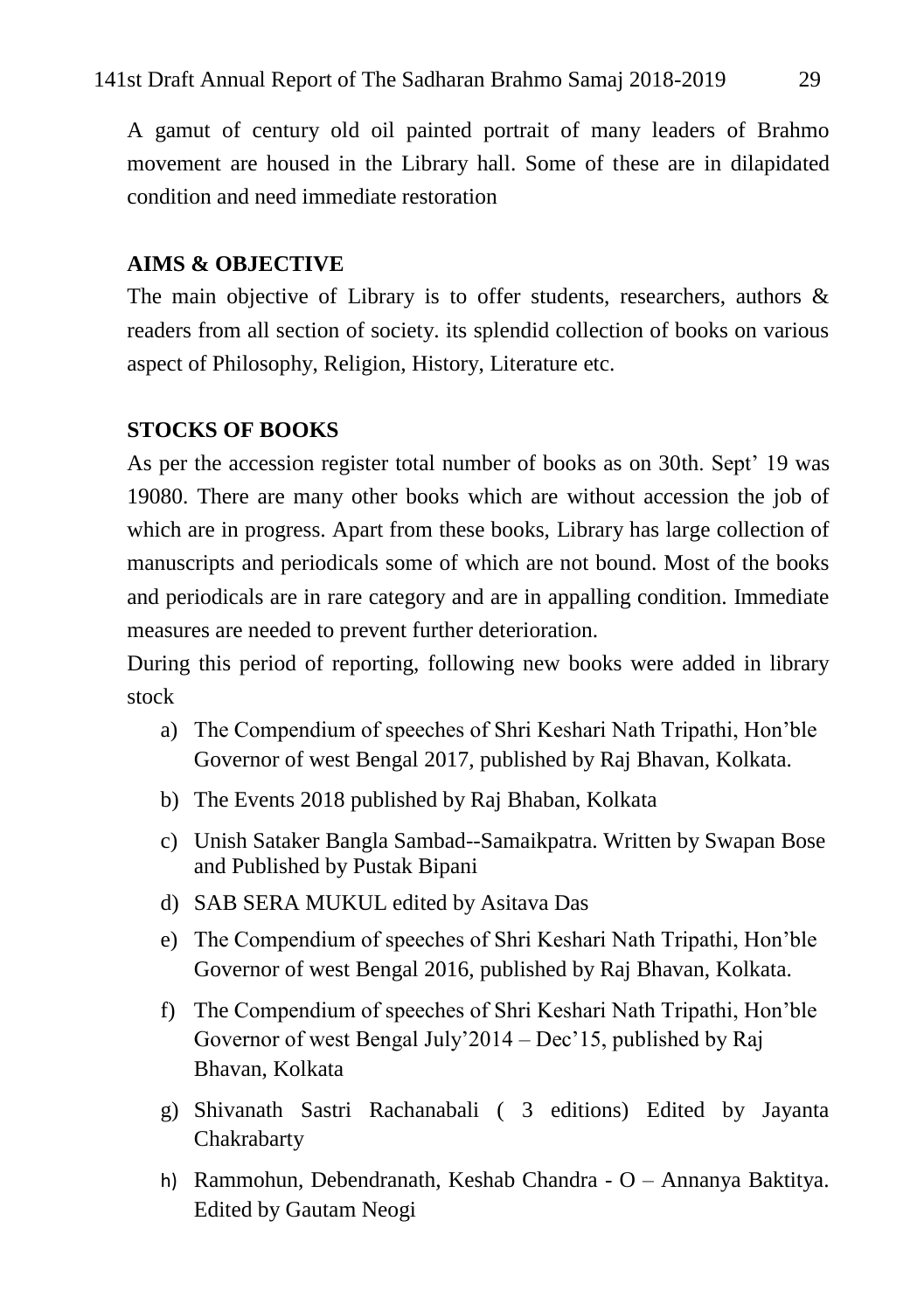Library also posses century old several photographs. Library committee continues restoration of oil painting as per available resources.

#### **LIBRARY SERVICE**

The Library Committee offers following services to all interested persons apart from free reading room.

#### **1) Digital Imaging & Printing Service**

Digital images as per requisition received from reader are processed in PDF/JPG/TIFF format and delivered on CD/DVD to readers. On request the images are also printed on plain paper.

#### **2) Audio Transcription**

Selected pages are recorded as audio transcription and delivered to the readers on CD/DVD in MP3 format.

#### **3) Fumigation Facility**

The library has its own fumigation facility for its books and manuscripts. Any Individual or organization can avail this facility on request.

#### **4) Hiring for Events**

Seminars, group lectures can also be arranged by other organization in library hall which can house 70 persons.

**5) Sale of Books**

Books of Samaj and other publications are available in library for sale. Person interested for such books can avail this from sales counter.

#### **SEMINAR AND LECTURE MEETING**

On 20th January"19, to commemorate 100th Death anniversary of Pandit Shivanath Sastri, an exhibition titled "Sivanath Patra" was organized in Library at Sivanath Memorial Hall. It was inaugurated by eminent educationist & Journalist Sri Asim Pada Chakrabarty. Original copies of some letters written by Shivanath Sastri and few pages of his diary which he maintained were exhibited. This exhibition was kept open till 28th January'19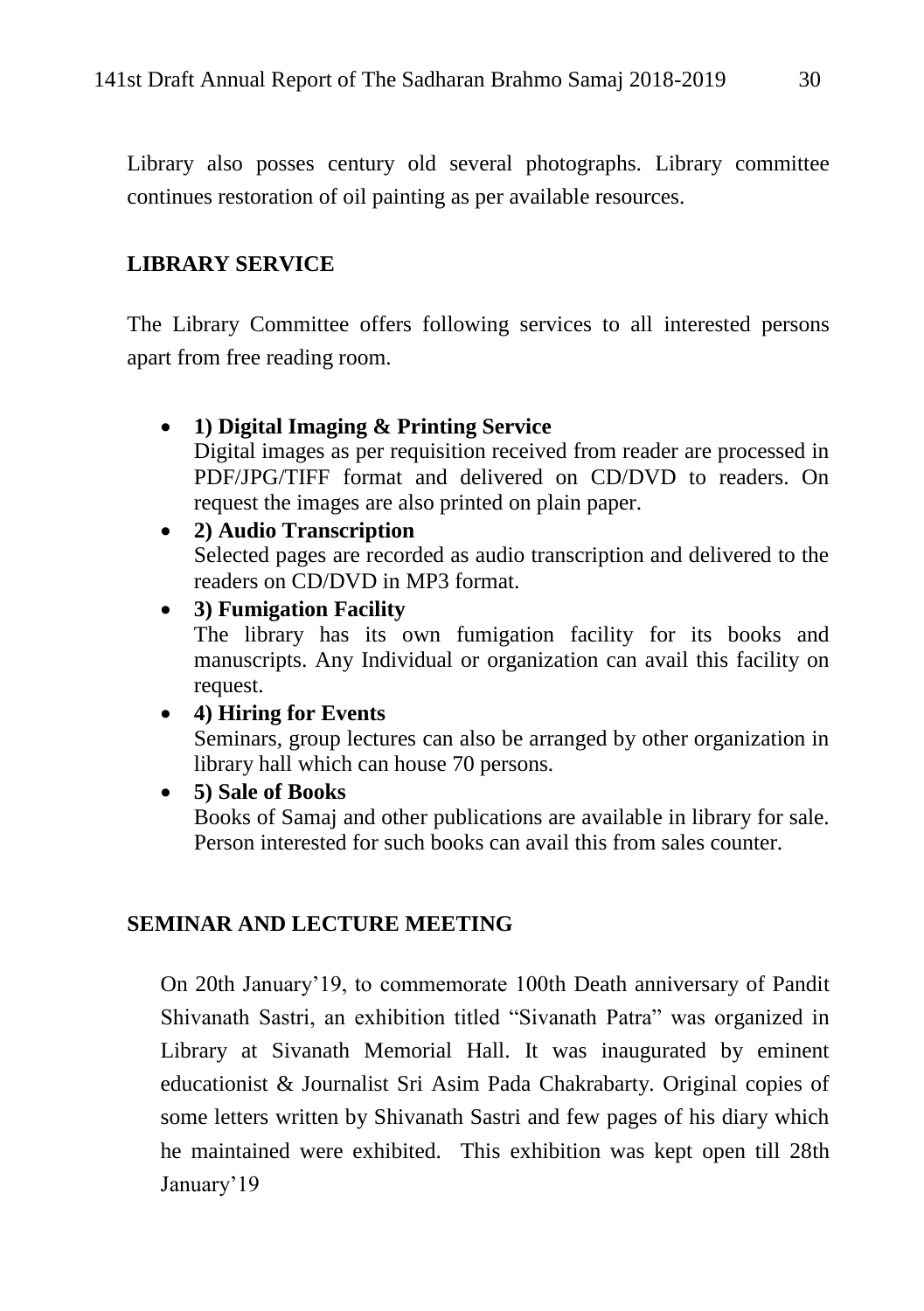On 28th Sept"19, one discourse on Pandit Iswar Chandra Vidyasagar was arranged to commemorate his 200th Birth anniversary. In the beginning a short prayer was offered by Amit Das followed by discussion on life and his contribution towards Society. Sri Abhra Bose and Sri Shakti Sadhan Mukherjee narrated Vidyasagar"s life sketch and his role as a social reformer and enthralled audience with their oratory skill. Amit Das presided the discourse

#### **CLASSIFICATION OF BOOKS**

Books in Library are classified according to Dewry"s Decimal System which was started under supervision of Dr. Nihar Ranjan Roy in 1938

#### **MANAGEMENT**

The library is managed by a committee appointed by the Executive Committee of Sadharan Brahmo Samaj bi-annually. The existing committee was formed by Executive committee in its meeting dated 19.05.2018 with following members and office bearers.

Smt. Sunanda Chatterjee (Chairperson) Sri Subrata Kumar Datta (Secretary) Sri Biswajit Roy (Librarian) Smt. Smita Bakshi (Councilor) Sri Rabi Ranjan Sen Smt. Surupa Datta Sri Amit Das Sri Kaushik De Sri Supratim Chakraborty Sri Amitananda Das Sri Dipak Roy Sri Asitabha Das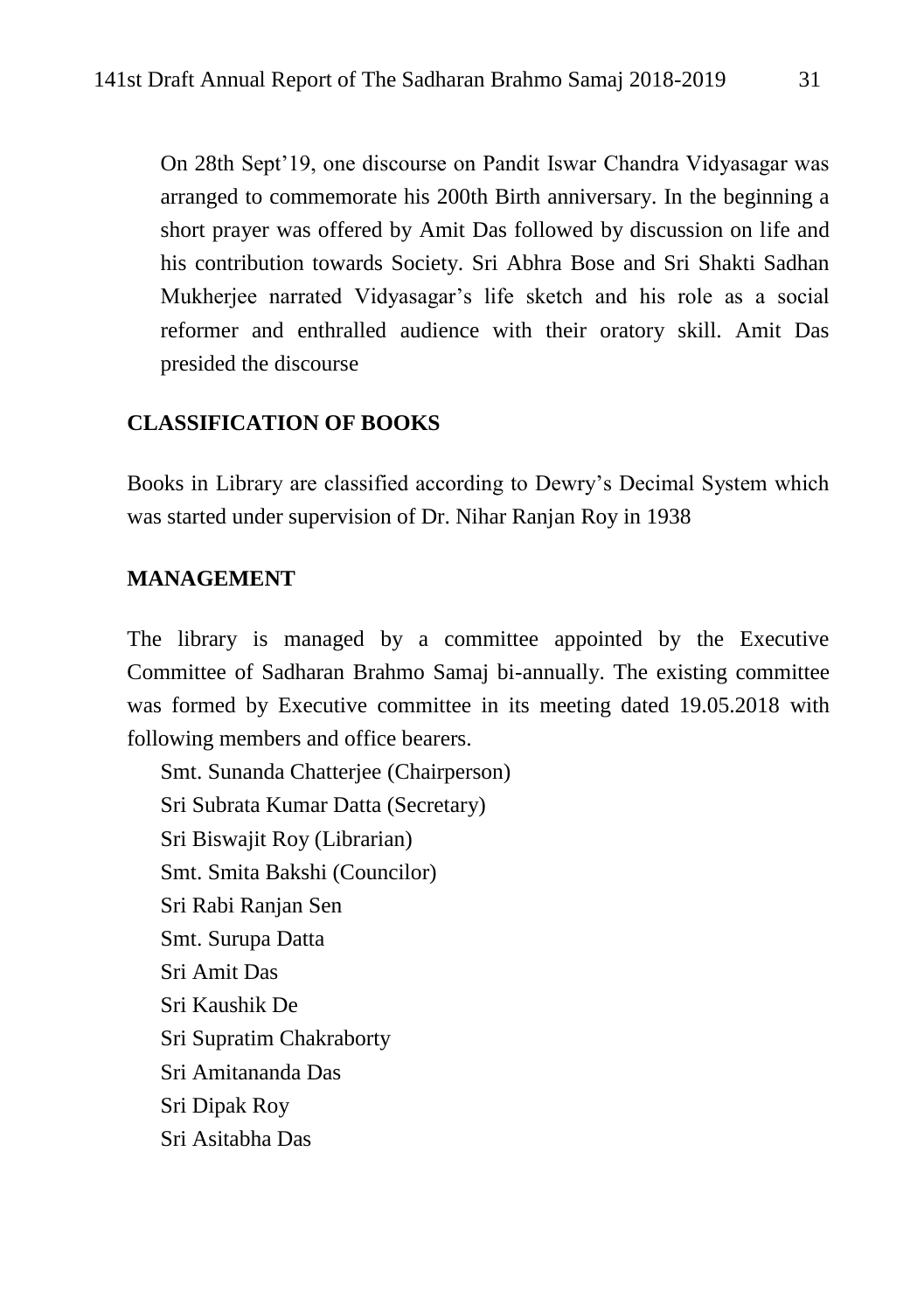#### **STAFFS & VOLUNTEERS**

A full time Librarian was recruited. This resulted more interest among readers and attendance started increasing. Readers are regularly coming and reading books for getting reference for their research and other purpose. It was observed that footfall of readers are gradually increased. Library has started maintaining Visitor"s Book to track readers. To attract more readers with adequate facility, it was strongly felt to keep library open till 8 pm in all working days and more space is required for systemic maintenance of old books.

#### **FUTURE PLAN**

- a) Restoration of more oil paintings
- b) Digitisation of all rare collection of books and manuscripts.
- c) Office room for exclusive use of library.
- d) Updating of existing library catalogue.

#### **4(B). BRAHMO PRIMARY TEACHERS TRAINING INSTITUTE**

This report serves the activities of two batches of students. One batch of students were admitted to first year of D.El.ED course. The classes of  $1<sup>st</sup>$  year for the session 2019-21 of our Training Institute were started on and from  $24<sup>th</sup>$ July, 2019 . Forty Five (45) students were admitted out of them one student left. Another batch of students studying in 2nd year. The number of second year students are 46.

#### Faculty Member:

The number of full time faculty member is two (2) are appointed by the managing committee and the part time teachers are eight(8).

#### Non teaching staff:

Full time non teaching staff was one group "D" sraff. One clerk is serving as fulltime basis appointed by managing committee and group "D" staff is serving as part time basis.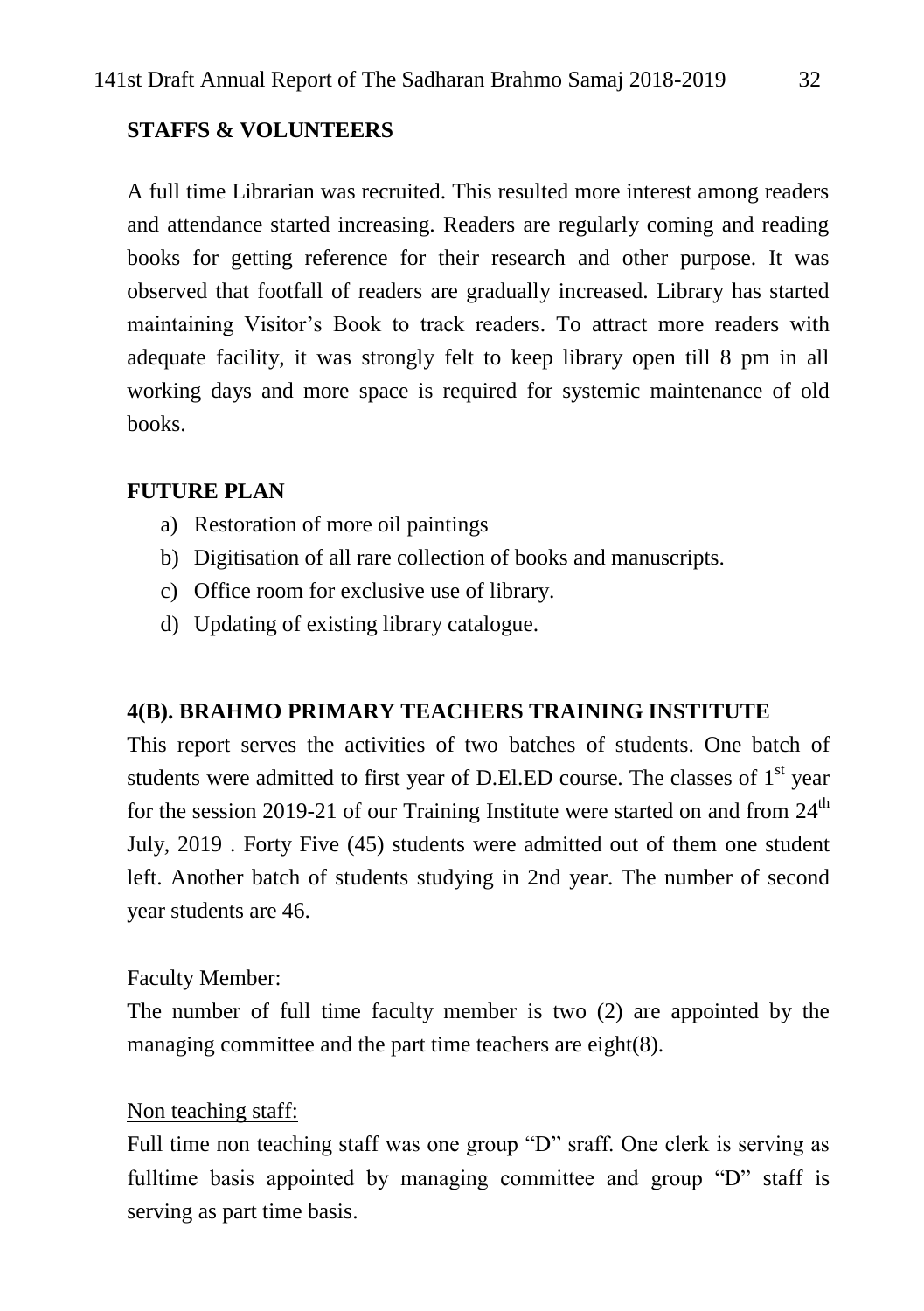## Managing Committee

Three meeting of the Managing Committee were held in the period from October 2018 to September 2019. Sri Samir Das is the secretary and Sri Salil Kumar Hajra is the President.

## Results:

Results of the Final Examination of the year 2016-2018 was published in the month of May 2019. Forty six (46) regular students were sent for Final Examination and all students passed in first division.

#### Cultural activities:

Students celebrated Fresher"s welcome, Rabindra-jayanti, Independence Day, Teachers" Day, Saradotsav, Basantotsav. Picnic was arranged by staffs and students on 30th January 2019 on the roof of the institute.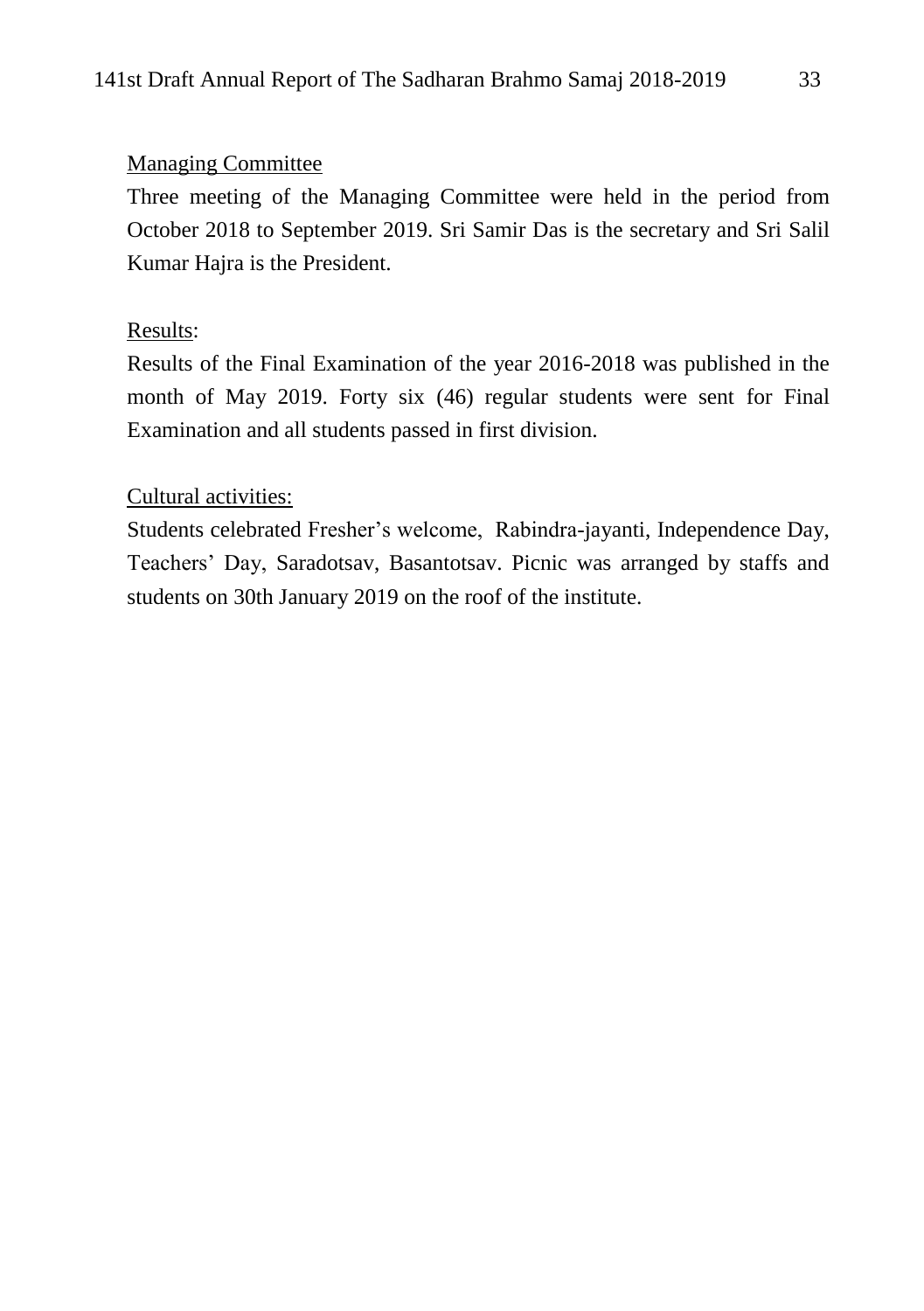## **4(C). BRAHMO BALIKA SHIKSHALAYA**

# **Annual Report of Secondary & Higher Secondary Section of Brahmo Balika Shikshalaya (October, 2018 to September, 2019)**

The Brahmo Balika Shikshalaya was established in 16th May, 1890 by the **[Sadharan Brahmo Samaj](http://thesadharanbrahmosamaj.org/)** on the 12th anniversary of its foundation. The objective of the Shikshalaya was to give sound intellectual training to its students based upon religious and moral instruction. It was conceived to be not just an institution not to teach their students just to pass examinations but to make them proper citizens to serve society. Hence the motto as engraved in the emblem of this Shikshalaya : Shraddhya, Tapasya , Sevaya.

A list of activities for the year has been given below:

- On October 2018, school observed the celebration for completion of 150 years of the speech of Swami Vivekananda at Chicago. In this month students also participated in a rally for the celebration of Green City Project. On the last week of Nevember"18 Annual examination was held and the result was published in December.
- New season was started in January'19.
- School observed the birth centenary of Swami Vivekananda on 12th January. The Birth Day Of Netaji Subhas Chandra Bose was observed on 23rd of January and Republic Day was observed on 26th January. On 16th of January 189th Maghotsava was observed with Divine Service offered by Mrs. Sutapa Roy Chowdhury and hymns were performed by school students. Farewell to Class X and Class XII students were given on 16th and 18th January respectively. Cultural programme were also held on those days.
- Foundation Day & Re-Union of school was observed on 31st January. On that day all students, Teachers and ex Teachers participated. Divine Service was offered by Sri Tapabrata Brahmochari. In the evening, three different cultural programme were performed by Montessori, Primary and Secondary section of Brahmo Balika Shikhsalaya. Both existing and ex-students along with teachers were present.
- In the month of February, school picnic was held with great enthusiasm. On 21st February, "Bhasa Divas" was observed at school with honour and respect.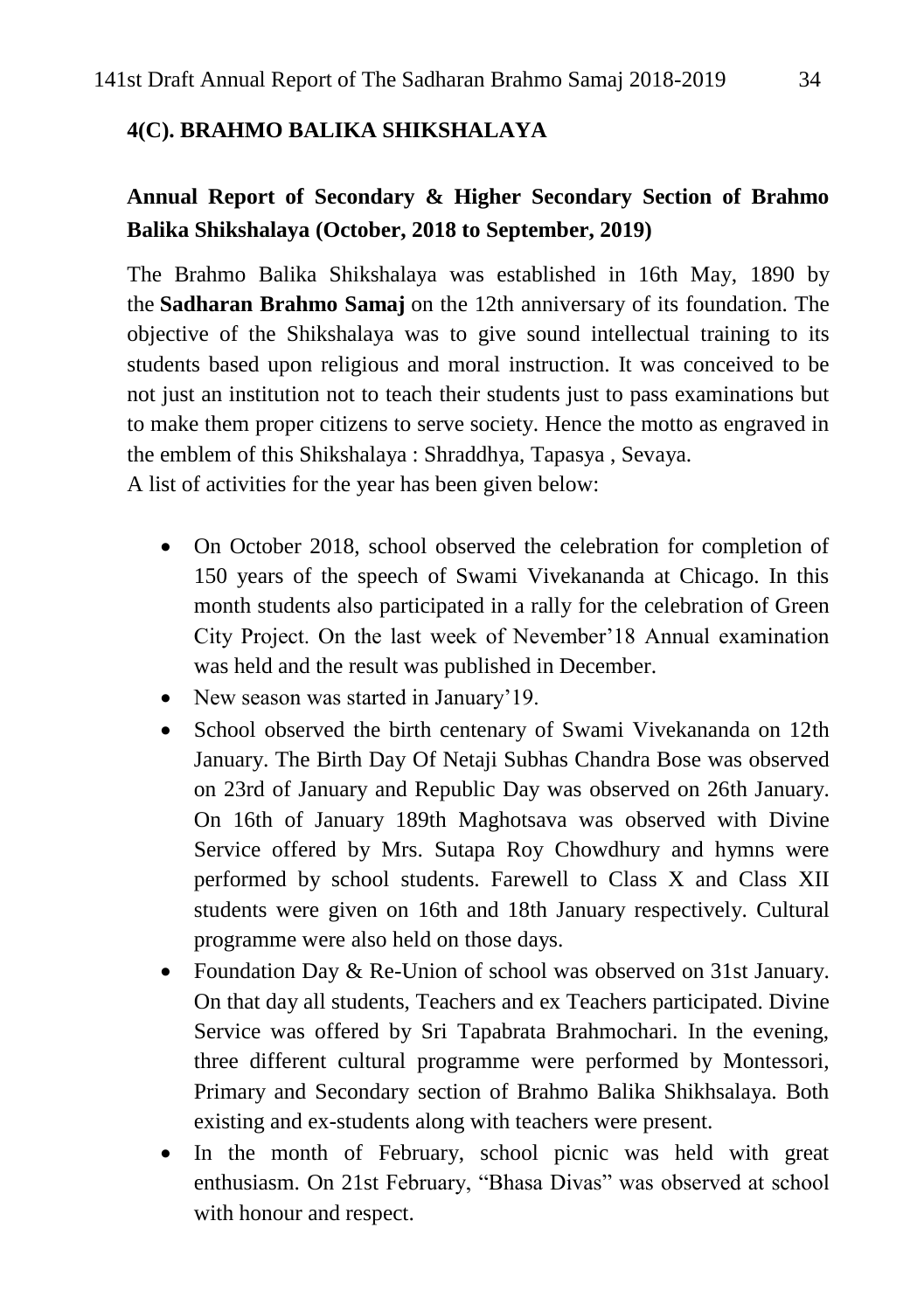- 1st fortnight of March, 15 days practical class teaching was held for Brahmo Primary Teachers Training Institute students. Similarly same class was held for Hastings House students during 2nd fortnight of March"19. School was also the venue for such class for Beharilal College.
- Health check-up was carried out from 08.07.2019 and continued for 15 days for the students of Class-V to XII.
- Dengue Prevention Week was observed in the School during 2nd week of September, 2019 with slogan written by students.
- Discussion on health & hygiene was held in the Mary Carpenter Hall. Rally also took place for this purpose.
- Decision was taken for Excursion programme in Duars for students on 02.01.2020 after discussion with M/s. Monarch Tours & Travels.
- Result of 1st Unit Test of Class V to X was published on 17.07.2019.
- A seminar was organised on Adolescence by Rotary Club on 1st August, 2019. A discussion was also held on examination-stress by Rotary Club on the same day.
- A programme was held on 08.08.2019 to observe the Death anniversary of Rabindranath Tagore.
- Independence Day has been observed on 15th August, 2019 started with flag hoisting, parade and concluded aftere cultural programme performed by the students with recitation and songs.
- To observe 200th birth anniversary of Pandit Iswarchandra Vidyasagar, various programme was inaugurated from 11.09.2019.
- Prize Distribution was held on 25,09,2019.

# **Annual Report of Montessori Section of Brahmo Balika Shikshalaya (October, 2018 to September, 2019)**

In 1930, Lady Abala Bose started a Montessori section within the Brahmo Balika Shikshalaya school campus. Miss Meher Vakil and Miss Maya Some who were trained abroad as Montessori teachers along with Mrs. Sovana Nandi were appointed teachers of this section. Later Lady Bose sent Mrs. Nalini Raha to Rome to get trained under Madame Montessori. Later in 1935, Mrs. Raha took charge of the Montessori section. She introduced different types of activities for the development of the children. In  $87<sup>th</sup>$  year this Montessori section is still ranked amongst the top child education institutes in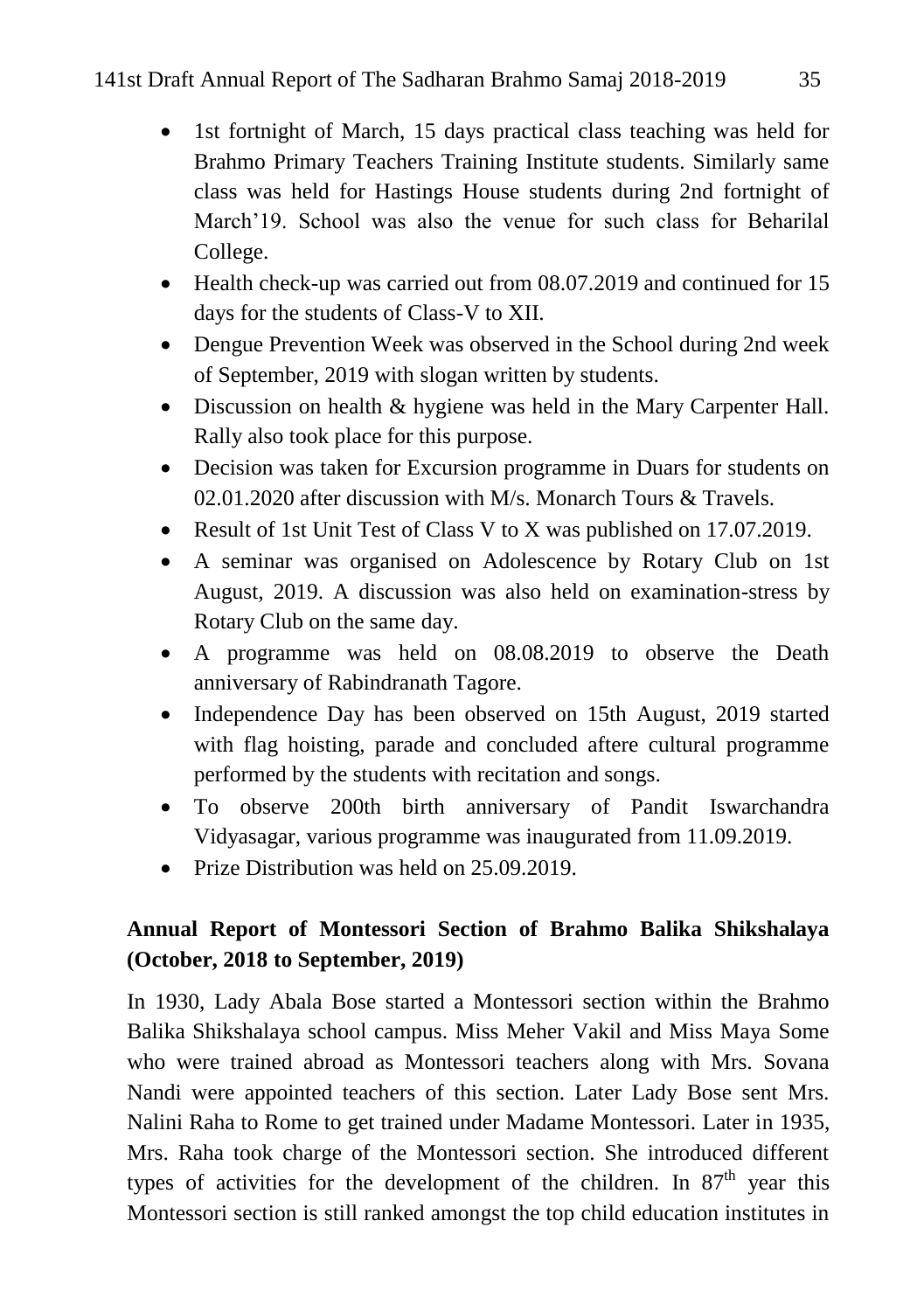the city. A list of activities of the Montessori section throughout the year has been given below:

- Annual examination of Advanced Montessori Lower, Advanced Montessori Upper ,Advance Montessori Standard and Advance Montessori Higher Standard was held from 13.11.2018 to 20.11.2018.
- The Annual function was held on 16.12.2018 at Girish Mancha.
- "Shitburo" programme was held on 20.12.2018.
- Annual Report for all classes were released on 21.12.2018.
- Students of Montessori section took part by singing hymns in the opening ceremony of the "7th Poush Mela" on 22.12.2018 at Sadharan Brahmo Samaj
- The new session started from 02.01.2019.
- New class (SML) for 6th standard commenced from 2019 academic year.
- Students of Advanced Montessori Standard (AMS) performed their activities on 23.01.2019 in Balak Balika Sanmelan at Sadharan Brahmo Samaj during the 189th Maghotsava celebration.
- On 31.01.2018 on the occasion of Pandit Sivanath Sastri's birth anniversary, Montessori section participated in the daylong celebration.
- Annual sports was held on 07.02.2019.
- Students were taken for a visit to Zoological Garden on 15.02.2019.
- Unit test of AML to SMU was held on 11.3.2019 to 18.03.2019.
- Progress Report for the first term (from Dolls to AMU) was published on 25.04.2019.
- Half yearly examination was held from 02.05.2019 and continued till 10.05.2019. Rabindra Jayanti was observed by the students of the School at the School premises on 11.05.2019. Thereafter School closed for summer vacation.
- School opened on 17th June, 2019 after summer vacation.
- The 248th birth anniversary of Raja Rammohun Roy organised by Sadharan Brahmo Samaj at the Kolkata Maidan on 22.05.2019, was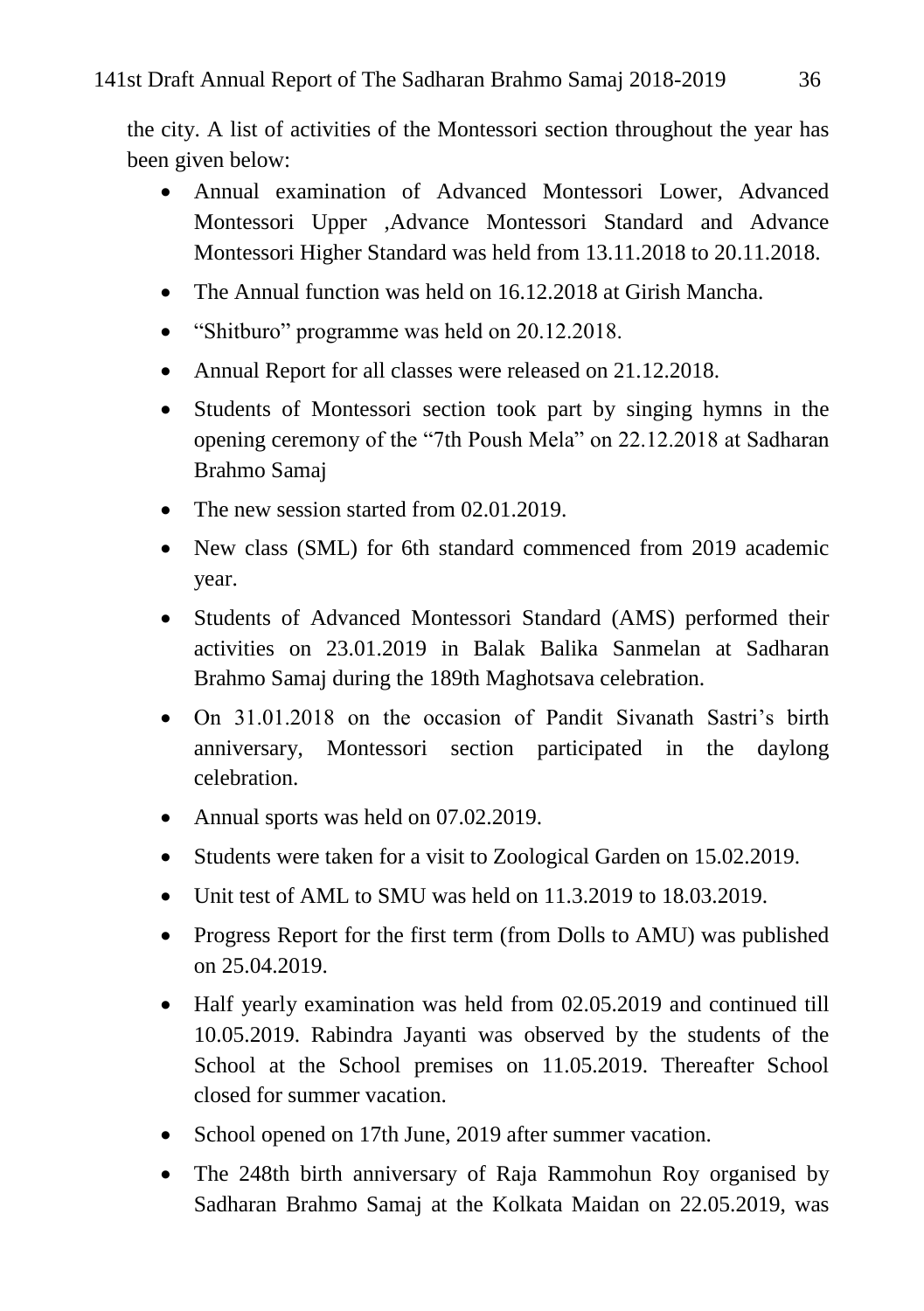celebrated by the students of Advance Montessori Higher Standard (class IV) and all staff of Brahmo Balika Shikshalaya, Montessori Section. Students laid the wreath at the foot heels of statue of Raja Rammohun Roy and sang hymns.

- Hand work exhibition was held on 26.07.2019.
- Result of half yearly examination was published on 29.07.2019 (from AMU to SMU).
- The students and all staff of School celebrated 'Briksha Ropon' Utsava on 08.08.2019 in the memory of Lady Abala Bose"s birthday at the School premises with short prayer and cultural programme. Guardians and guests also attended the programme.
- Progress Report for second term (from Dolls to AMU) were published on 27.08.2019.
- 2nd Unit Test was held from 20.08.2019 and continued till 28.08.2019.
- School celebrated 155th birth anniversary of Dr. Maria Madam Montessori on 07.09.2019 followed by apparatus exhibition. "Putul" utsava was celebrated on 13.09.2019 in School premises.
- 186th Death anniversary of Raja Rammohun Roy, organised by Sadharan Brahmo Samaj on 27.09.2019 at the Kolkata Maidan was celebrated by the students of Advance Montessori Higher Standard ( Class IV) and all staff of Brahmo Balika Shikshalaya, Montessori Section. Students laid the wreath at the foot heels of statue of Raja Rammohun Roy and sang hymns.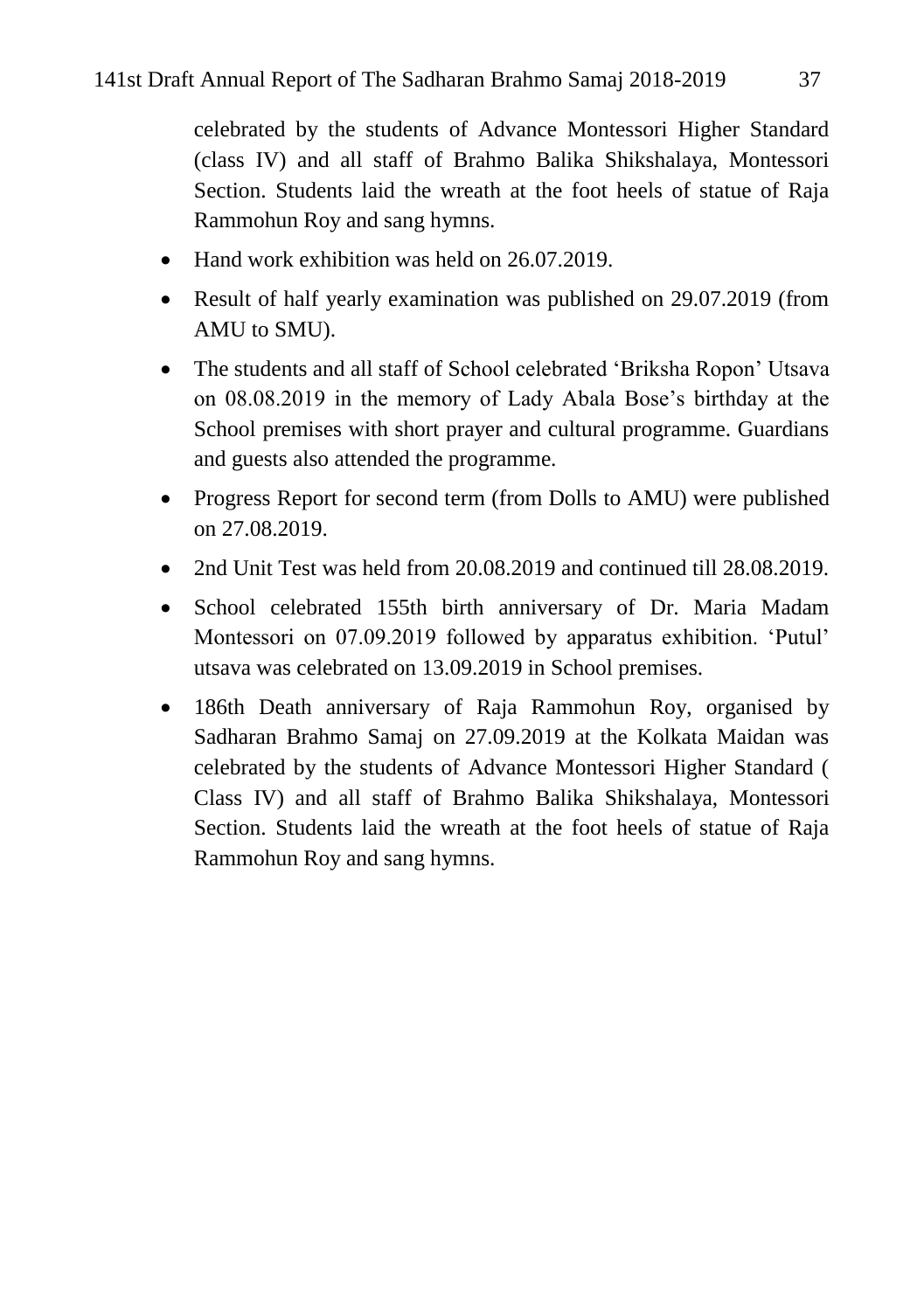# **SECTION B**

# $PART-1$

# Administrative Set Up (2018-19)

# Trustees

# **Trustees of Sadharan Brahmo Samaj**

- 1. Sri Asish Kr pain
- 2. Smt. Madhusree Ghosh
- 3. Sri Diip Kumar Roy
- 4. Dr. Jibananda Guha
- 5. Sri Samir Das
- 6. Sri Premomoy Das
- 7. Smt. Sandhya Deb
- 8. Smt. Surupa Datta

# **Trustees of Brahmo Balika Sikshalaya**

- 1. Sri Asish Kr Pain
- 2. Sm Sunanda Das
- 3. Sri Subir Pal
- 4. Sri Maitreyee Guha
- 5. Sm Manisha Pain
- 6. Sm Surupa Datta
- 7. Sri Pradip Chakrabarti

# **Trustes of Brahmo Samaj Balya Bhaban**

- 1. Sadharan Brahmo Samaj
- 2. Sri Premomoy Das
- 3.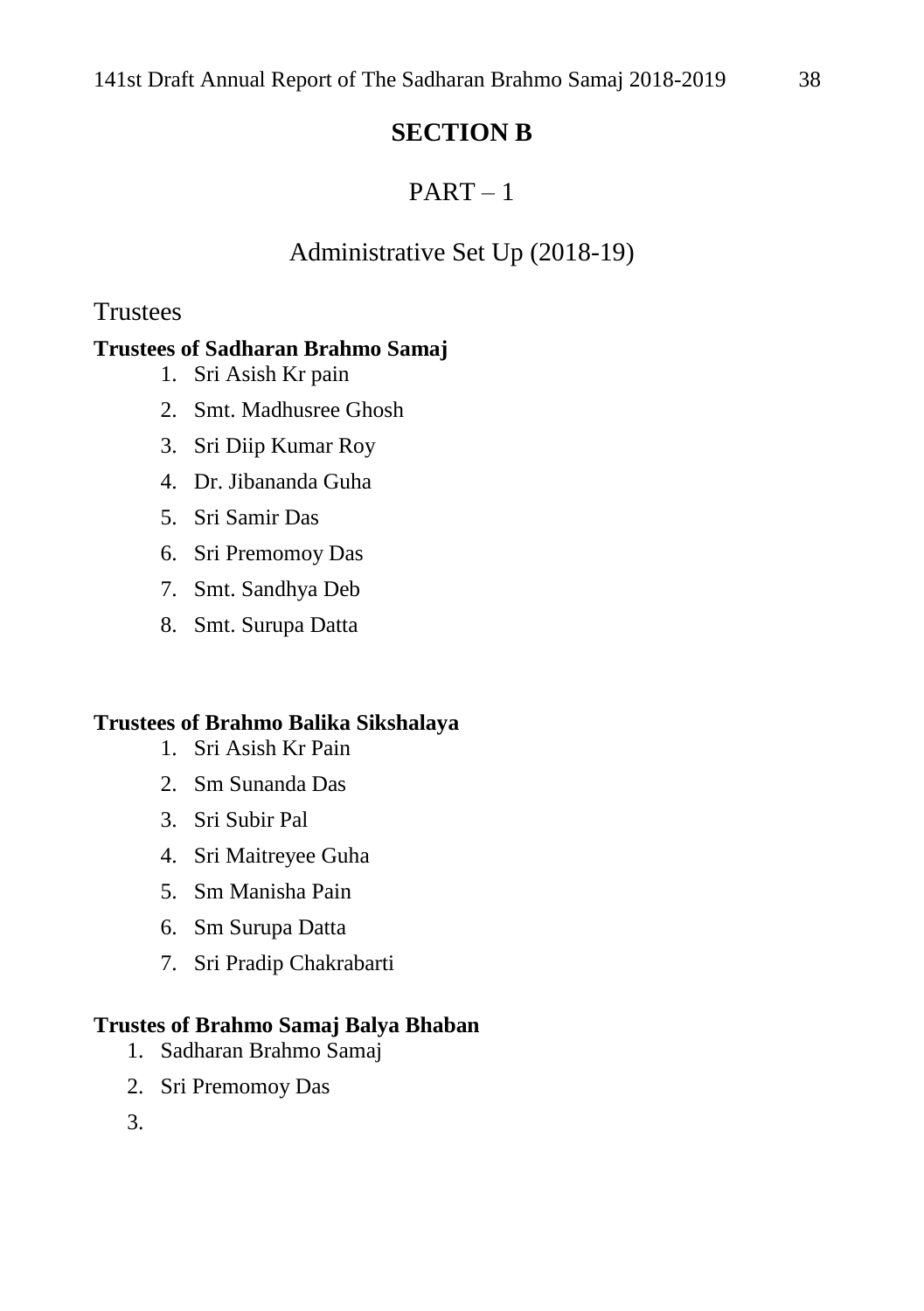## Executive Committee

#### **Office Bearers (2018-19)**

- 1. Sri Asish Kr. Pain President
- 2. Sri Biswajit Roy Secretary
- 3. Smt. Surupa Datta Treasurer
- 4. Sri Kaushik De Asst Secretary
- 5. Sri Amit Das Asst Secretary
- 6. Sri Subrata Kr. Datta Asst Secretary

#### **Members (2018-19)**

- 1. Sri Pradip Chakrabarti
- 2. Smt. Sutapa Roy Chowdhury
- 3. Smt. Mitali Ganguly
- 4. Sri Prasenjit Roy
- 5. Sri Amitananda Das
- 6. Sri Tapabrata Brahmachari
- 7. Sri Supratim Chakraborty
- 8. Smt. Kasturi Chakraborty
- 9. Sri Sourav Dey
- 10. Smt. Sandhya Deb
- 11. Smt. Sunanda Chatterjee
- 12. Smt. Snigdha Pain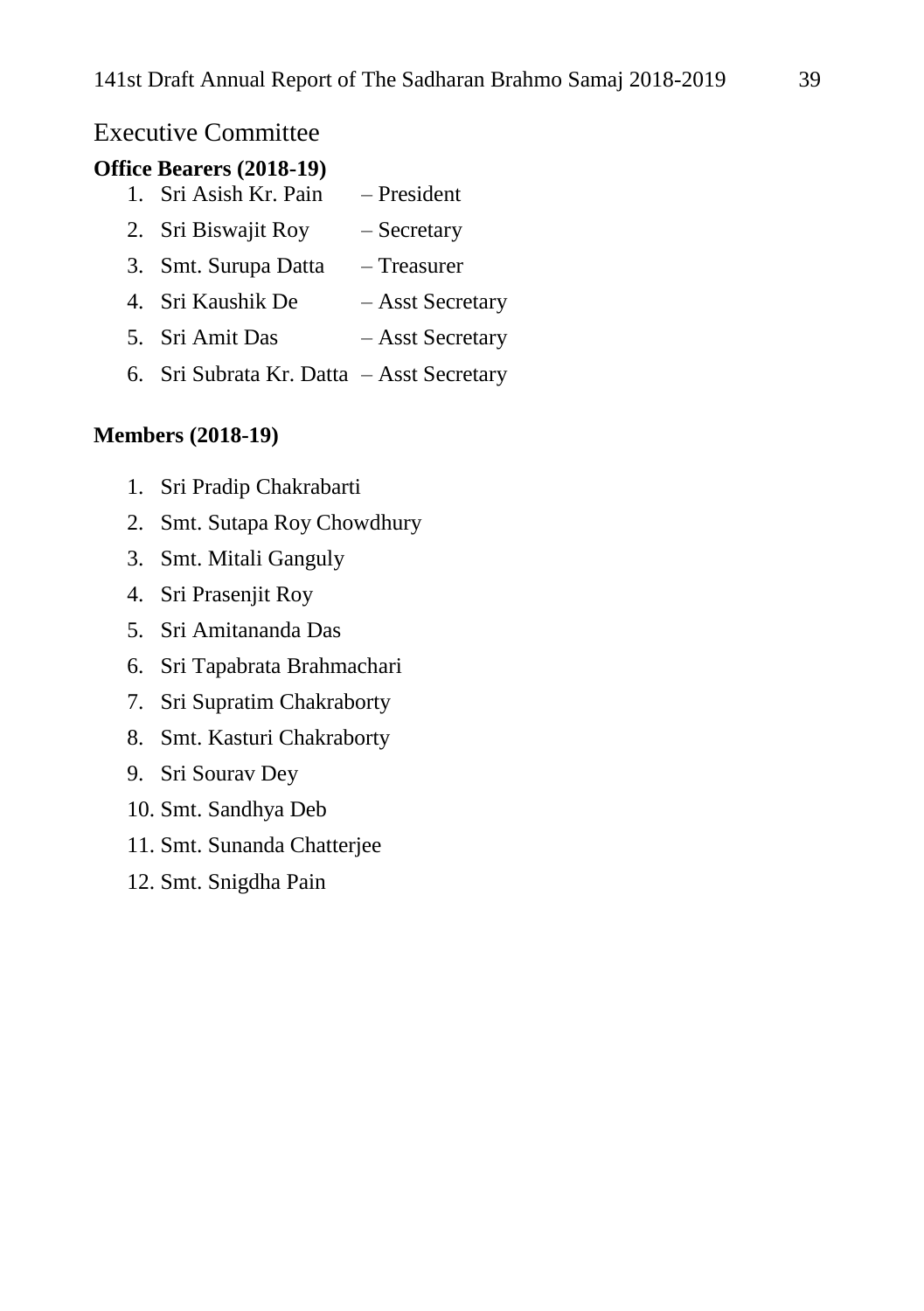#### **General Committee Members (Kolkata)**

- 1. Supratim Chakrabarty
- 2. Bijan Chanda
- 3. Pradip Chakrabarty
- 4. Manju Chanda
- 5. Rita Chakrabarty
- 6. Amitananda Das
- 7. Jayasree Bhattacharjee
- 8. Sandhya Deb
- 9. Sangeeta De
- 10. Elora Chakrabarty
- 11. Kasturi Chakrabarty
- 12. Samir Chakrabarty
- 13. Sutapa Roychowdhury
- 14. Sucharita Datta
- 15. Salil Kumar Hajra
- 16. Prasenjit Roy
- 17. Suchita Deb
- 18. Anupam Chatterjee
- 19. Sunanda Chatterjee
- 20. Mousumi Chatterjee

#### **General Committee Members (Mofussil)**

- 1. Arup Kumar Das
- 2. Sreeparna Das
- 3. Kalyanmoyee Chattopadhyay
- 4. Asoke Kumar Roy
- 5. Mohua Chatterjee
- 6. Prabir Kumar Niyogi
- 7. Amalendu Biswas
- 8. Brohmomoyee Sikdar
- 9. Munmun Biswas
- 10. Pronati Biswas
- 11. Koushik Biswas
- 12. Mahuya Biswas
- 21. Indrani Roy
- 22. Sudip Hajra
- 23. Arghya Brohmochari
- 24. Tania Ghosh
- 25. Snigdha Pain
- 26. Tapobrata Brohmochari
- 27. Debjani Brohmochari
- 28. Mitali Ganguly
- 29. Pranati Das
- 30. Mandira Brohmochari
- 31. Jayati Das Mitra
- 32. Khuku Roy
- 33. Shantasil Pain
- 34. Sourav De
- 35. Moumita Guha
- 36. Ketaki Goswami
- 37. Madhulika Ghosh
- 38. Rahul Basu
- 39. Raka Barman
- **40.** Samita Das
	- 13. Chitralekha Biswas
	- 14. Lina Biswas
	- 15. Uma Mukherjee
	- 16. Atindra Biswas
	- 17. Kakuli Biswas
	- 18. Kishore Biswas
	- 19. Kshitish Ch. Mandal
	- 20. Sudhabindu Biswas
	- 21. Krishna Mandal
	- 22. Mousumi Mondal
	- 23. Arup Mukherjee
	- 24. Rinku Biswas
	- 25. Tuhinanshu Kumar Poddar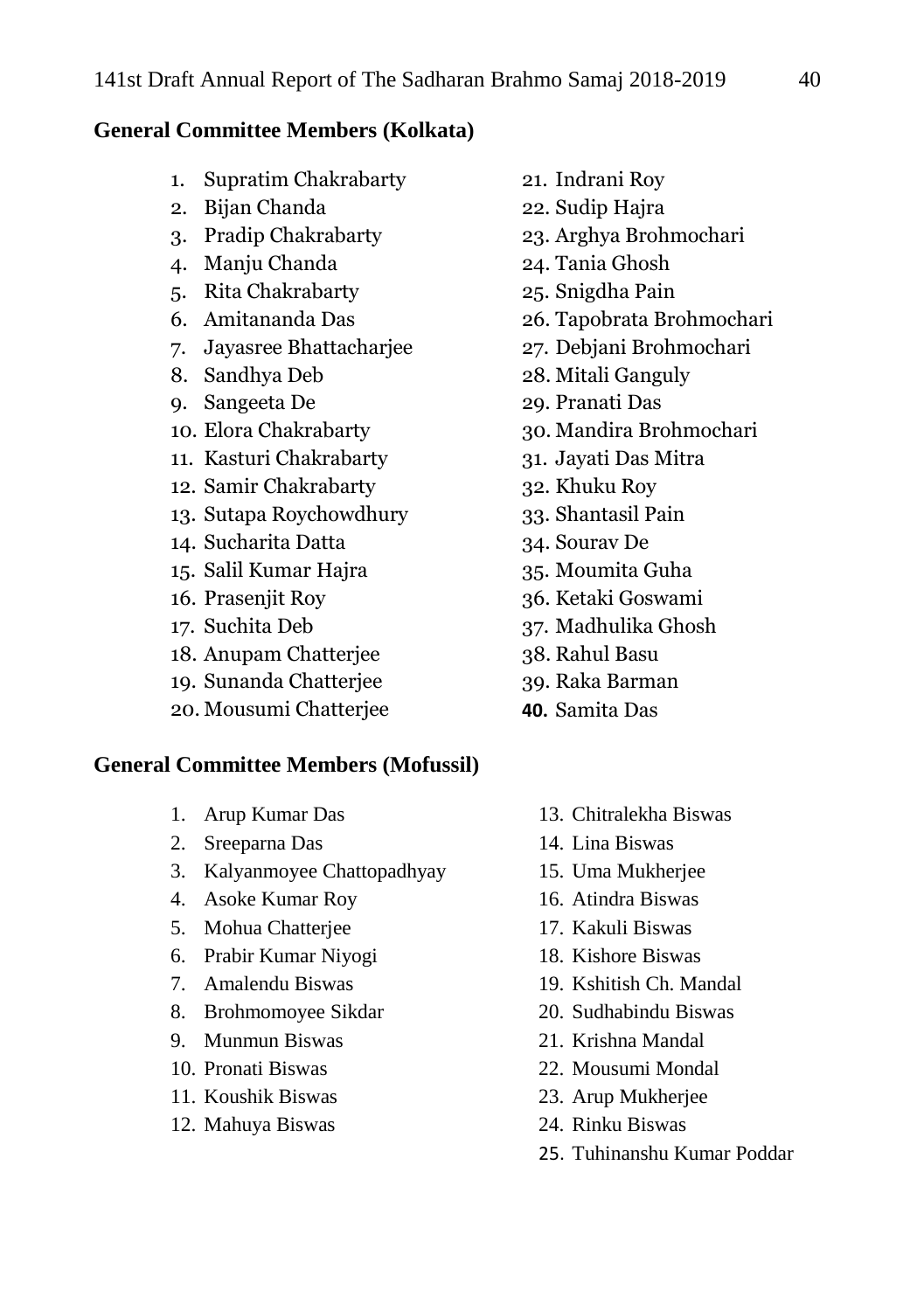# Sub- Committees **Mission Works & Moffussil Samaj** Premomoy Das (Chairman) Tapabrata Brahmachari(Secretary) Amit Das Tridip Sarkar Ashok Roy Sutapa Roy Chowdhury Dr. Ketaki Goswami Supratim Chakraborty Salil Kumar Hazra

#### **Brahmo Samaj Relief Mission**

Asis Kumar Pain (Chairman) Samita Das (Secretary) Tapabrata Brahmachari Anirudha Rakshit Dr. Ketaki Goswami Pradip Chakraborty Indrajit Dasgupta Raka Chatterjee Burman Surojit Das

#### **Medical Aid**

Sandhya Deb (Chairperson) Dr. Ketaki Goswami(Secretary) Samita Das Raka Chatterjee Burman Madhulika Ghosh Dr. Chandan Chakraborty Dr. Santasil Pain Dr. Sanghita Nath Dr. Suchita Deb Salil Kumar Hazra Snigdha Pain

#### **I.B.F.Charity**

Salil Kumar Hazra (Chairman) Subrata Kumar Datta (Secretary) Prasenjit Roy Supratim Chakraborty Surupa Dutta Sutapa Roy Chowdhury Pradip Chakraborty

#### **Publication**

Asis Kumar Pain (Chairman) Biswajit Roy (Secretary) Premomoy Das Tapabrata Brahmachari Amit Das Subrata Kumar Datta Amitananda Das Pradip Chakraborty Goutam Neogi Arnab Nag

#### **Indian Messenger**

Asis Kumar Pain (Editor) Salil Kumar Hazra (Secretary) Subrata Kumar Datta (Jt.Editor) Amit Das (Jt.Editor) Premomoy Das Gautam Neogi Biswajit Roy Dr. Ketaki Goswami Kasturi Chakraborty

**Tattwakaumudi** Amitananda Das (Editor)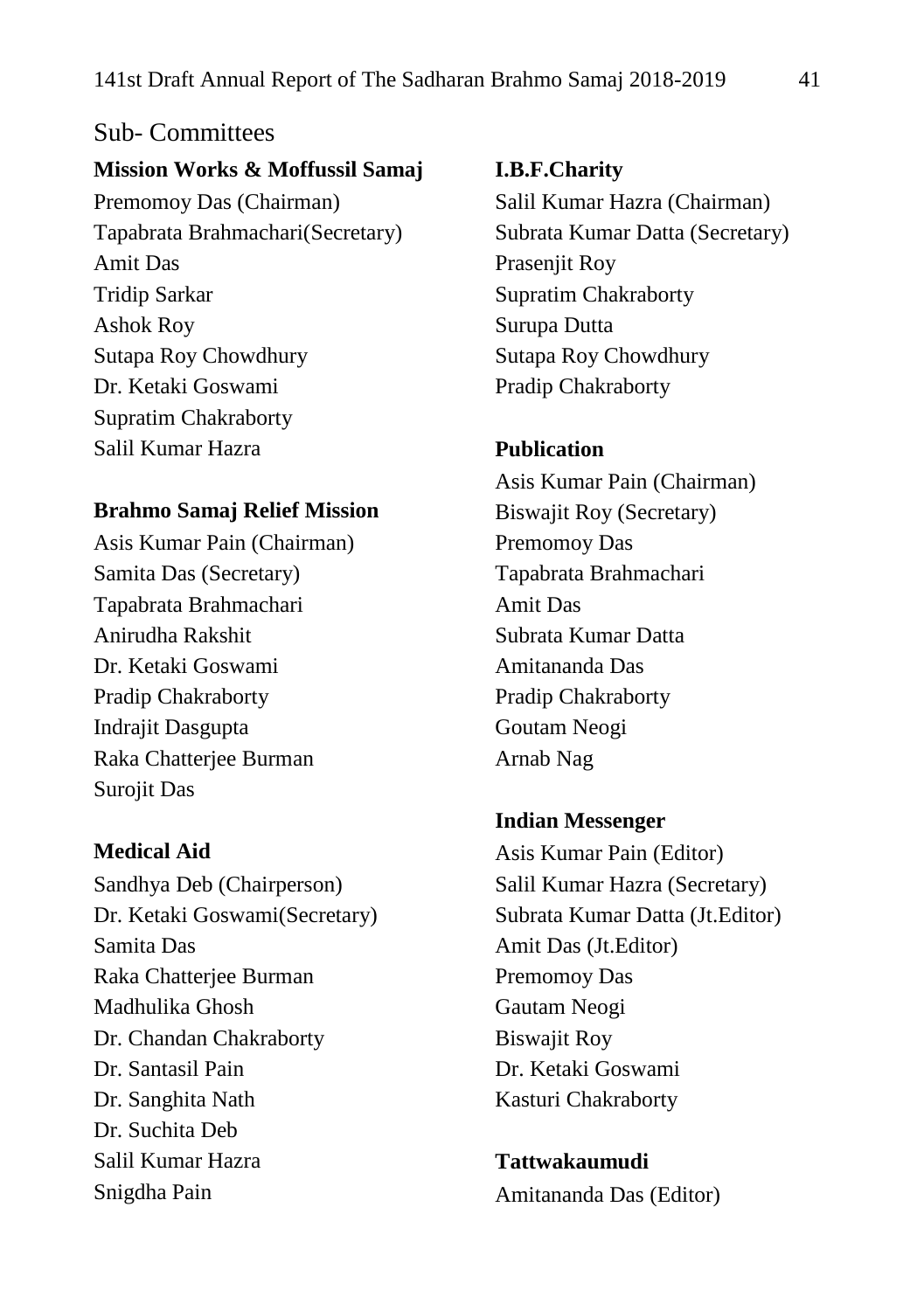Sourav De (Secretary) Subrata Kumar Datta (Jt.Editor) Biswajit Roy (Jt.Editor) Supratim Chakraborty Amit Das Sunanda Chatterjee Gautam Neogi Dr. Ketaki Goswami Arnab Nag

#### **Celebration**

Sunanda Chatterjee(Chairperson) Koushik De (Secretary) Jayasree Bhattacharya Subrata Kumar Datta Prasenjit Roy Mousumi Chatterjee Supratim Chakraborty Mitali Ganguly Debasish Roy Chowdhury Pradip Chakraborty Secretary Sadhanashram Secretary Calcutta Congregation

#### **Finance**

Asis Kumar Pain (Chairman) Surupa Datta (Secretary) Salil Kumar Hajra Subrata Kumar Datta Pradip Chakraborty Biswajit Roy

**Membership** Sandhya Deb (Chairperson) Subrata Kumar Datta (Secretary) Kasturi Chakraborty

Bijan Chanda Pradip Chakraborty Premomoy Das Raka Chatterjee Burman Salil Kumar Hazra Koushik De

**Estate & Building**

Asis Kumar Pain (Chairman) Bijan Chanda (Secretary) Pradip Chakrabarti Biswajit Roy Tridip Sarkar Subrata Kumar Datta Secretary Brahmo Samaj Balya Bhaban Secretary Mahila Bhaban Secretary Sadhanashram

#### **Brahmo Mission Press**

Amitananda Das (Chairman) Bijan Chanda (Secretary) Secretary Publication Secretary Indian Messenger Secretary Tattwakoumudi

#### **Krishnagar Brahmo Samaj**

Bijan Chanda (Chairman) Tapabrata Brahmachari (Secretary) Premomoy Das Koushik De Supratim Chakraborty Subrata Kumar Datta Biswajit Roy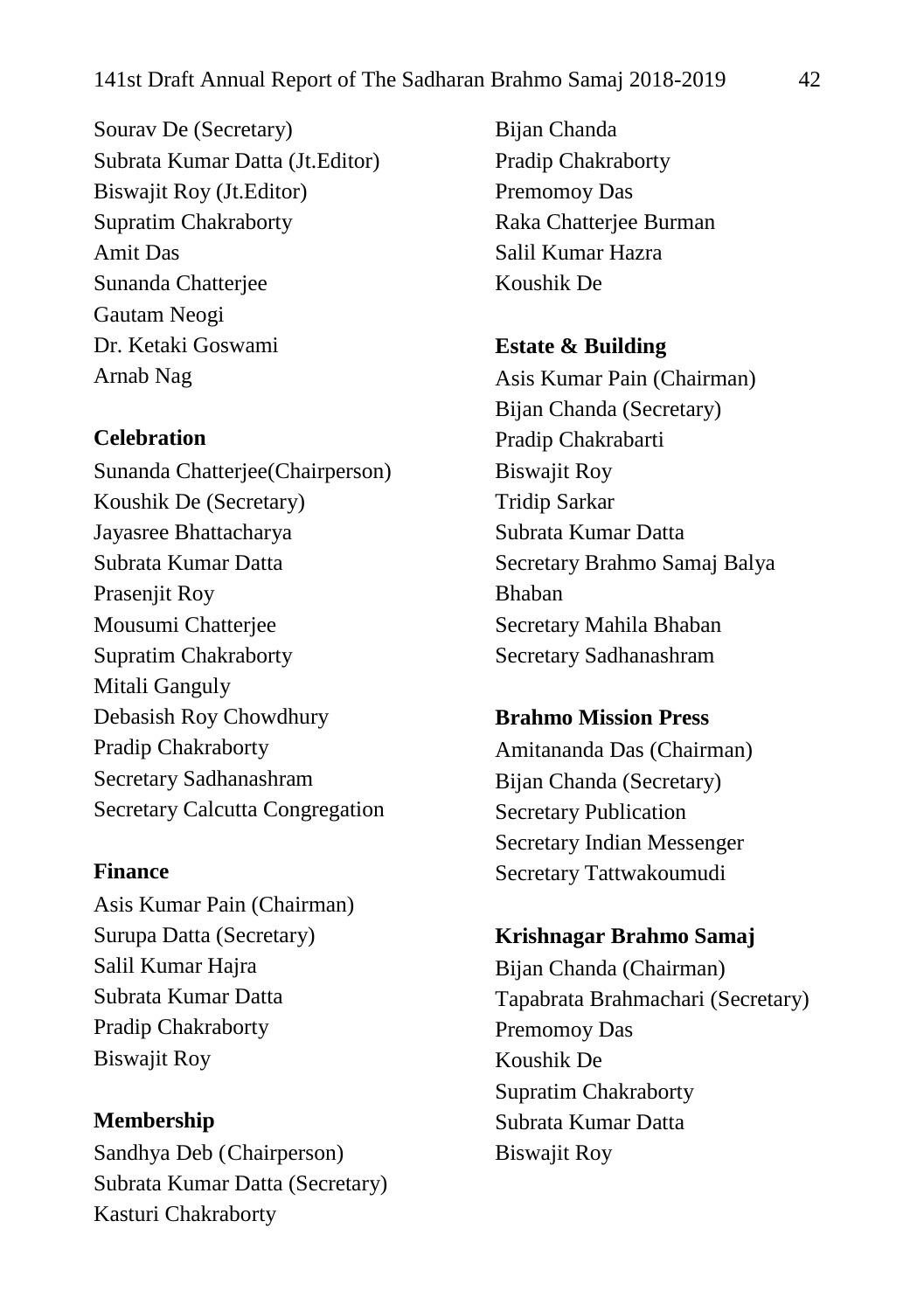**Bhawanipur Brahmo Samaj (Padmapukur)** Bijan Chanda (Chairman) Prasun Ganguly (Secretary) Samita Das Koushik De Supratim Chakraborty Tapabrata Brahmachari Raka Chatterjee Burman Biswajit Roy Anirban Banerjee Arindrajit Saha Kamalika Bandopadhyay

**Communication, Publicity &** 

**Networking** Subrata Kumar Datta (Chairman) Amit Das (Secretary)

Biswajit Roy Arup Kr. Das Mahua Chatterjee

#### **Act, Rules & Regulations Review**

Asis Kumar Pain (Chairman) Subrata Kumar Datta (Secretary) Premomoy Das Rahul Bose Biswajit Roy Salil Kumar Hajra

**Fund Raising**

Pradip Chakraborty (Chairman) Biswajit Roy (Secretary) Subrata Kumar Datta Amit Das Prasenjit Roy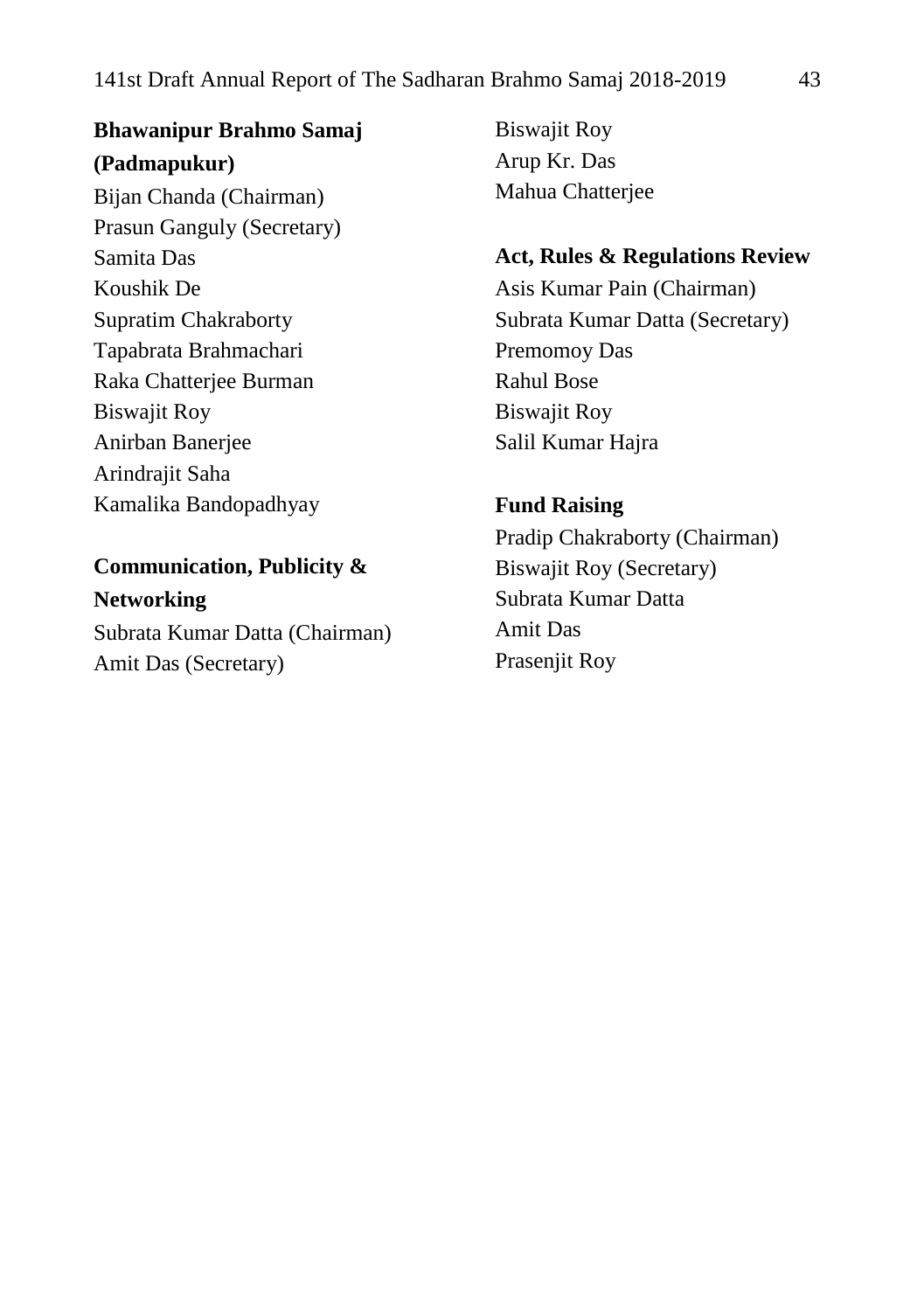# PART – II

# TRUST FUND

## **(From October 2018 to September 2019)**

During the period (2018-2019) the Executive Committee accepted with thanks the following donations for the creation of New Trust Funds and addition to the existing Trust Funds.

| <b>T. F. No.</b> | <b>Donor's Name</b>                 | Name of T.F.                        | <b>Purpose</b>       | <b>Amount</b><br>(Rs.) |
|------------------|-------------------------------------|-------------------------------------|----------------------|------------------------|
| $T.F. - 1002$    | Sucheta Prodhan                     | Sucheta Prodhan<br>T.F.             | D.O. Account<br>Fund | $800/-$                |
| $T.F-1006$       | Tapati Sinha<br>Roy                 | Tapati Sinha<br>Roy T.F.            | D.O. Account<br>Fund | $500/-$                |
| $T.F-1008$       | Debasis Roy                         | Debasis Roy<br>T.F.                 | D.O. Account<br>Fund | $500/-$                |
| T.F-1009         | Sreerupa Roy                        | Sreerupa Roy<br>T.F.                | D.O. Account<br>Fund | $500/-$                |
| $GL - 749$       | Sudeshna Roy<br>Chowdhury           | Sudeshna Roy<br>Chowdhury T.F.      | D.O. Account<br>Fund | $500/-$                |
| $GL - 753$       | Indira Sengupta                     | Indira Sengupta<br>T.F.             | D.O. Account<br>Fund | $900/-$                |
| TF-1021          | Esha Roy                            | Esha Roy T.F.                       | D.O. Account<br>Fund | $500/-$                |
| TF-1029          | Anamitra<br>Chatterjeejee           | Anamitra<br>Chatterjee              | D.O. Account<br>Fund | $500/-$                |
| TF-1031          | Sunanda Roy<br>Chowdhury<br>(Rakhi) | Sunanda Roy<br>Chowdhury<br>(Rakhi) | D.O. Account         | $500/-$                |
| TF-1032          | Nivedita<br>Mohanta                 | Nivedita<br>Mahanta T.F.            | D.O. Account         | $500/-$                |
| TF-1034          | Abhirup Roy                         | Abhirup Roy<br>T.F.                 | D.O. Account         | $500/-$                |
| TF-1035          | Abhijit Sankar<br>Dutta Roy         | Abhijit Sankar<br>Dutta Roy T.F.    | D.O. Account         | $500/-$                |

#### **Trust Fund New**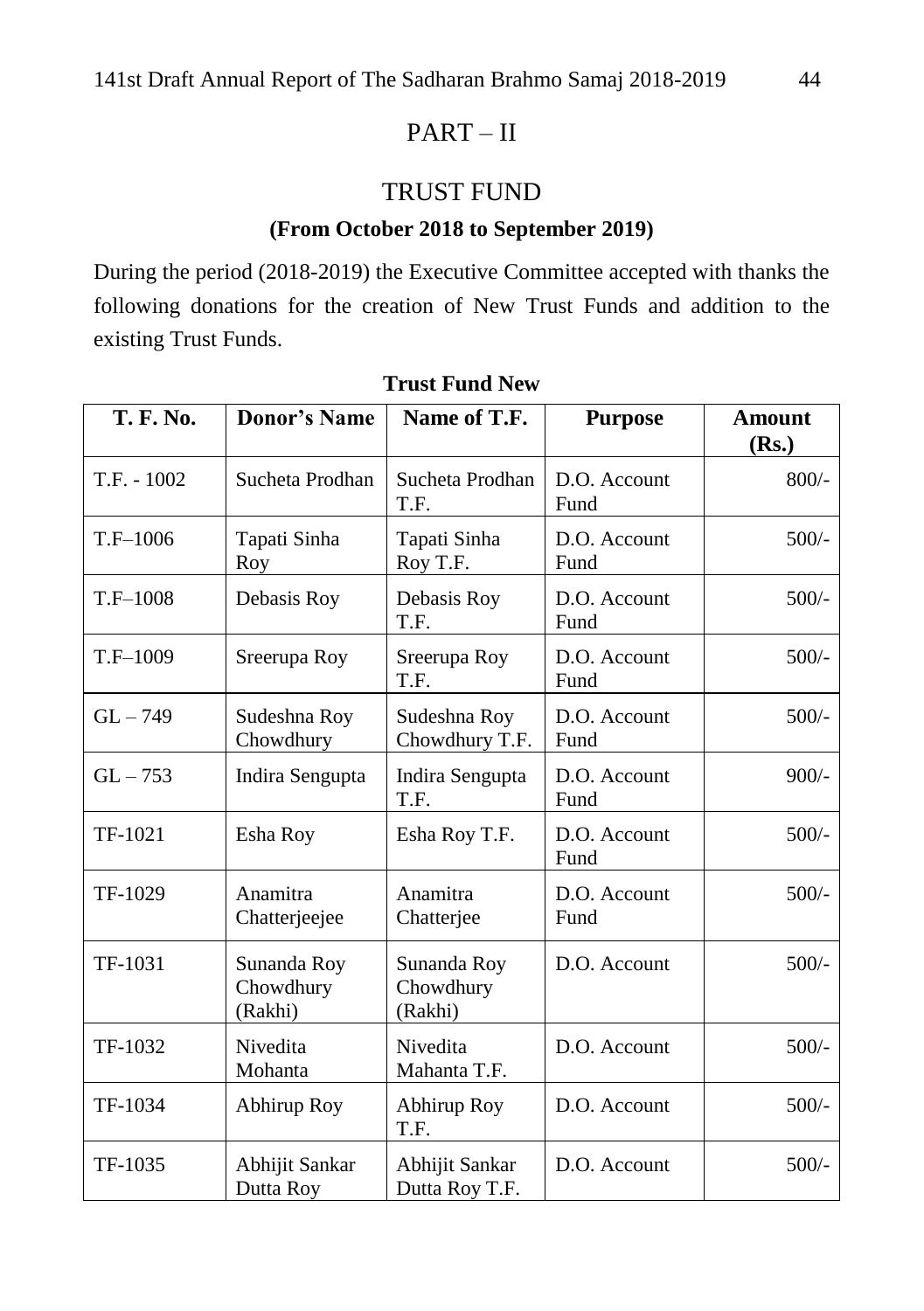| TF-1036 | Anuradha Dutta<br>Roy                | Anuradha Dutta<br>Roy T.F.                   | D.O. Account | $500/-$ |
|---------|--------------------------------------|----------------------------------------------|--------------|---------|
| TF-1037 | Suranjita Deb                        | Suranjita Deb                                | D.O. Account | $500/-$ |
| TF-1038 | Surochita Deb                        | Surochita Deb<br>T.F.                        | D.O. Account | $500/-$ |
| TF-1039 | Subhonjit Mitra                      | Subhonjit Mitra                              | D.O. Account | $500/-$ |
| TF-1042 | Pradip Kr. De                        | Pradip Kr. De<br>T.F.                        | D.O. Account | $500/-$ |
| TF-1043 | Anjali De                            | Anjali De T.F.                               | D.O. Account | $500/-$ |
| TF-1046 | Jayati Nandy                         | Jayati Nandy<br>T.F.                         | D.O. Account | $500/-$ |
| TF-1048 | Chitra Das                           | Chitra Das T.F.                              | D.O. Account | $500/-$ |
| TF-1050 | Nirmal Chandra<br><b>Brahmochari</b> | Nirmal Chandra<br><b>Brahmochari</b><br>T.F. | D.O. Account | $500/-$ |
| TF-1051 | Jayarani<br><b>Brahmochari</b>       | Jayarani<br><b>Brahmochari</b><br>T.F.       | D.O. Account | $500/-$ |
| TF-1052 | Udayan<br><b>Brahmochari</b>         | Udayan<br><b>Brahmochari</b><br>T.F.         | D.O. Account | $500/-$ |

# **Trust Fund Addition**

| <b>T. F. No.</b> | Donor's<br><b>Name</b>   | Name of T.F.            | <b>Purpose</b>                 | Amount<br>( <b>Rs.</b> ) |
|------------------|--------------------------|-------------------------|--------------------------------|--------------------------|
| T.F - 999        | Salil Kr. Hajra          | Salil Kr. Hajra<br>T.F. | $D.O.$ Account<br>Fund         | $100/-$                  |
| DO               | Sudip Hajra              | Sudip Hajra T.F.        | $D.O.$ Account<br>Fund         | $100/-$                  |
| DO               | Sarmistha Hajra          | Sarmistha Hajra<br>T.F. | $D.O.$ Account<br>Fund         | $100/-$                  |
| $T. F - 1000$    | Subrata Kr.<br>Datta and | Arun Kr. Das<br>T.F.    | Mahila Bhavan<br>Fund          | $1,000/-$                |
|                  | Surupa Datta             |                         | <b>Building Repair</b><br>Fund | $1,000/-$                |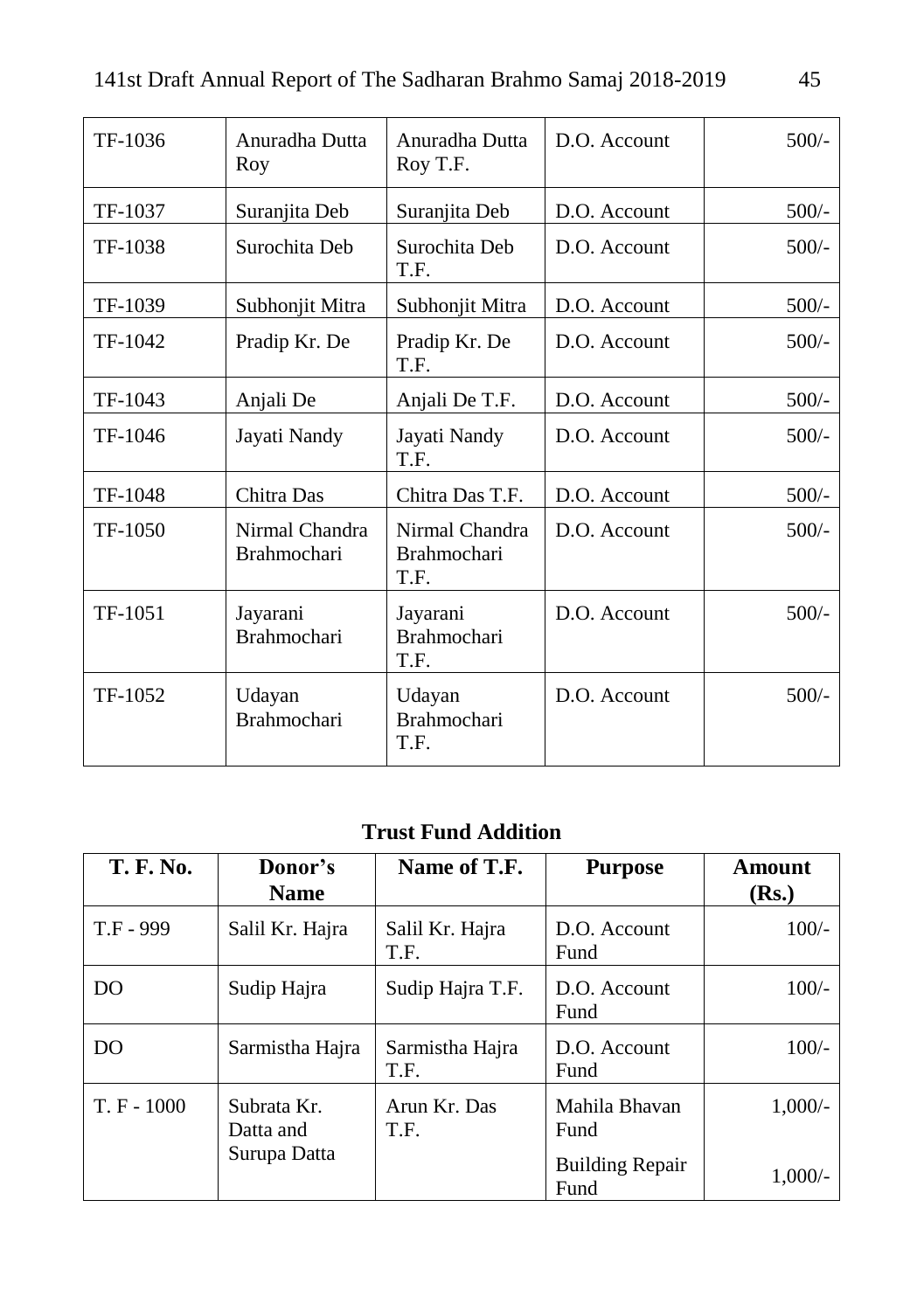| $T.F. - 1003$ | Samita Das &<br>Premomoy Das             | <b>Budhankar Das</b><br>T.F.                                      | Maghotsava<br>Fund                                      | $1,000/-$  |
|---------------|------------------------------------------|-------------------------------------------------------------------|---------------------------------------------------------|------------|
| T.F. - 1004   | Mahua<br>Chatterjee                      | Mahua Chatterjee<br>T.F.                                          | D.O. Account<br>Fund                                    | $1,000/-$  |
| $T.F. - 1005$ | Subir Kumar<br>Karmakar                  | Subir Kumar<br>Karmakar T.F.                                      | D.O. Account<br>Fund                                    | $1,000/-$  |
| T.F-1007      | Balyadan                                 | Balyadan T.F.                                                     | Maghotsava<br>Fund                                      | $90/-$     |
| $T.F-1010$    | Sucheta Deb                              | Bumba Deb T.F.                                                    | General Fund                                            | $100/-$    |
| T.F-1011      | Goutam<br>Chatterjee                     | Ishan Chandra<br>Chatterjee &<br>Prafulla Bala<br>Chatterjee T.F. | I.B.F. Fund                                             | $1,000/-$  |
| $T.F-1012$    | Suhita Guha                              | Prasanta Kr.<br>Guha & Romala<br>Guha T.F. (ii)                   | Library Fund                                            | $6,000/$ - |
| T.F-1013      | Suhita Guha                              | Maya Deb T.F.<br>(ii)                                             | Library Fund                                            | $5,000/-$  |
| $T.F-1014$    | Suhita Guha                              | Mira Guha T.F.<br>(ii)                                            | Library Fund                                            | $5,000/$ - |
| T.F-1018      | Prabir Kumar<br>Neogy                    | Prabir Kumar<br>Neogy T.F.                                        | D.O. Account<br>Fund                                    | $200/-$    |
| TF-1022       | Subhra Ray                               | Subhra Ray T.F.                                                   | D.O. Account<br>Fund                                    | $400/-$    |
| TF-1023       | A.K. Poddar &<br>Sushil Kumar.<br>Poddar | Bimala Bala<br>Poddar T.F.                                        | Brahmo Girls of<br>Brahmo Balika<br>Shikshalaya<br>Fund | $10,000/-$ |
| TF-1024       | Surupa Datta                             | Supriya Das T.F.                                                  | <b>Charity Fund</b>                                     | $1,000/-$  |
|               |                                          |                                                                   | <b>Education Fund</b>                                   | $1,000/-$  |
| TF-1025       | Arup Kr. Das                             | Supriya Das T.F.                                                  | <b>Building Repair</b><br>Fund                          | $2,000/-$  |
|               |                                          |                                                                   | <b>Education Fund</b>                                   | $2,000/$ - |
|               |                                          |                                                                   | Mahila Bhavan<br>Fund                                   | $1,000/-$  |
| TF-1026       | Ashok Roy                                | Ashok Roy T.F.                                                    | D.O. A/c Fund                                           | $200/-$    |
| TF-1027       | <b>Amit Das</b>                          | Amit Das T.F.                                                     | D.O. A/c Fund                                           | $400/-$    |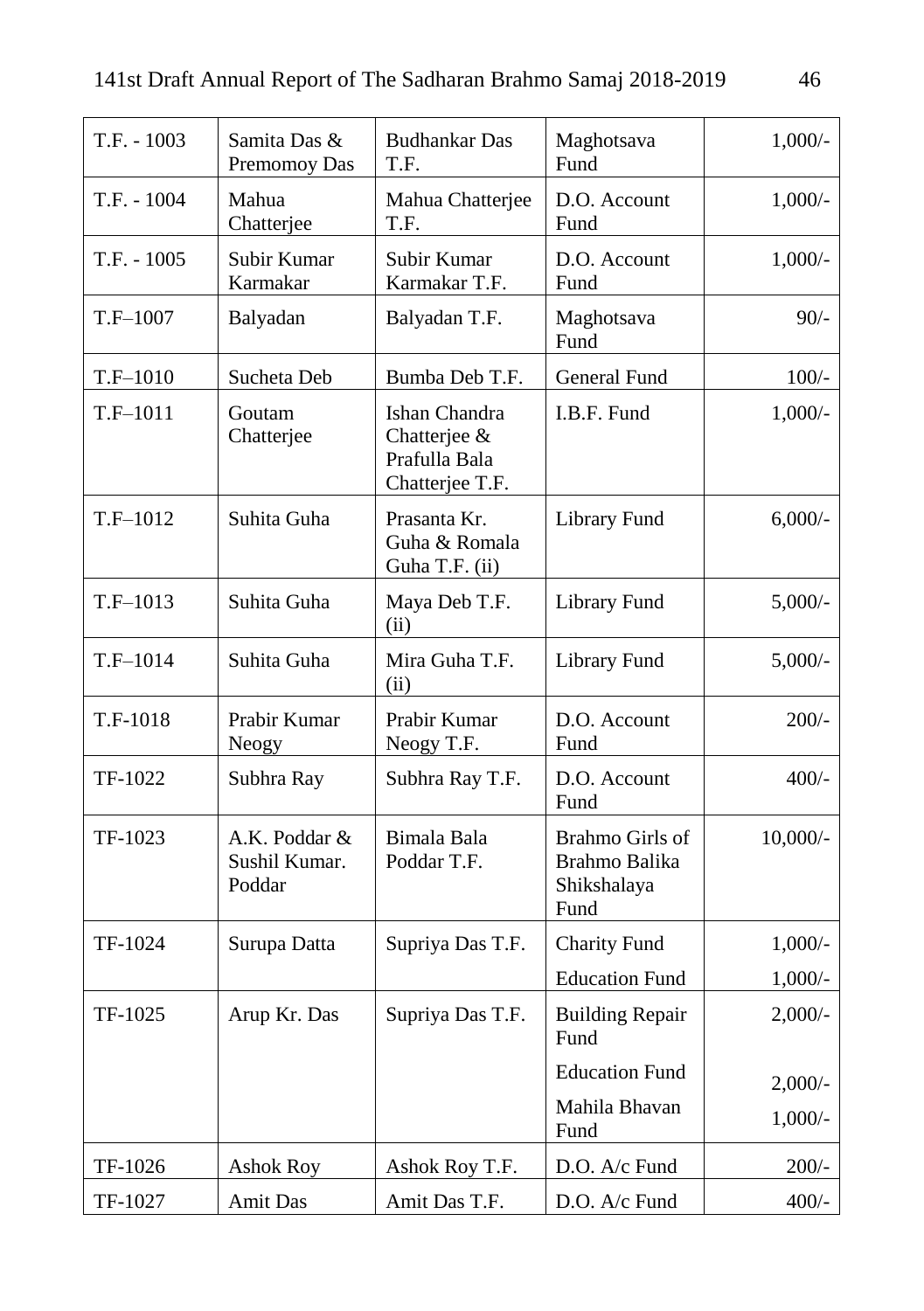| TF-1028 | Salil Kr. Hajra              | Jayati Hajra T.F.              | <b>General Fund</b>                  | $200/-$   |
|---------|------------------------------|--------------------------------|--------------------------------------|-----------|
| TF-1019 | Tuhinangshu<br>Kr. Poddar    | Tuhinangshu Kr.<br>Poddar T.F. | D.O. Account                         | $200/-$   |
| TF-1030 | Sutapa<br>Roychowdhury       | Sutapa<br>Roychowdhury<br>T.F. | D.O. Account                         | $700/-$   |
| TF-1033 | Supriya Ghosh                | Supriya Ghosh<br>T.F.          | D. O. Account                        | $350/-$   |
| TF-1040 | Sandhya Deb                  | Sandhya Deb T.F.               | D.O. Account                         | $200/-$   |
| TF-1041 | Sucharita Dutta              | Sucharita Dutta<br>T.F         | D.O. Account                         | $1,000/-$ |
| TF-1044 | <b>Arindam Dutta</b>         | <b>Arindam Dutta</b><br>T.F.   | D.O. Account                         | $200/-$   |
| TF-1045 | <b>Tanusree Dutta</b>        | <b>Tanusree Dutta</b><br>T.F.  | D.O. Account                         | $200/-$   |
| TF-1047 | <b>Abhijit Nandy</b>         | Abhijit Nandy<br>T.F.          | D.O. Account                         | $400/-$   |
| TF-1049 | Samita Das &<br>Premomoy Das | Sushama Roy<br>T.F.            | Social work<br><b>Relief Fund</b>    | $500/-$   |
|         |                              | Ira Das T.F.                   | <b>Medical Aid</b><br>(General) Fund | $500/-$   |